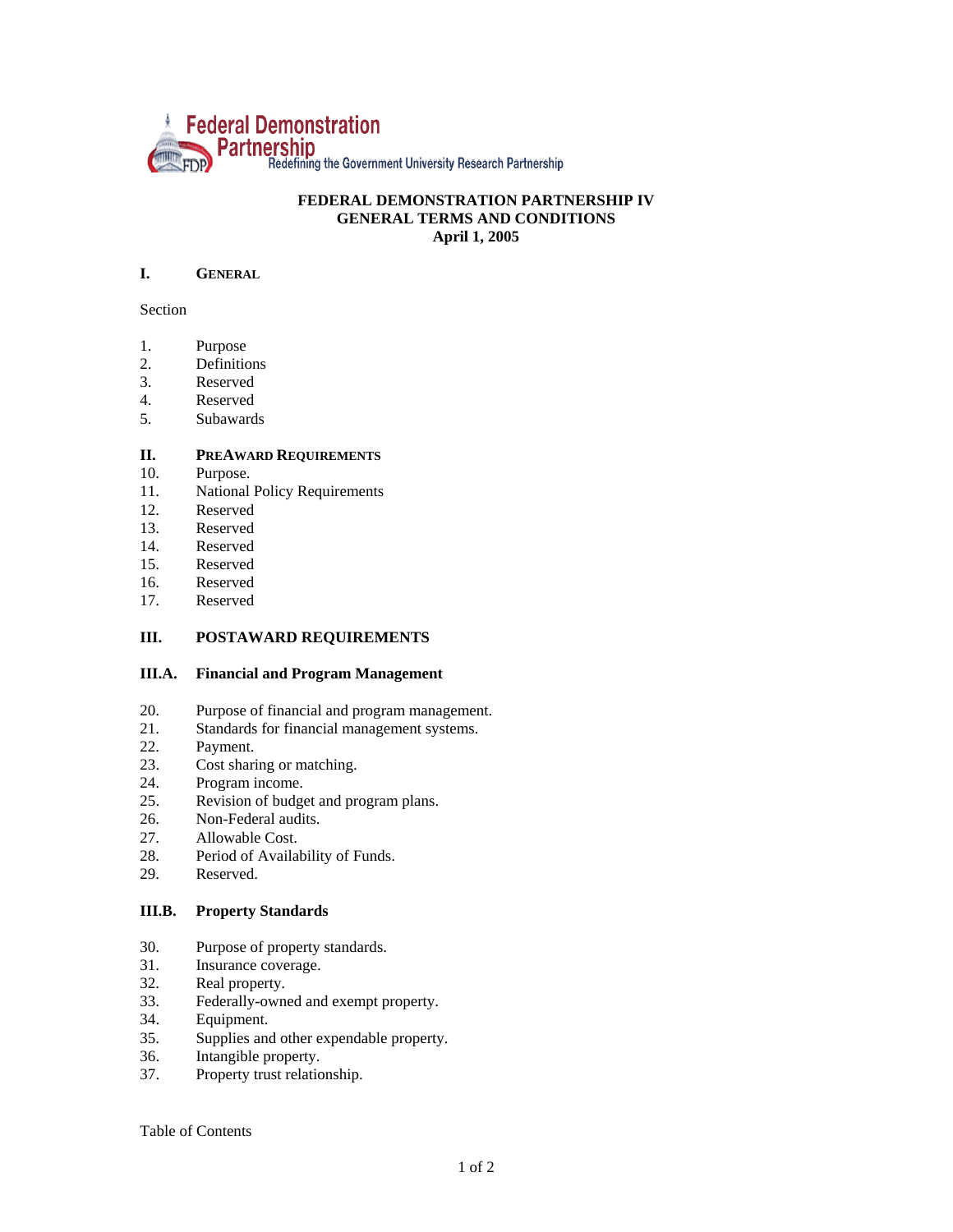## **III.C. Procurement Standards**

40. Purpose of procurement standards.

## **III.D. Reports and Records**

- 50. Purpose of reports and records.
- 51. Monitoring and reporting program performance.
- 52. Financial reporting.<br>53. Retention and access
- Retention and access requirements for records.
- 54. Reporting Classifiable Information

## **III.E. Termination and Enforcement**

- 61. Termination.
- 62. Enforcement.

# **IV. CLOSEOUT REQUIREMENTS**

- 71. Closeout procedures.
- 72. Subsequent adjustments and continuing responsibilities.
- 73. Collection of amounts due.

## **APPENDIX A -- CONTRACT PROVISIONS**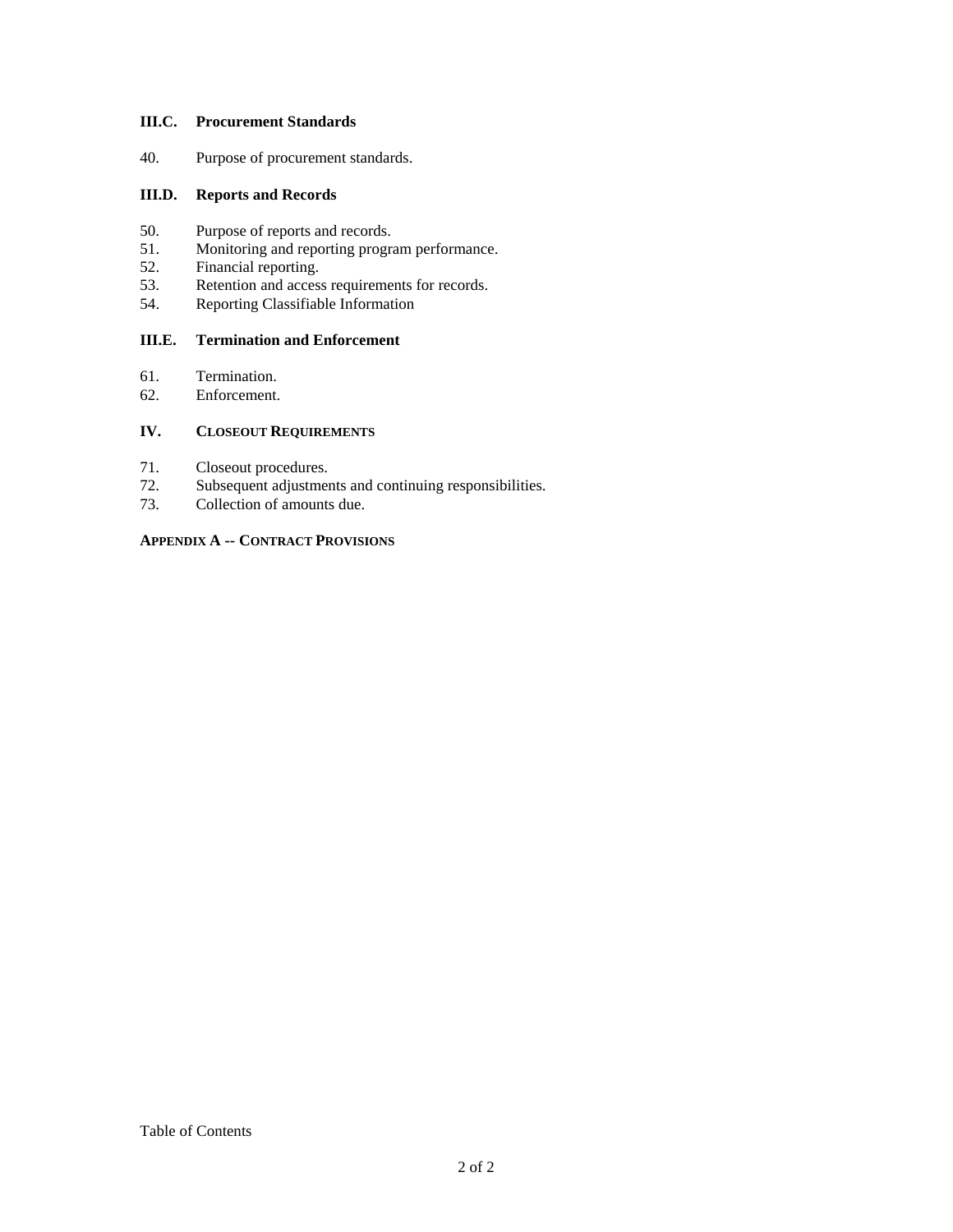| <b>OMB CIRCULAR A-110</b>                                                                                                                                                                                                                                                                                                                                                                                                                                                                                                                                                                                                                                                                                                                        | FDP IMPLEMENTATION OF FEDERAL MANAGEMENT                                                                                                                                                                                                                                                                                                                                                |
|--------------------------------------------------------------------------------------------------------------------------------------------------------------------------------------------------------------------------------------------------------------------------------------------------------------------------------------------------------------------------------------------------------------------------------------------------------------------------------------------------------------------------------------------------------------------------------------------------------------------------------------------------------------------------------------------------------------------------------------------------|-----------------------------------------------------------------------------------------------------------------------------------------------------------------------------------------------------------------------------------------------------------------------------------------------------------------------------------------------------------------------------------------|
| .1 Purpose. This Circular establishes uniform administrative requirements for<br>Federal grants and agreements awarded to institutions of higher education, hospitals,<br>and other non-profit organizations. Federal awarding agencies shall not impose<br>additional or inconsistent requirements, except as provided in Sections ______.4, and<br>.14 or unless specifically required by Federal statute or executive order.<br>Non-profit organizations that implement Federal programs for the States are also<br>subject to State requirements.                                                                                                                                                                                            | <b>CIRCULARS</b><br>1. Purpose. These Federal Demonstration Partnership (FDP) General<br>Terms and Conditions incorporate the requirements of U.S. Office of<br>Management and Budget Circulars as they apply to grants made by Federal<br>awarding agencies to educational and non-profit organizations when each<br>is a party to "Federal Demonstration Project Phase IV Agreement." |
| .2 Definitions.<br>(a) Accrued expenditures means the charges incurred by the recipient during a given<br>period requiring the provision of funds for: (1) goods and other tangible property<br>received; (2) services performed by employees, contractors, subrecipients, and other<br>payees; and, (3) other amounts becoming owed under programs for which no current<br>services or performance is required.<br>(b) Accrued income means the sum of: (1) earnings during a given period from (i)<br>services performed by the recipient, and (ii) goods and other tangible property<br>delivered to purchasers, and (2) amounts becoming owed to the recipient for which<br>no current services or performance is required by the recipient. | 2. Definitions. Terms used in these general terms and conditions have the<br>meanings given in section _____. 2 of OMB Circular A-110, with the<br>following additions and clarifications:                                                                                                                                                                                              |
| (c) Acquisition cost of equipment means the net invoice price of the equipment,<br>including the cost of modifications, attachments, accessories, or auxiliary apparatus<br>necessary to make the property usable for the purpose for which it was acquired.<br>Other charges, such as the cost of installation, transportation, taxes, duty or<br>protective in-transit insurance, shall be included or excluded from the unit<br>acquisition cost in accordance with the recipient's regular accounting practices.                                                                                                                                                                                                                             |                                                                                                                                                                                                                                                                                                                                                                                         |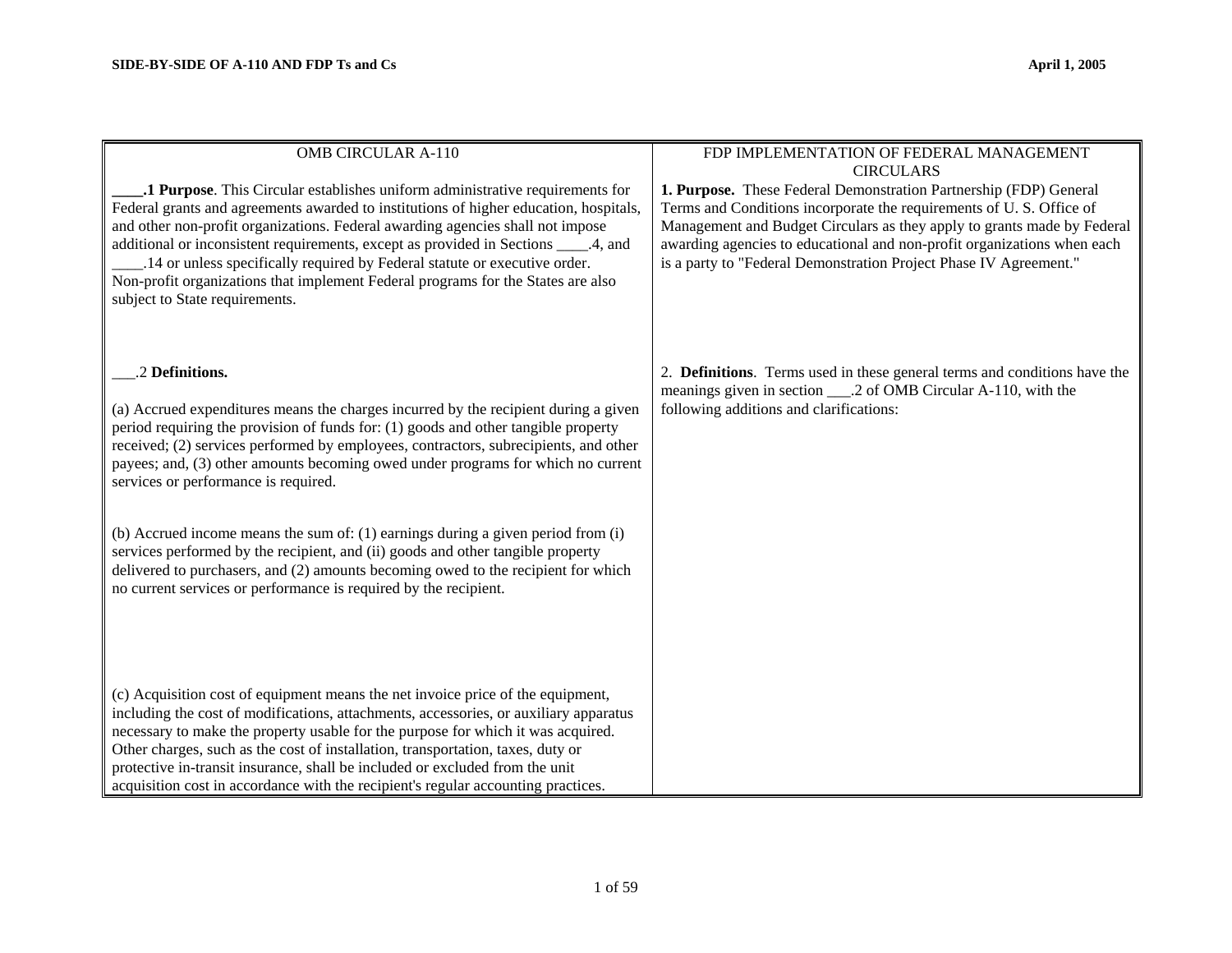| <b>OMB CIRCULAR A-110</b>                                                                                                                                                                                                                                                                                                                                                                                                                                                                                                                                                                                                       | FDP IMPLEMENTATION OF FEDERAL MANAGEMENT                                                           |
|---------------------------------------------------------------------------------------------------------------------------------------------------------------------------------------------------------------------------------------------------------------------------------------------------------------------------------------------------------------------------------------------------------------------------------------------------------------------------------------------------------------------------------------------------------------------------------------------------------------------------------|----------------------------------------------------------------------------------------------------|
|                                                                                                                                                                                                                                                                                                                                                                                                                                                                                                                                                                                                                                 | <b>CIRCULARS</b>                                                                                   |
| (d) Advance means a payment made by Treasury check or other appropriate payment<br>mechanism to a recipient upon its request either before outlays are made by the<br>recipient or through the use of predetermined payment schedules.                                                                                                                                                                                                                                                                                                                                                                                          |                                                                                                    |
| (e) Award means financial assistance that provides support or stimulation to<br>accomplish a public purpose. Awards include grants and other agreements in the<br>form of money or property in lieu of money, by the Federal Government to an<br>eligible recipient. The term does not include: technical assistance, which provides<br>services instead of money; other assistance in the form of loans, loan guarantees,<br>interest subsidies, or insurance; direct payments of any kind to individuals; and,<br>contracts which are required to be entered into and administered under procurement<br>laws and regulations. | (a) In lieu of the definition given in paragraph $\_\_2$ (e), the term "award"<br>means the award. |
| (f) Cash contributions means the recipient's cash outlay, including the outlay of<br>money contributed to the recipient by third parties.                                                                                                                                                                                                                                                                                                                                                                                                                                                                                       |                                                                                                    |
| (g) Closeout means the process by which a Federal awarding agency determines that<br>all applicable administrative actions and all required work of the award have been<br>completed by the recipient and Federal awarding agency.                                                                                                                                                                                                                                                                                                                                                                                              |                                                                                                    |
| (h) Contract means a procurement contract under an award or subaward, and a<br>procurement subcontract under a recipient's or subrecipient's contract.                                                                                                                                                                                                                                                                                                                                                                                                                                                                          |                                                                                                    |
| (i) Cost sharing or matching means that portion of project or program costs not<br>borne by the Federal Government.                                                                                                                                                                                                                                                                                                                                                                                                                                                                                                             |                                                                                                    |
| (j) Date of completion means the date on which all work under an award is<br>completed or the date on the award document, or any supplement or amendment<br>thereto, on which Federal sponsorship ends.                                                                                                                                                                                                                                                                                                                                                                                                                         |                                                                                                    |
| (k) Disallowed costs means those charges to an award that the Federal awarding<br>agency determines to be unallowable, in accordance with the applicable Federal cost<br>principles or other terms and conditions contained in the award.                                                                                                                                                                                                                                                                                                                                                                                       |                                                                                                    |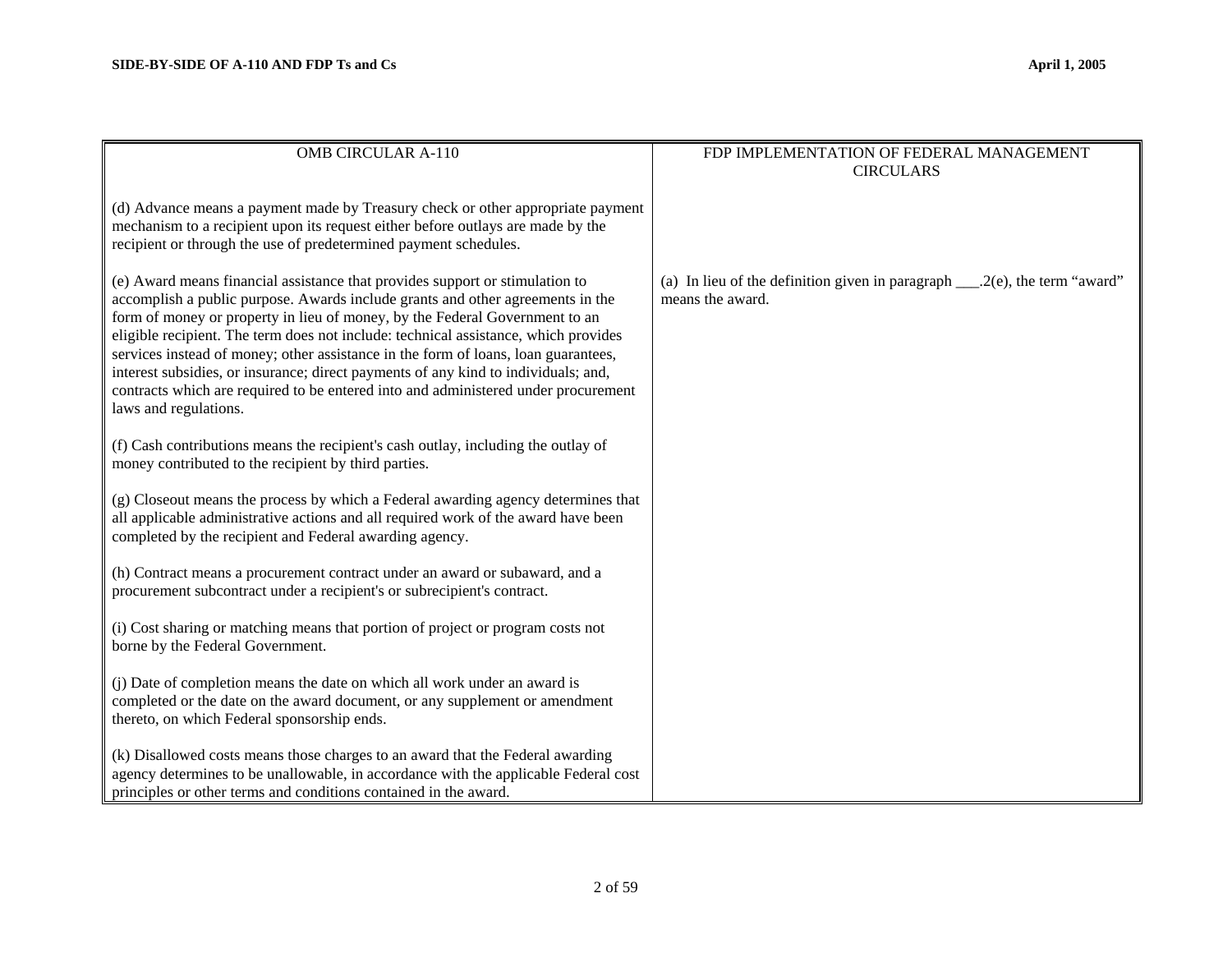| <b>OMB CIRCULAR A-110</b>                                                                                                                                                                                                                                                                                                                                                                                                                                                                                                                                                                                        | FDP IMPLEMENTATION OF FEDERAL MANAGEMENT<br><b>CIRCULARS</b>                                                                                                                                                                                                                                                                                                                                                                         |
|------------------------------------------------------------------------------------------------------------------------------------------------------------------------------------------------------------------------------------------------------------------------------------------------------------------------------------------------------------------------------------------------------------------------------------------------------------------------------------------------------------------------------------------------------------------------------------------------------------------|--------------------------------------------------------------------------------------------------------------------------------------------------------------------------------------------------------------------------------------------------------------------------------------------------------------------------------------------------------------------------------------------------------------------------------------|
| (l) Equipment means tangible nonexpendable personal property including exempt<br>property charged directly to the award having a useful life of more than one year and<br>an acquisition cost of \$5000 or more per unit. However, consistent with recipient<br>policy, lower limits may be established.                                                                                                                                                                                                                                                                                                         | (b) If the recipient establishes a lower limit than \$5,000 for "equipment,"<br>as permitted by the definition in paragraph $\_\_2(1)$ , then items with<br>acquisition costs less than \$5,000 are included as equipment for the<br>recipient's purposes only. The Federal requirements for equipment, as<br>specified in Article 33 or 34 of the award, apply only to items with<br>acquisition costs of \$5,000 or more per unit. |
| (m) Excess property means property under the control of any Federal awarding<br>agency that, as determined by the head thereof, is no longer required for its needs or<br>the discharge of its responsibilities.                                                                                                                                                                                                                                                                                                                                                                                                 |                                                                                                                                                                                                                                                                                                                                                                                                                                      |
| (n) Exempt property means tangible personal property acquired in whole or in part<br>with Federal funds, where the Federal awarding agency has statutory authority to<br>vest title in the recipient without further obligation to the Federal Government. An<br>example of exempt property authority is contained in the Federal Grant and<br>Cooperative Agreement Act (31 U.S.C. 6306), for property acquired under an award<br>to conduct basic or applied research by a non-profit institution of higher education or<br>non-profit organization whose principal purpose is conducting scientific research. |                                                                                                                                                                                                                                                                                                                                                                                                                                      |
| (o) Federal awarding agency means the Federal agency that provides an award to the<br>recipient.                                                                                                                                                                                                                                                                                                                                                                                                                                                                                                                 | (c) "Federal awarding agency" as defined in $\_\_2(0)$ means the Federal<br>agency that made the award.                                                                                                                                                                                                                                                                                                                              |
| (p) Federal funds authorized means the total amount of Federal funds obligated by<br>the Federal Government for use by the recipient. This amount may include any<br>authorized carryover of unobligated funds from prior s when permitted by agency<br>regulations or agency implementing instructions.                                                                                                                                                                                                                                                                                                         |                                                                                                                                                                                                                                                                                                                                                                                                                                      |
| (q) Federal share of real property, equipment, or supplies means that percentage of<br>the property's acquisition costs and any improvement expenditures paid with Federal<br>funds.                                                                                                                                                                                                                                                                                                                                                                                                                             |                                                                                                                                                                                                                                                                                                                                                                                                                                      |
| (r) Funding period means the period of time when Federal funding is available for<br>obligation by the recipient.                                                                                                                                                                                                                                                                                                                                                                                                                                                                                                | (d) "Funding period" has the meaning given in paragraph $\_\_2(2(r))$ , with<br>the additional clarification that the term includes any extension of the<br>expiration date of the award, such as a no-cost extension authorized by                                                                                                                                                                                                  |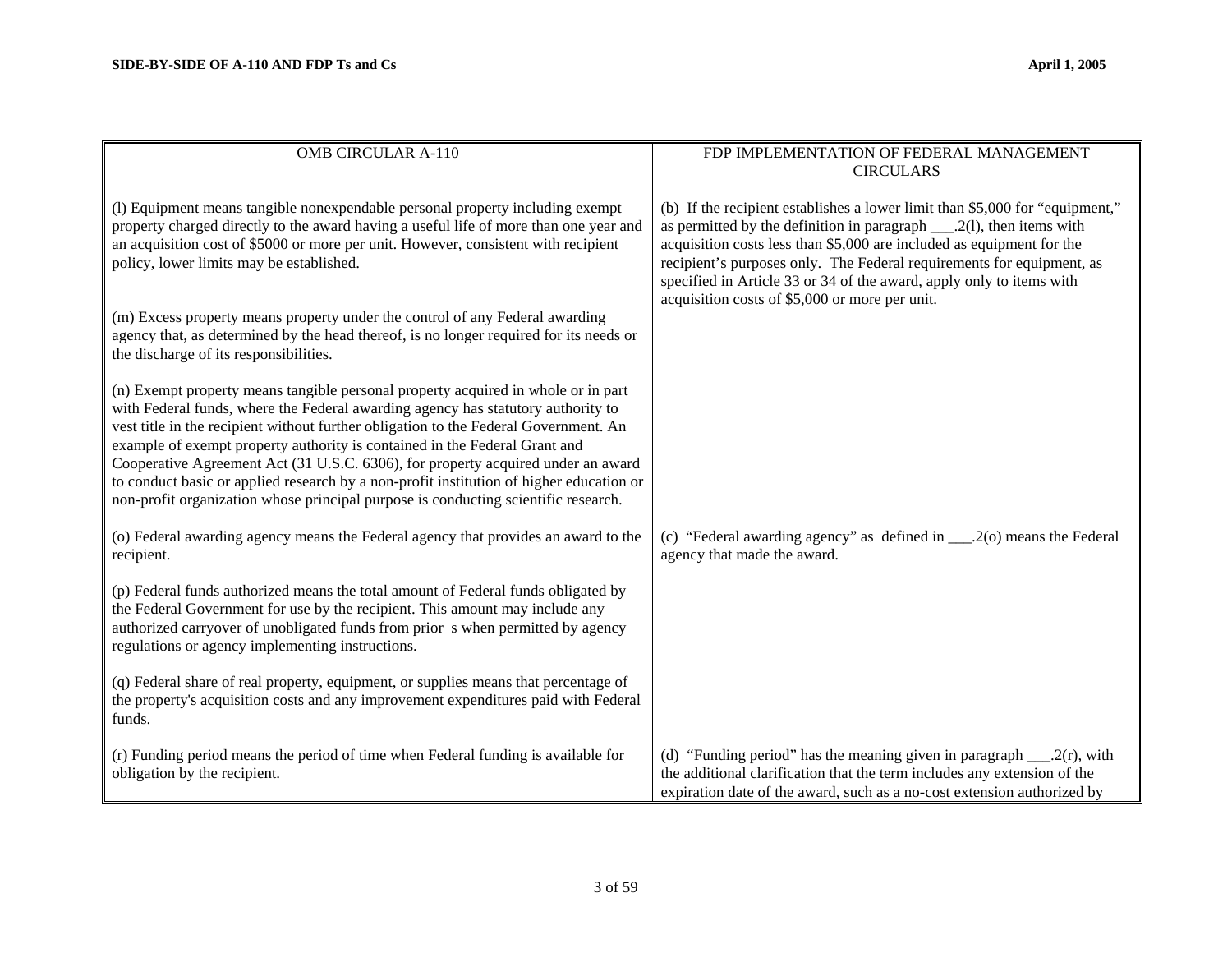| <b>OMB CIRCULAR A-110</b>                                                              | FDP IMPLEMENTATION OF FEDERAL MANAGEMENT                                          |
|----------------------------------------------------------------------------------------|-----------------------------------------------------------------------------------|
|                                                                                        | <b>CIRCULARS</b>                                                                  |
|                                                                                        | paragraph (b) (3) of Article 25.                                                  |
| (s) Intangible property and debt instruments means, but is not limited to, trademarks, |                                                                                   |
| copyrights, patents and patent applications and such property as loans, notes and      |                                                                                   |
| other debt instruments, lease agreements, stock and other instruments of property      |                                                                                   |
| ownership, whether considered tangible or intangible.                                  |                                                                                   |
|                                                                                        |                                                                                   |
| (t) Obligations means the amounts of orders placed, contracts and grants awarded,      |                                                                                   |
| services received and similar transactions during a given period that require payment  |                                                                                   |
| by the recipient during the same or a future period.                                   |                                                                                   |
|                                                                                        |                                                                                   |
|                                                                                        |                                                                                   |
| (u) Outlays or expenditures means charges made to the project or program. They         |                                                                                   |
| may be reported on a cash or accrual basis. For reports prepared on a cash basis,      |                                                                                   |
| outlays are the sum of cash disbursements for direct charges for goods and services,   |                                                                                   |
| the amount of indirect expense charged, the value of third party in-kind               |                                                                                   |
| contributions applied and the amount of cash advances and payments made to             |                                                                                   |
| subrecipients. For reports prepared on an accrual basis, outlays are the sum of cash   |                                                                                   |
| disbursements for direct charges for goods and services, the amount of indirect        |                                                                                   |
| expense incurred, the value of in-kind contributions applied, and the net increase (or |                                                                                   |
| decrease) in the amounts owed by the recipient for goods and other property            |                                                                                   |
| received, for services performed by employees, contractors, subrecipients and other    |                                                                                   |
| payees and other amounts becoming owed under programs for which no current             |                                                                                   |
| services or performance are required.                                                  |                                                                                   |
|                                                                                        |                                                                                   |
| (v) Personal property means property of any kind except real property. It may be       |                                                                                   |
|                                                                                        |                                                                                   |
| tangible, having physical existence, or intangible, having no physical existence, such |                                                                                   |
| as copyrights, patents, or securities.                                                 |                                                                                   |
|                                                                                        |                                                                                   |
| (w) Prior approval means written approval by an authorized official evidencing prior   |                                                                                   |
| consent.                                                                               |                                                                                   |
|                                                                                        |                                                                                   |
| (x) Program income means gross income earned by the recipient that is directly         | (e) "Program income," as defined in paragraph $\_\_2(x)$ , does not include       |
| generated by a supported activity or earned as a result of the award (see exclusions   | the receipt of principal on loans, rebates, credits, discounts, etc., or interest |
| in paragraphs ______ 24 (e) and (h)). Program income includes, but is not limited to,  | earned on any of them, unless the agency-specific requirements provide            |
| income from fees for services performed, the use or rental of real or personal         | otherwise.                                                                        |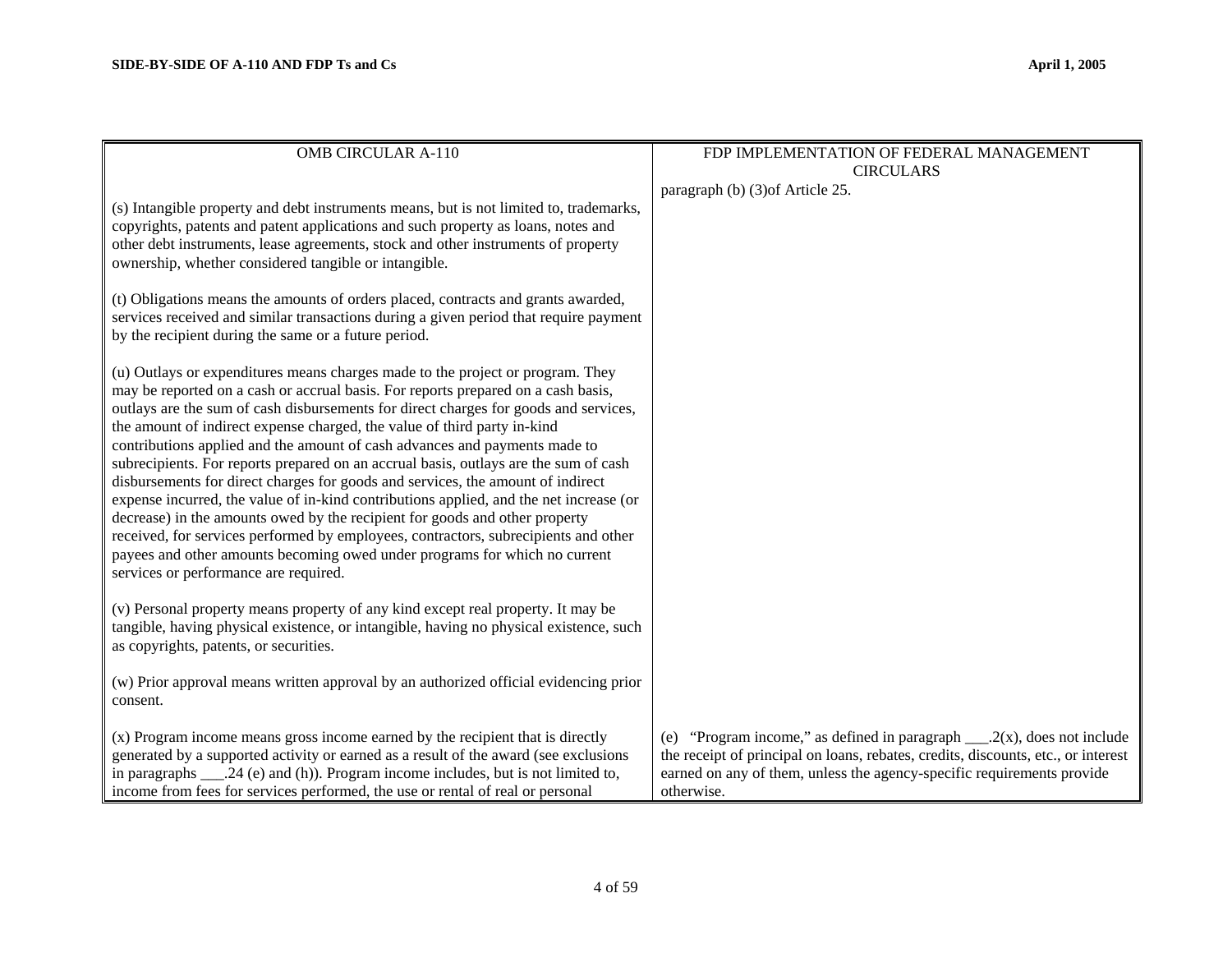| <b>OMB CIRCULAR A-110</b>                                                                                                                                                                                                                                                                                                                                                                                                                                                                                                                                                                                                                                                                                                                                                                                                                                                                                                                                                                                                                                | FDP IMPLEMENTATION OF FEDERAL MANAGEMENT                                                                                                      |
|----------------------------------------------------------------------------------------------------------------------------------------------------------------------------------------------------------------------------------------------------------------------------------------------------------------------------------------------------------------------------------------------------------------------------------------------------------------------------------------------------------------------------------------------------------------------------------------------------------------------------------------------------------------------------------------------------------------------------------------------------------------------------------------------------------------------------------------------------------------------------------------------------------------------------------------------------------------------------------------------------------------------------------------------------------|-----------------------------------------------------------------------------------------------------------------------------------------------|
|                                                                                                                                                                                                                                                                                                                                                                                                                                                                                                                                                                                                                                                                                                                                                                                                                                                                                                                                                                                                                                                          | <b>CIRCULARS</b>                                                                                                                              |
| property acquired under federally-funded projects, the sale of commodities or items<br>fabricated under an award, license fees and royalties on patents and copyrights, and<br>interest on loans made with award funds. Interest earned on advances of Federal<br>funds is not program income. Except as otherwise provided in Federal awarding<br>agency regulations or the terms and conditions of the award, program income does<br>not include the receipt of principal on loans, rebates, credits, discounts, etc., or<br>interest earned on any of them.                                                                                                                                                                                                                                                                                                                                                                                                                                                                                           |                                                                                                                                               |
| (y) Project costs means all allowable costs, as set forth in the applicable Federal cost<br>principles, incurred by a recipient and the value of the contributions made by third<br>parties in accomplishing the objectives of the award during the project period.                                                                                                                                                                                                                                                                                                                                                                                                                                                                                                                                                                                                                                                                                                                                                                                      |                                                                                                                                               |
| (z) Project period means the period established in the award document during which<br>Federal sponsorship begins and ends.                                                                                                                                                                                                                                                                                                                                                                                                                                                                                                                                                                                                                                                                                                                                                                                                                                                                                                                               |                                                                                                                                               |
| (aa) Property means, unless otherwise stated, real property, equipment, intangible<br>property and debt instruments.                                                                                                                                                                                                                                                                                                                                                                                                                                                                                                                                                                                                                                                                                                                                                                                                                                                                                                                                     | The term "property" includes supplies in addition to other types of<br>(f)<br>property identified in the definition in paragraph _____.2(aa). |
| (bb) Real property means land, including land improvements, structures and<br>appurtenances thereto, but excludes movable machinery and equipment.                                                                                                                                                                                                                                                                                                                                                                                                                                                                                                                                                                                                                                                                                                                                                                                                                                                                                                       |                                                                                                                                               |
| (cc) Recipient means an organization receiving financial assistance directly from<br>Federal awarding agencies to carry out a project or program. The term includes<br>public and private institutions of higher education, public and private hospitals, and<br>other quasi-public and private non-profit organizations such as, but not limited to,<br>community action agencies, research institutes, educational associations, and health<br>centers. The term may include commercial organizations, foreign or international<br>organizations (such as agencies of the United Nations) which are recipients,<br>subrecipients, or contractors or subcontractors of recipients or subrecipients at the<br>discretion of the Federal awarding agency. The term does not include government-<br>owned contractor-operated facilities or research centers providing continued support<br>for mission-oriented, large-scale programs that are government-owned or controlled,<br>or are designated as federally-funded research and development centers. | (g) In lieu of the definition given at paragraph $\_\_2$ (cc), the term<br>"recipient" means the organization that received the award.        |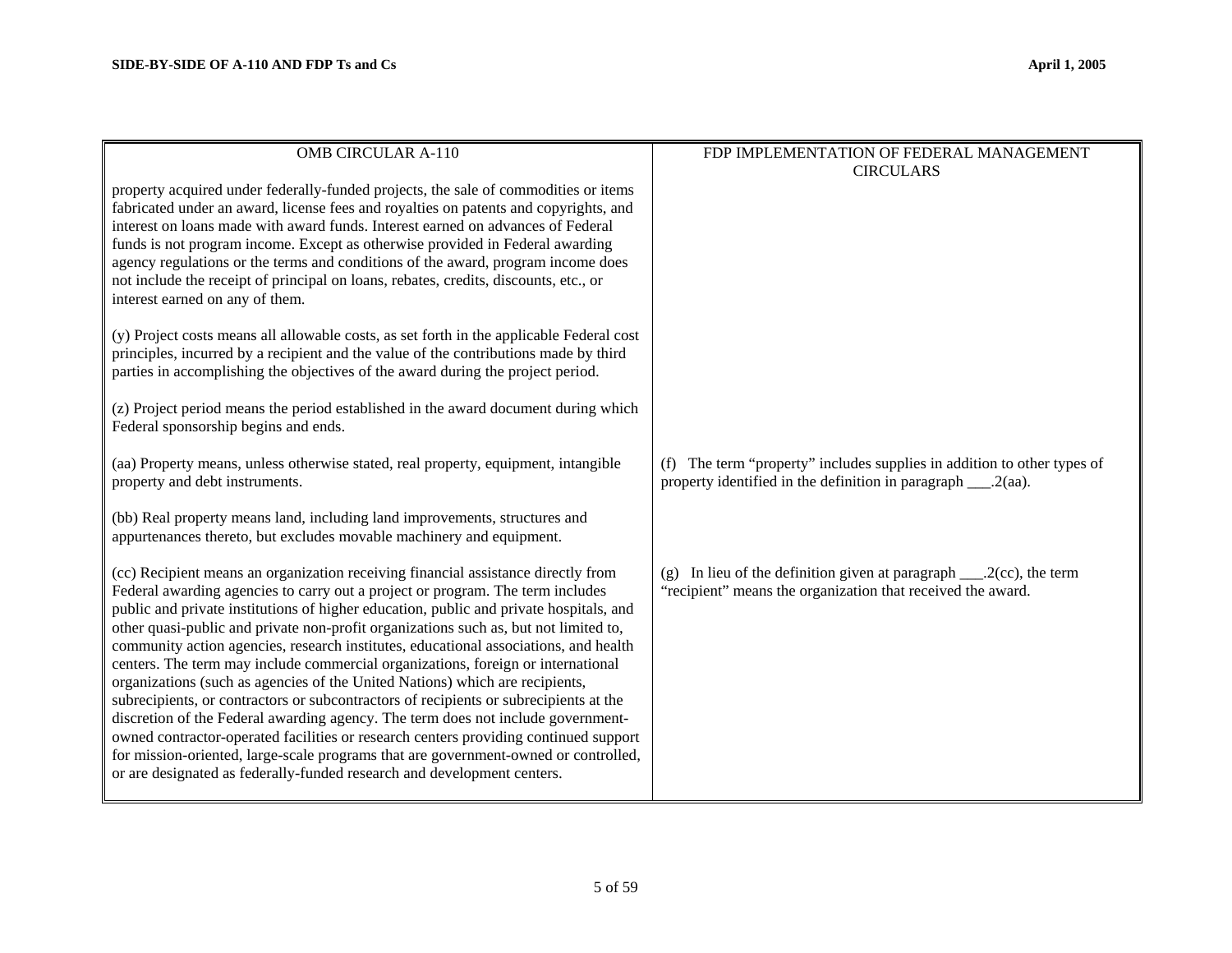| <b>OMB CIRCULAR A-110</b>                                                                                                                                                                                                                                                                                                                                                                                                                                                                                                                                                                                                                                                                                                                                                                                                                                                                                                                                                   | FDP IMPLEMENTATION OF FEDERAL MANAGEMENT                                                                                                                                                                                                                                                                                                                                                                                                                                                                                                                                                                                                                                                                                                                                                                                                                |
|-----------------------------------------------------------------------------------------------------------------------------------------------------------------------------------------------------------------------------------------------------------------------------------------------------------------------------------------------------------------------------------------------------------------------------------------------------------------------------------------------------------------------------------------------------------------------------------------------------------------------------------------------------------------------------------------------------------------------------------------------------------------------------------------------------------------------------------------------------------------------------------------------------------------------------------------------------------------------------|---------------------------------------------------------------------------------------------------------------------------------------------------------------------------------------------------------------------------------------------------------------------------------------------------------------------------------------------------------------------------------------------------------------------------------------------------------------------------------------------------------------------------------------------------------------------------------------------------------------------------------------------------------------------------------------------------------------------------------------------------------------------------------------------------------------------------------------------------------|
|                                                                                                                                                                                                                                                                                                                                                                                                                                                                                                                                                                                                                                                                                                                                                                                                                                                                                                                                                                             | <b>CIRCULARS</b>                                                                                                                                                                                                                                                                                                                                                                                                                                                                                                                                                                                                                                                                                                                                                                                                                                        |
| (dd) Research and development means all research activities, both basic and applied,<br>and all development activities that are supported at universities, colleges, and other<br>non-profit institutions. "Research" is defined as a systematic study directed toward<br>fuller scientific knowledge or understanding of the subject studied. "Development"<br>is the systematic use of knowledge and understanding gained from research directed<br>toward the production of useful materials, devices, systems, or methods, including<br>design and development of prototypes and processes. The term research also<br>includes activities involving the training of individuals in research techniques where<br>such activities utilize the same facilities as other research and development activities<br>and where such activities are not included in the instruction function.<br>(ee) Small awards means a grant or cooperative agreement not exceeding the small |                                                                                                                                                                                                                                                                                                                                                                                                                                                                                                                                                                                                                                                                                                                                                                                                                                                         |
| purchase threshold fixed at 41 U.S.C. 403(11) (currently \$25,000).                                                                                                                                                                                                                                                                                                                                                                                                                                                                                                                                                                                                                                                                                                                                                                                                                                                                                                         |                                                                                                                                                                                                                                                                                                                                                                                                                                                                                                                                                                                                                                                                                                                                                                                                                                                         |
| (ff) Subaward means an award of financial assistance in the form of money, or<br>property in lieu of money, made under an award by a recipient to an eligible<br>subrecipient or by a subrecipient to a lower tier subrecipient. The term includes<br>financial assistance when provided by any legal agreement, even if the agreement is<br>called a contract, but does not include procurement of goods and services nor does it<br>include any form of assistance which is excluded from the definition of "award" in<br>paragraph (e).                                                                                                                                                                                                                                                                                                                                                                                                                                  | (h) In lieu of the definition given in paragraph $\_\_\_2(ff)$ , the term<br>"subaward" means an award of financial assistance in the form of money,<br>or property in lieu of money, made under an award by a recipient to an<br>eligible subrecipient or by a subrecipient to a lower tier subrecipient. The<br>term includes financial assistance when provided by any legal agreement,<br>even if the agreement is called a contract, but does not include procurement<br>of goods and services nor does it include: technical assistance, which<br>provides services instead of money; other assistance in the form of loans,<br>loan guarantees, interest subsidies, or insurance; direct payments of any<br>kind to individuals; and, contracts which are required to be entered into<br>and administered under procurement laws and regulations |
| (gg) Subrecipient means the legal entity to which a subaward is made and which is<br>accountable to the recipient for the use of the funds provided. The term may include<br>foreign or international organizations (such as agencies of the United Nations) at the<br>discretion of the Federal awarding agency.                                                                                                                                                                                                                                                                                                                                                                                                                                                                                                                                                                                                                                                           | (i) The term "subrecipient," as defined in paragraph $\_\_$ . 2(gg) includes the<br>types of organizations shown for the Federal awarding agency in the<br>Appendix A to the FDP Operating Procedures, found at the website:<br>http://www.nsf.gov/awards/managing/fed dem part.jsp.                                                                                                                                                                                                                                                                                                                                                                                                                                                                                                                                                                    |
| (hh) Supplies means all personal property excluding equipment, intangible property,<br>and debt instruments as defined in this section, and inventions of a contractor<br>conceived or first actually reduced to practice in the performance of work under a                                                                                                                                                                                                                                                                                                                                                                                                                                                                                                                                                                                                                                                                                                                |                                                                                                                                                                                                                                                                                                                                                                                                                                                                                                                                                                                                                                                                                                                                                                                                                                                         |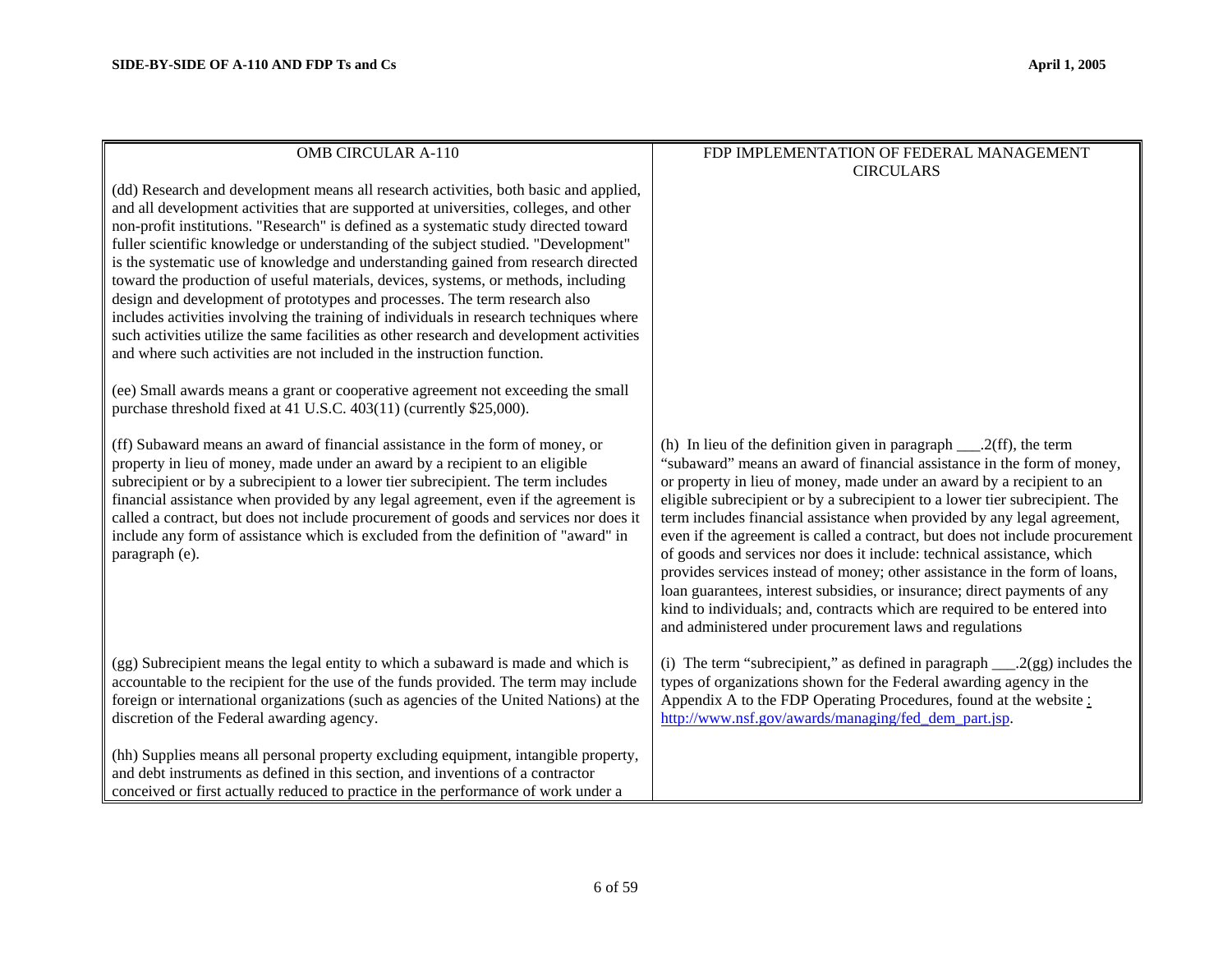| OMB CIRCULAR A-110                                                                                                                                                                                                                                                                                                                                                                                                              | FDP IMPLEMENTATION OF FEDERAL MANAGEMENT |
|---------------------------------------------------------------------------------------------------------------------------------------------------------------------------------------------------------------------------------------------------------------------------------------------------------------------------------------------------------------------------------------------------------------------------------|------------------------------------------|
|                                                                                                                                                                                                                                                                                                                                                                                                                                 | <b>CIRCULARS</b>                         |
| funding agreement ("subject inventions"), as defined in 37 CFR part 401, "Rights to<br>Inventions Made by Nonprofit Organizations and Small Business Firms Under<br>Government Grants, Contracts, and Cooperative Agreements."                                                                                                                                                                                                  |                                          |
| (ii) Suspension means an action by a Federal awarding agency that temporarily<br>withdraws Federal sponsorship under an award, pending corrective action by the<br>recipient or pending a decision to terminate the award by the Federal awarding<br>agency. Suspension of an award is a separate action from suspension under Federal<br>agency regulations implementing E.O.s 12549 and 12689, "Debarment and<br>Suspension." |                                          |
| (ij) Termination means the cancellation of Federal sponsorship, in whole or in part,<br>under an agreement at any time prior to the date of completion.                                                                                                                                                                                                                                                                         |                                          |
| (kk) Third party in-kind contributions means the value of non-cash contributions<br>provided by non-Federal third parties. Third party in-kind contributions may be in<br>the form of real property, equipment, supplies and other expendable property, and<br>the value of goods and services directly benefiting and specifically identifiable to the<br>project or program.                                                  |                                          |
| (ll) Unliquidated obligations, for financial reports prepared on a cash basis, means<br>the amount of obligations incurred by the recipient that have not been paid. For<br>reports prepared on an accrued expenditure basis, they represent the amount of<br>obligations incurred by the recipient for which an outlay has not been recorded.                                                                                  |                                          |
| (mm) Unobligated balance means the portion of the funds authorized by the Federal<br>awarding agency that has not been obligated by the recipient and is determined by<br>deducting the cumulative obligations from the cumulative funds authorized.                                                                                                                                                                            |                                          |
| (nn) Unrecovered indirect cost means the difference between the amount awarded<br>and the amount which could have been awarded under the recipient's approved<br>negotiated indirect cost rate.                                                                                                                                                                                                                                 |                                          |
| (oo) Working capital advance means a procedure where by funds are advanced to                                                                                                                                                                                                                                                                                                                                                   |                                          |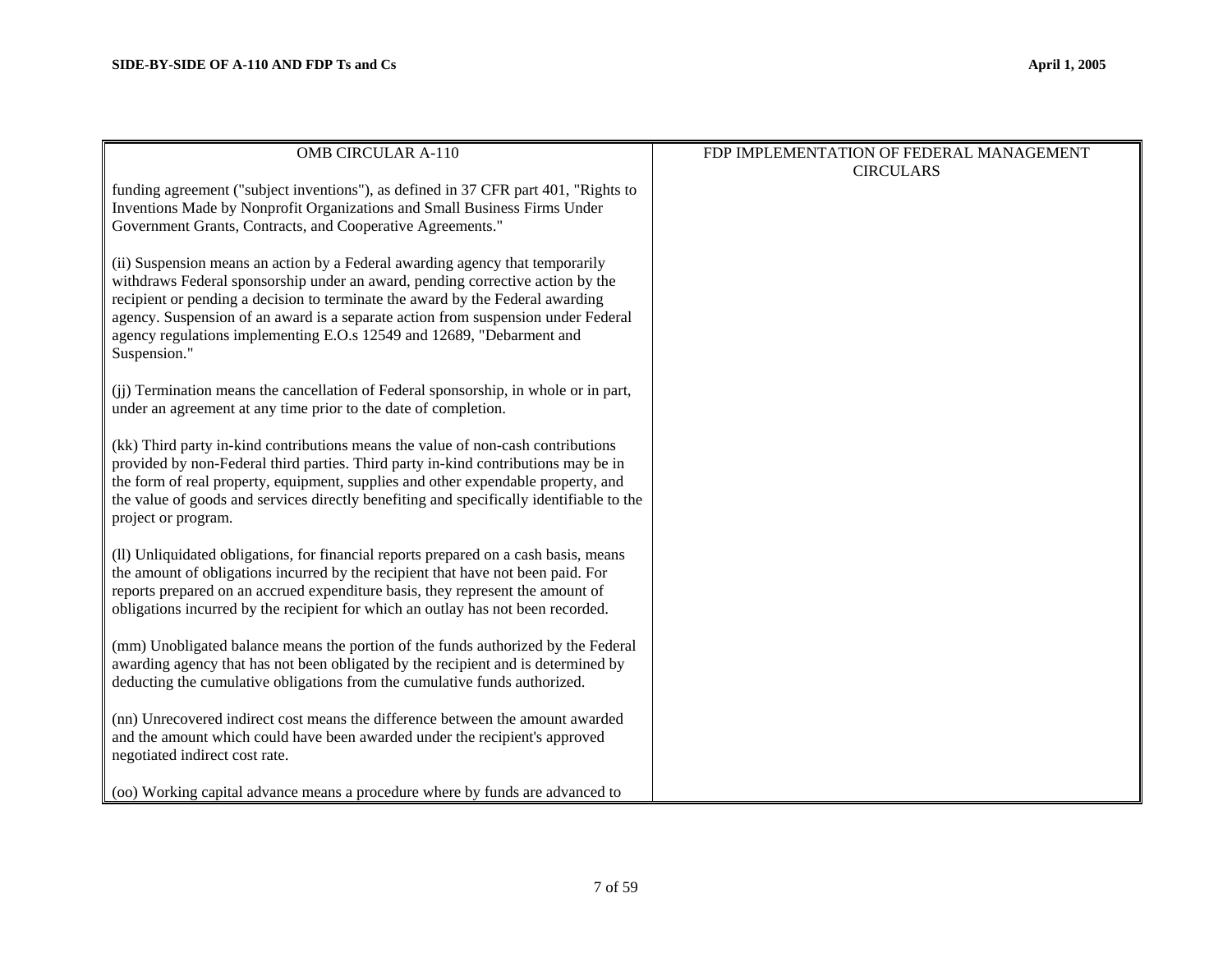| <b>OMB CIRCULAR A-110</b>                                                                                                                                                                                                                                                                                                                                                                                                                                                                                                                                                                                         | FDP IMPLEMENTATION OF FEDERAL MANAGEMENT                                                                                                                                                                                                                                                                                                                                                                                                                                                                                                                                                                                             |
|-------------------------------------------------------------------------------------------------------------------------------------------------------------------------------------------------------------------------------------------------------------------------------------------------------------------------------------------------------------------------------------------------------------------------------------------------------------------------------------------------------------------------------------------------------------------------------------------------------------------|--------------------------------------------------------------------------------------------------------------------------------------------------------------------------------------------------------------------------------------------------------------------------------------------------------------------------------------------------------------------------------------------------------------------------------------------------------------------------------------------------------------------------------------------------------------------------------------------------------------------------------------|
|                                                                                                                                                                                                                                                                                                                                                                                                                                                                                                                                                                                                                   | <b>CIRCULARS</b>                                                                                                                                                                                                                                                                                                                                                                                                                                                                                                                                                                                                                     |
| the recipient to cover its estimated disbursement needs for a given initial period.                                                                                                                                                                                                                                                                                                                                                                                                                                                                                                                               |                                                                                                                                                                                                                                                                                                                                                                                                                                                                                                                                                                                                                                      |
| .3 Effect on other issuances.                                                                                                                                                                                                                                                                                                                                                                                                                                                                                                                                                                                     | 3. Reserved                                                                                                                                                                                                                                                                                                                                                                                                                                                                                                                                                                                                                          |
| .4 Deviations                                                                                                                                                                                                                                                                                                                                                                                                                                                                                                                                                                                                     | 4. Deviations. Any request by the recipient for waiver or deviation from<br>any provision of either these general terms and conditions or the agency<br>specific requirements shall be submitted to the awarding agency's<br>designated representative identified on the signature page of the<br>Demonstration Agreement. Any request by the recipient for a waiver or<br>deviation from any special condition attached to the award shall be<br>submitted to the cognizant awarding agency official for the award (usually<br>the Grants Officer or Contracting Officer who signed the award on behalf<br>of the awarding agency). |
| .5 Subawards<br>Unless sections of this Circular specifically exclude subrecipients from coverage, the<br>provisions of this Circular shall be applied to subrecipients performing work under<br>awards if such subrecipients are institutions of higher education, hospitals or other<br>non-profit organizations. State and local government subrecipients are subject to the<br>provisions of regulations implementing the grants management common rule,<br>"Uniform Administrative Requirements for Grants and Cooperative Agreements to<br>State and Local Governments," published at 53 FR 8034 (3/11/88). | 5. Subawards. Section 5 of OMB Circular A-110 is incorporated herein<br>with the following clarification: The applicable provisions for subawards<br>are described in the Appendix A to the Federal Demonstration Partnership<br>"Operating Procedures" found in the matrix at the following website:<br>http://www.nsf.gov/awards/managing/fed dem part.jsp.                                                                                                                                                                                                                                                                        |
| SUBPART B - Pre-Award Requirements                                                                                                                                                                                                                                                                                                                                                                                                                                                                                                                                                                                | <b>II. PRE-AWARD REQUIREMENTS</b>                                                                                                                                                                                                                                                                                                                                                                                                                                                                                                                                                                                                    |
|                                                                                                                                                                                                                                                                                                                                                                                                                                                                                                                                                                                                                   | 10. Purpose. The requirements in Sections _____.10 through _____.17 of<br>OMB Circular A-110 are not incorporated into these General Terms and<br>Conditions, except that Article 11 addresses national policy requirements.                                                                                                                                                                                                                                                                                                                                                                                                         |
|                                                                                                                                                                                                                                                                                                                                                                                                                                                                                                                                                                                                                   | 11. National Policy Requirements. By signing the agreement or<br>accepting funds under the agreement, the recipient assures that it will<br>comply with the applicable provisions for national policy requirements                                                                                                                                                                                                                                                                                                                                                                                                                   |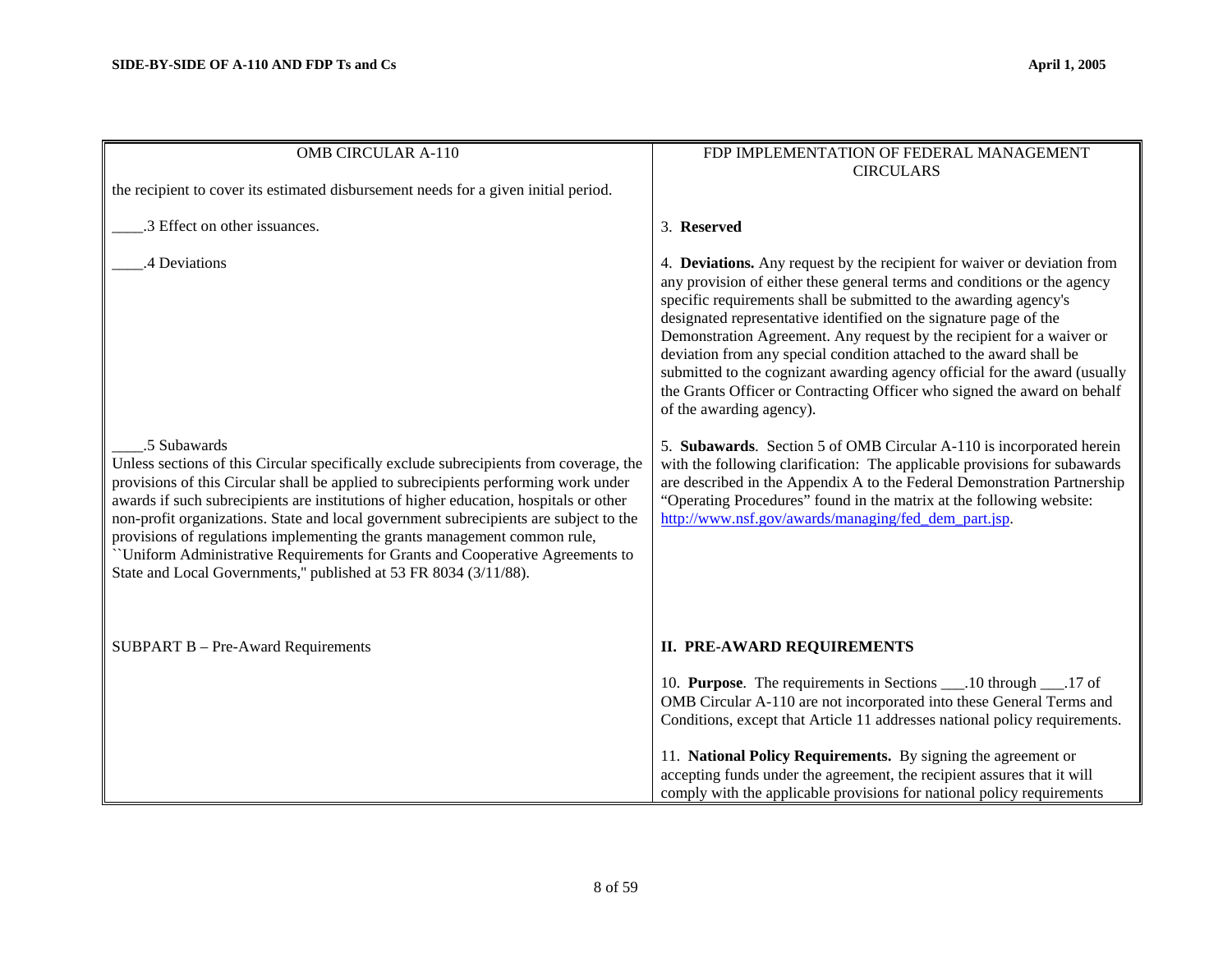| <b>OMB CIRCULAR A-110</b>                                                                                                                                                                                                                                                                                                                                                             | FDP IMPLEMENTATION OF FEDERAL MANAGEMENT                                                                                                                                                                                                                                                                                                                                                                               |
|---------------------------------------------------------------------------------------------------------------------------------------------------------------------------------------------------------------------------------------------------------------------------------------------------------------------------------------------------------------------------------------|------------------------------------------------------------------------------------------------------------------------------------------------------------------------------------------------------------------------------------------------------------------------------------------------------------------------------------------------------------------------------------------------------------------------|
|                                                                                                                                                                                                                                                                                                                                                                                       | <b>CIRCULARS</b><br>found in Appendix B to the Federal Demonstration Partnership "Operating<br>Procedures: found in the matrix at the following website:<br>http://www.nsf.gov/awards/managing/fed dem part.jsp. Should an<br>applicable national requirement be missing from the matrix, recipients and<br>subrecipients are nevertheless responsible for compliance with applicable<br>national policy requirements. |
| <b>SUBPART C - Post-Award Requirements</b>                                                                                                                                                                                                                                                                                                                                            | <b>III. POST-AWARD REQUIREMENTS</b>                                                                                                                                                                                                                                                                                                                                                                                    |
|                                                                                                                                                                                                                                                                                                                                                                                       | Post-award requirements in these General Terms and Conditions<br>implement the provisions in Subpart C of OMB Circular A-110. The<br>numbering of the articles in these General Terms and Conditions therefore<br>parallels the numbering of the Circular's provisions (e.g., Article 21 in this                                                                                                                       |
| Financial and Program Management                                                                                                                                                                                                                                                                                                                                                      | III.A. FINANCIAL AND PROGRAM MANAGEMENT                                                                                                                                                                                                                                                                                                                                                                                |
| 20 Purpose of financial and program management. Sections 21 through<br>28 prescribe standards for financial management systems, methods for making<br>payments and rules for: satisfying cost sharing and matching requirements,<br>accounting for program income, budget revision approvals, making audits,<br>determining allowability of cost, and establishing fund availability. | 20. Purpose of financial and program management. Articles 21<br>through 29 reflect Federal Awarding Agency implementation of Sections                                                                                                                                                                                                                                                                                  |
| 21 Standards for financial management systems.                                                                                                                                                                                                                                                                                                                                        | 21. Standards for financial management systems. The recipient's                                                                                                                                                                                                                                                                                                                                                        |
| (a) Federal awarding agencies shall require recipients to relate financial data to<br>performance data and develop unit cost information whenever practical.                                                                                                                                                                                                                          | financial management system shall meet the standards specified in<br>paragraph (b) of section ______ 21 of OMB Circular A-110.                                                                                                                                                                                                                                                                                         |
| (b) Recipients' financial management systems shall provide for the following.                                                                                                                                                                                                                                                                                                         |                                                                                                                                                                                                                                                                                                                                                                                                                        |
| (1) Accurate, current and complete disclosure of the financial results of each<br>federally-sponsored project or program in accordance with the reporting<br>reporting on an accrual basis from a recipient that maintains its records on other than                                                                                                                                  |                                                                                                                                                                                                                                                                                                                                                                                                                        |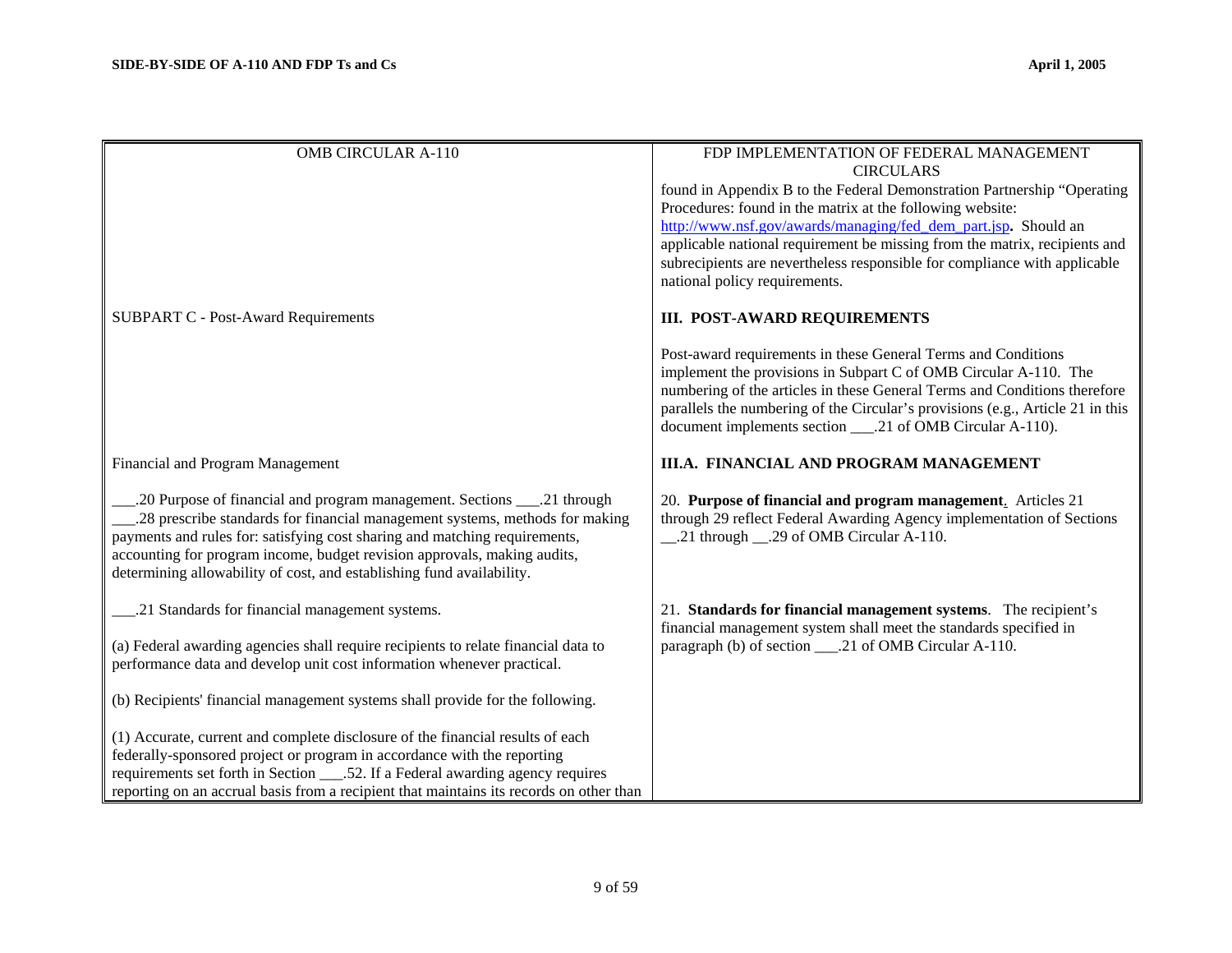| OMB CIRCULAR A-110                                                                                                                                                                                                                                                                                                                                                                                                                                                                                                                                                                                                                                                     | FDP IMPLEMENTATION OF FEDERAL MANAGEMENT |
|------------------------------------------------------------------------------------------------------------------------------------------------------------------------------------------------------------------------------------------------------------------------------------------------------------------------------------------------------------------------------------------------------------------------------------------------------------------------------------------------------------------------------------------------------------------------------------------------------------------------------------------------------------------------|------------------------------------------|
|                                                                                                                                                                                                                                                                                                                                                                                                                                                                                                                                                                                                                                                                        | <b>CIRCULARS</b>                         |
| an accrual basis, the recipient shall not be required to establish an accrual accounting<br>system. These recipients may develop such accrual data for its reports on the basis of<br>an analysis of the documentation on hand.                                                                                                                                                                                                                                                                                                                                                                                                                                        |                                          |
| (2) Records that identify adequately the source and application of funds for<br>federally-sponsored activities. These records shall contain information pertaining to<br>Federal awards, authorizations, obligations, unobligated balances, assets, outlays,<br>income and interest.                                                                                                                                                                                                                                                                                                                                                                                   |                                          |
| (3) Effective control over and accountability for all funds, property and other assets.<br>Recipients shall adequately safeguard all such assets and assure they are used solely<br>for authorized purposes.                                                                                                                                                                                                                                                                                                                                                                                                                                                           |                                          |
| (4) Comparison of outlays with budget amounts for each award. Whenever<br>appropriate, financial information should be related to performance and unit cost<br>data.                                                                                                                                                                                                                                                                                                                                                                                                                                                                                                   |                                          |
| (5) Written procedures to minimize the time elapsing between the transfer of funds<br>to the recipient from the U.S. Treasury and the issuance or redemption of checks,<br>warrants or payments by other means for program purposes by the recipient. To the<br>extent that the provisions of the Cash Management Improvement Act (CMIA) (Pub.<br>L. 101-453) govern, payment methods of State agencies, instrumentalities, and fiscal<br>agents shall be consistent with CMIA Treasury-State Agreements or the CMIA<br>default procedures codified at 31 CFR part 205, "Withdrawal of Cash from the<br>Treasury for Advances under Federal Grant and Other Programs." |                                          |
| (6) Written procedures for determining the reasonableness, allocability and<br>allowability of costs in accordance with the provisions of the applicable Federal cost<br>principles and the terms and conditions of the award.                                                                                                                                                                                                                                                                                                                                                                                                                                         |                                          |
| (7) Accounting records including cost accounting records that are supported by<br>source documentation.                                                                                                                                                                                                                                                                                                                                                                                                                                                                                                                                                                |                                          |
| (c) Where the Federal Government guarantees or insures the repayment of money                                                                                                                                                                                                                                                                                                                                                                                                                                                                                                                                                                                          |                                          |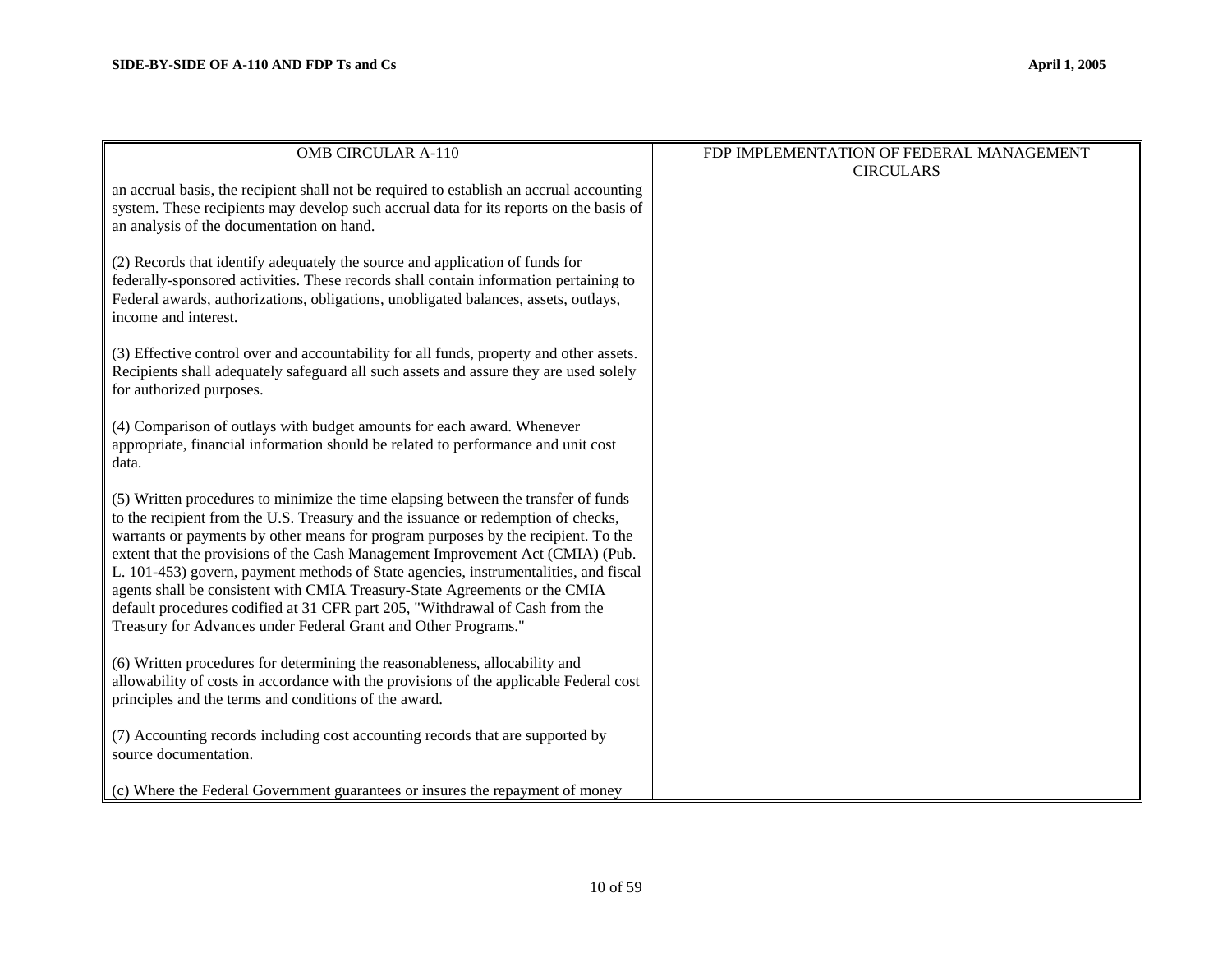| <b>OMB CIRCULAR A-110</b>                                                                                                                                                                                                                                                                                                                                                                                                                                                                                     | FDP IMPLEMENTATION OF FEDERAL MANAGEMENT                                                                                                                                                                                                                                                                                                                                    |
|---------------------------------------------------------------------------------------------------------------------------------------------------------------------------------------------------------------------------------------------------------------------------------------------------------------------------------------------------------------------------------------------------------------------------------------------------------------------------------------------------------------|-----------------------------------------------------------------------------------------------------------------------------------------------------------------------------------------------------------------------------------------------------------------------------------------------------------------------------------------------------------------------------|
|                                                                                                                                                                                                                                                                                                                                                                                                                                                                                                               | <b>CIRCULARS</b>                                                                                                                                                                                                                                                                                                                                                            |
| borrowed by the recipient, the Federal awarding agency, at its discretion, may<br>require adequate bonding and insurance if the bonding and insurance requirements<br>of the recipient are not deemed adequate to protect the interest of the Federal<br>Government.                                                                                                                                                                                                                                          |                                                                                                                                                                                                                                                                                                                                                                             |
| (d) The Federal awarding agency may require adequate fidelity bond coverage where<br>the recipient lacks sufficient coverage to protect the Federal Government's interest.                                                                                                                                                                                                                                                                                                                                    |                                                                                                                                                                                                                                                                                                                                                                             |
| (e) Where bonds are required in the situations described above, the bonds shall be<br>obtained from companies holding certificates of authority as acceptable sureties, as<br>prescribed in 31 CFR part 223, "Surety Companies Doing Business with the United<br>States."                                                                                                                                                                                                                                     |                                                                                                                                                                                                                                                                                                                                                                             |
| .22 Payment.                                                                                                                                                                                                                                                                                                                                                                                                                                                                                                  | 22. Payment. Section _____.22 of OMB Circular A-110 governs the                                                                                                                                                                                                                                                                                                             |
| (a) Payment methods shall minimize the time elapsing between the transfer of funds<br>from the United States Treasury and the issuance or redemption of checks, warrants,<br>or payment by other means by the recipients. Payment methods of State agencies or<br>instrumentalities shall be consistent with Treasury-State CMIA agreements or<br>default procedures codified at 31 CFR part 205.                                                                                                             | Federal awarding agency's and recipient's responsibilities concerning<br>payments, with the following clarifications:<br>(a) Payments will be made in advance, subject to the conditions described<br>in paragraph (b) of section ______.22, unless the Federal awarding agency<br>provides otherwise in the agency-specific terms and conditions or the<br>award document. |
| (b) Recipients are to be paid in advance, provided they maintain or demonstrate the<br>willingness to maintain:                                                                                                                                                                                                                                                                                                                                                                                               |                                                                                                                                                                                                                                                                                                                                                                             |
| (1) written procedures that minimize the time elapsing between the transfer of funds<br>and disbursement by the recipient, and                                                                                                                                                                                                                                                                                                                                                                                |                                                                                                                                                                                                                                                                                                                                                                             |
| (2) financial management systems that meet the standards for fund control and<br>organization shall be limited to the minimum amounts needed and be timed to be in<br>accordance with the actual, immediate cash requirements of the recipient<br>organization in carrying out the purpose of the approved program or project. The<br>timing and amount of cash advances shall be as close as is administratively feasible<br>to the actual disbursements by the recipient organization for direct program or |                                                                                                                                                                                                                                                                                                                                                                             |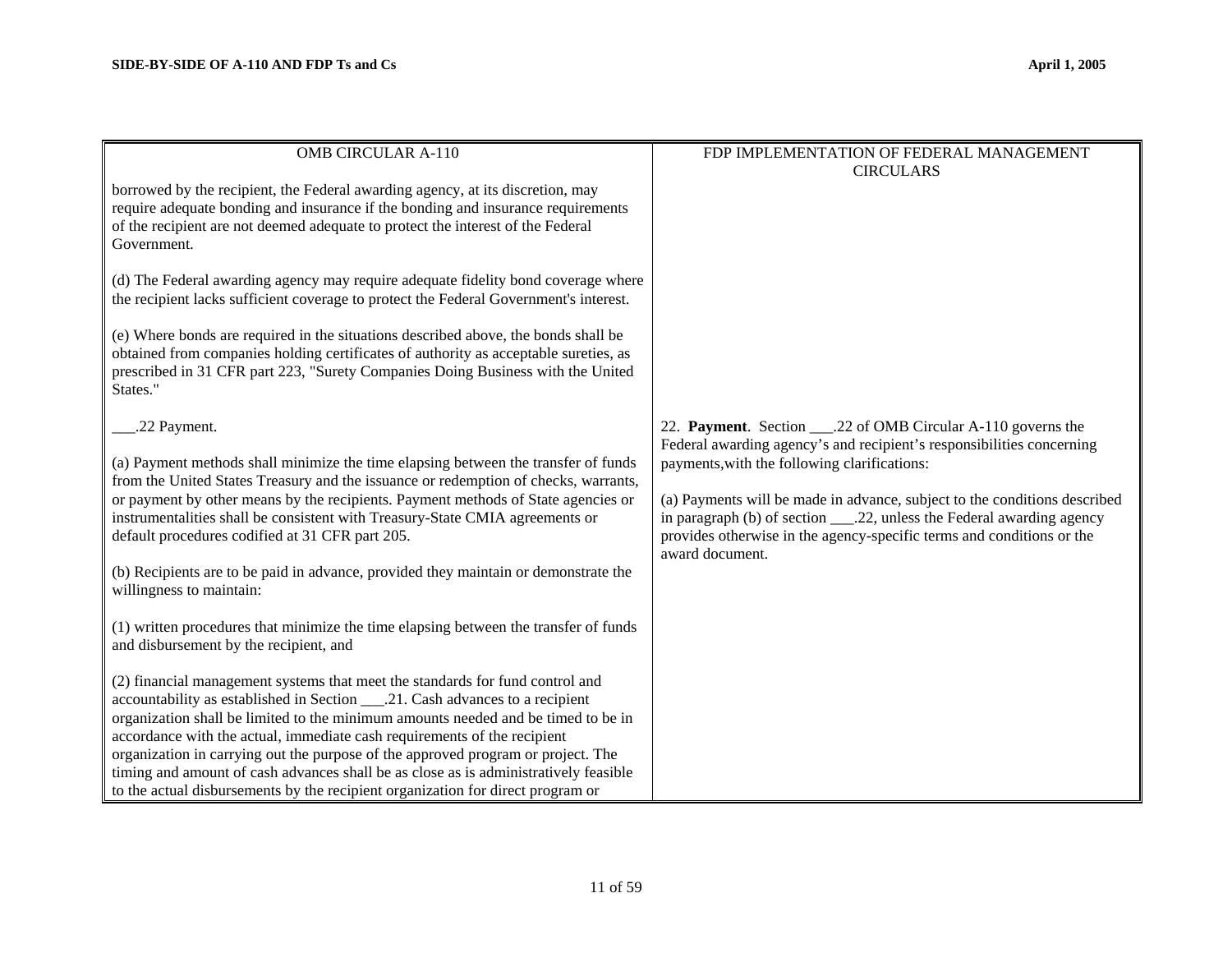| <b>OMB CIRCULAR A-110</b>                                                                                                                                    | FDP IMPLEMENTATION OF FEDERAL MANAGEMENT |
|--------------------------------------------------------------------------------------------------------------------------------------------------------------|------------------------------------------|
|                                                                                                                                                              | <b>CIRCULARS</b>                         |
| project costs and the proportionate share of any allowable indirect costs.                                                                                   |                                          |
|                                                                                                                                                              |                                          |
| (c) Whenever possible, advances shall be consolidated to cover anticipated cash                                                                              |                                          |
| needs for all awards made by the Federal awarding agency to the recipient.                                                                                   |                                          |
|                                                                                                                                                              |                                          |
| (1) Advance payment mechanisms include, but are not limited to, Treasury check                                                                               |                                          |
| and electronic funds transfer.                                                                                                                               |                                          |
|                                                                                                                                                              |                                          |
| (2) Advance payment mechanisms are subject to 31 CFR part 205.                                                                                               |                                          |
| (3) Recipients shall be authorized to submit requests for advances and                                                                                       |                                          |
| reimbursements at least monthly when electronic fund transfers are not used.                                                                                 |                                          |
|                                                                                                                                                              |                                          |
| (d) Requests for Treasury check advance payment shall be submitted on SF-270,                                                                                |                                          |
| "Request for Advance or Reimbursement," or other forms as may be authorized by                                                                               |                                          |
| OMB. This form is not to be used when Treasury check advance payments are made                                                                               |                                          |
| to the recipient automatically through the use of a predetermined payment schedule                                                                           |                                          |
| or if precluded by special Federal awarding agency instructions for electronic funds                                                                         |                                          |
| transfer.                                                                                                                                                    |                                          |
|                                                                                                                                                              |                                          |
| (e) Reimbursement is the preferred method when the requirements in paragraph (b)<br>cannot be met. Federal awarding agencies may also use this method on any |                                          |
| construction agreement, or if the major portion of the construction project is                                                                               |                                          |
| accomplished through private market financing or Federal loans, and the Federal                                                                              |                                          |
| assistance constitutes a minor portion of the project.                                                                                                       |                                          |
|                                                                                                                                                              |                                          |
| (1) When the reimbursement method is used, the Federal awarding agency shall                                                                                 |                                          |
| make payment within 30 days after receipt of the billing, unless the billing is                                                                              |                                          |
| improper.                                                                                                                                                    |                                          |
|                                                                                                                                                              |                                          |
| (2) Recipients shall be authorized to submit request for reimbursement at least                                                                              |                                          |
| monthly when electronic funds transfers are not used.                                                                                                        |                                          |
|                                                                                                                                                              |                                          |
| (f) If a recipient cannot meet the criteria for advance payments and the Federal                                                                             |                                          |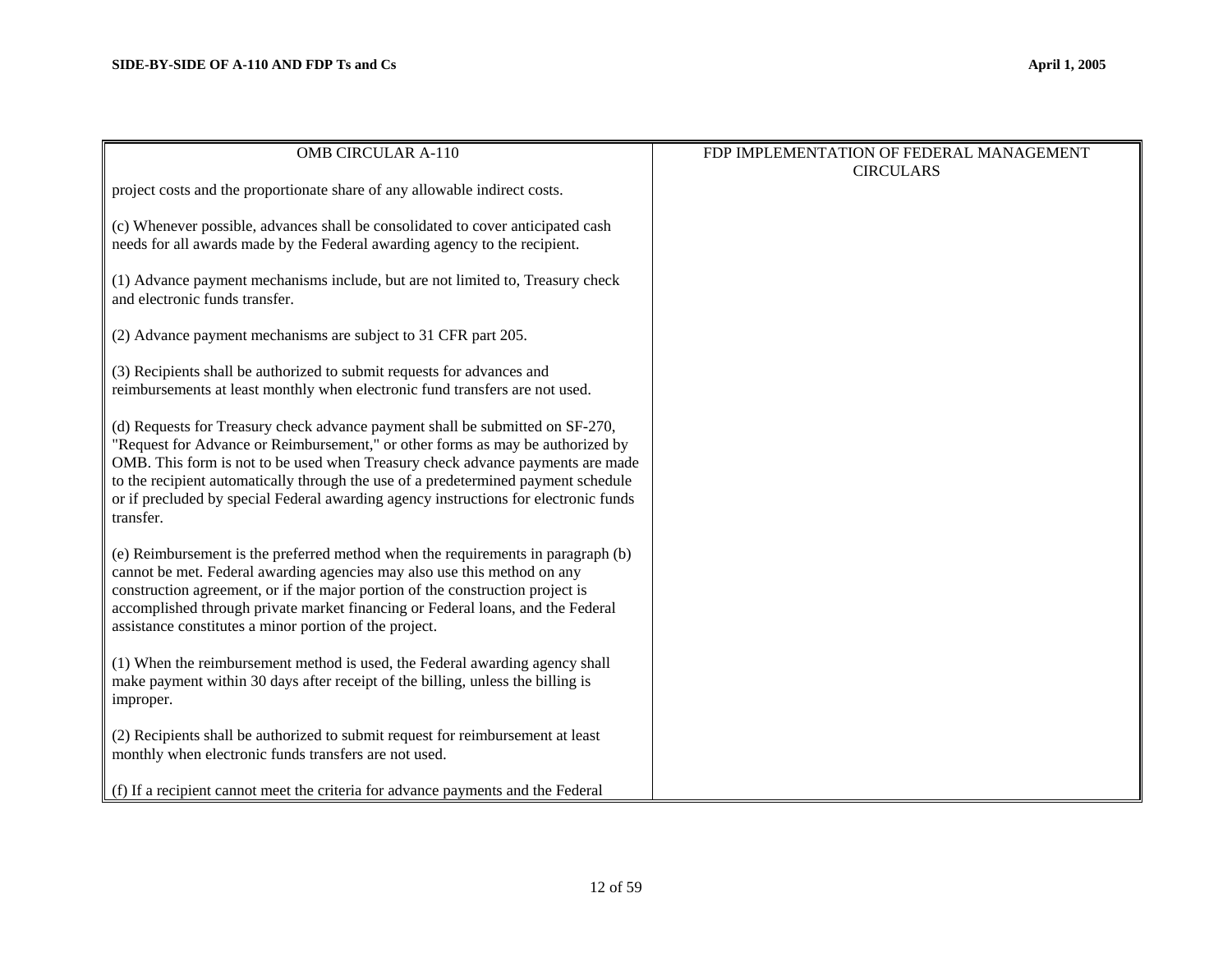| <b>OMB CIRCULAR A-110</b>                                                               | FDP IMPLEMENTATION OF FEDERAL MANAGEMENT |
|-----------------------------------------------------------------------------------------|------------------------------------------|
|                                                                                         | <b>CIRCULARS</b>                         |
| awarding agency has determined that reimbursement is not feasible because the           |                                          |
| recipient lacks sufficient working capital, the Federal awarding agency may provide     |                                          |
| cash on a working capital advance basis. Under this procedure, the Federal awarding     |                                          |
| agency shall advance cash to the recipient to cover its estimated disbursement needs    |                                          |
| for an initial period generally geared to the awardee's disbursing cycle. Thereafter,   |                                          |
| the Federal awarding agency shall reimburse the recipient for its actual cash           |                                          |
| disbursements. The working capital advance method of payment shall not be used          |                                          |
| for recipients unwilling or unable to provide timely advances to their subrecipient to  |                                          |
| meet the subrecipient's actual cash disbursements.                                      |                                          |
|                                                                                         |                                          |
| (g) To the extent available, recipients shall disburse funds available from repayments  |                                          |
| to and interest earned on a revolving fund, program income, rebates, refunds,           |                                          |
| contract settlements, audit recoveries and interest earned on such funds before         |                                          |
| requesting additional cash payments.                                                    |                                          |
| (h) Unless otherwise required by statute, Federal awarding agencies shall not           |                                          |
| withhold payments for proper charges made by recipients at any time during the          |                                          |
| project period unless (1) or (2) apply.                                                 |                                          |
|                                                                                         |                                          |
| (1) A recipient has failed to comply with the project objectives, the terms and         |                                          |
| conditions of the award, or Federal reporting requirements.                             |                                          |
|                                                                                         |                                          |
| (2) The recipient or subrecipient is delinquent in a debt to the United States as       |                                          |
| defined in OMB Circular A-129, "Managing Federal Credit Programs." Under such           |                                          |
| conditions, the Federal awarding agency may, upon reasonable notice, inform the         |                                          |
| recipient that payments shall not be made for obligations incurred after a specified    |                                          |
| date until the conditions are corrected or the indebtedness to the Federal Government   |                                          |
| is liquidated.                                                                          |                                          |
|                                                                                         |                                          |
| (i) Standards governing the use of banks and other institutions as depositories of      |                                          |
| funds advanced under awards are as follows.                                             |                                          |
| $(1)$ Except for situations described in paragraph $(i)(2)$ , Federal awarding agencies |                                          |
| shall not require separate depository accounts for funds provided to a recipient or     |                                          |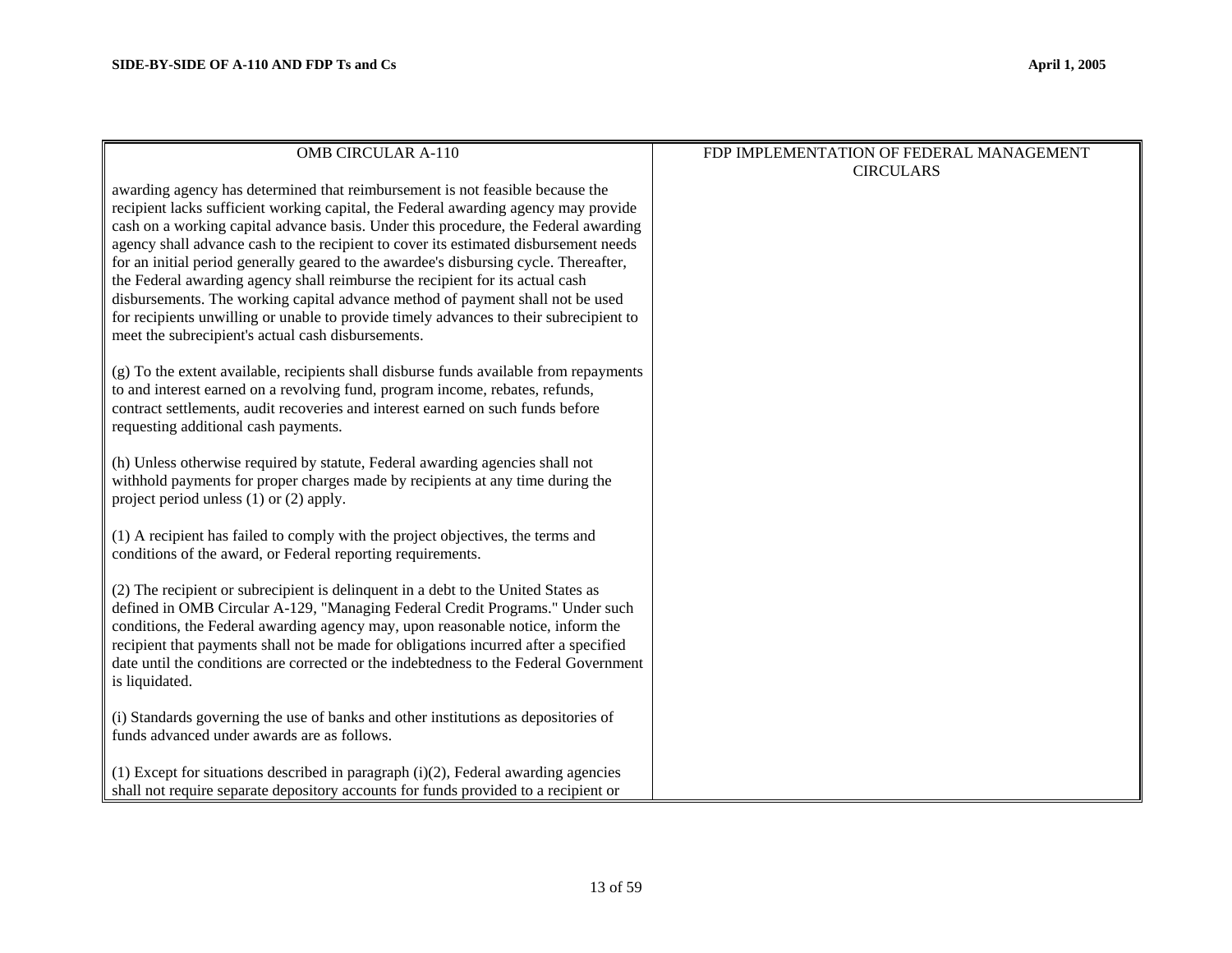| <b>OMB CIRCULAR A-110</b>                                                                                                                                                                                                                                                                           | FDP IMPLEMENTATION OF FEDERAL MANAGEMENT                                                           |
|-----------------------------------------------------------------------------------------------------------------------------------------------------------------------------------------------------------------------------------------------------------------------------------------------------|----------------------------------------------------------------------------------------------------|
|                                                                                                                                                                                                                                                                                                     | <b>CIRCULARS</b>                                                                                   |
| establish any eligibility requirements for depositories for funds provided to a<br>recipient. However, recipients must be able to account for the receipt, obligation and<br>expenditure of funds.                                                                                                  |                                                                                                    |
| (2) Advances of Federal funds shall be deposited and maintained in insured accounts<br>whenever possible.                                                                                                                                                                                           |                                                                                                    |
| (j) Consistent with the national goal of expanding the opportunities for women-<br>owned and minority-owned business enterprises, recipients shall be encouraged to<br>use women- owned and minority-owned banks (a bank which is owned at least 50<br>percent by women or minority group members). |                                                                                                    |
| (k) Recipients shall maintain advances of Federal funds in interest bearing accounts,                                                                                                                                                                                                               |                                                                                                    |
| unless $(1)$ , $(2)$ or $(3)$ apply.                                                                                                                                                                                                                                                                | (b) With respect to paragraph (l) of section _____.22, the complete address                        |
|                                                                                                                                                                                                                                                                                                     | for remitting checks for interest earned on Federal advances is Department                         |
| $(1)$ The recipient receives less than \$120,000 in Federal awards per year.                                                                                                                                                                                                                        | of Health and Human Services, Payment Management System, P.O. Box<br>6021, Rockville, MD 20852.    |
| (2) The best reasonably available interest bearing account would not be expected to                                                                                                                                                                                                                 |                                                                                                    |
| earn interest in excess of \$250 per year on Federal cash balances.                                                                                                                                                                                                                                 | (1) In keeping with Electronic Funds Transfer rules (31 CFR                                        |
|                                                                                                                                                                                                                                                                                                     | part 206), interest should be remitted to the HHS Payment                                          |
| (3) The depository would require an average or minimum balance so high that it                                                                                                                                                                                                                      | Management System through an electronic medium such as the                                         |
| would not be feasible within the expected Federal and non-Federal cash resources.                                                                                                                                                                                                                   | FEDWIR Deposit System. Electronic remittances should be in the                                     |
|                                                                                                                                                                                                                                                                                                     | format and should include any data that are specified by the HHS as                                |
| (l) For those entities where CMIA and its implementing regulations do not apply,<br>interest earned on Federal advances deposited in interest bearing accounts shall be<br>remitted annually to Department of Health and Human Services, Payment                                                    | being necessary to facilitate direct deposit in HHS' account at the<br>Department of the Treasury. |
| Management System, Rockville, MD 20852. Interest amounts up to \$250 per year                                                                                                                                                                                                                       | (2) Recipients that do not have electronic remittance capability                                   |
| may be retained by the recipient for administrative expense. State universities and                                                                                                                                                                                                                 | should send a check to the address in section (b) above.                                           |
| hospitals shall comply with CMIA, as it pertains to interest. If an entity subject to                                                                                                                                                                                                               |                                                                                                    |
| CMIA uses its own funds to pay pre-award costs for discretionary awards without                                                                                                                                                                                                                     |                                                                                                    |
| prior written approval from the Federal awarding agency, it waives its right to                                                                                                                                                                                                                     |                                                                                                    |
| recover the interest under CMIA.                                                                                                                                                                                                                                                                    |                                                                                                    |
| (m) Except as noted elsewhere in this Circular, only the following forms shall be                                                                                                                                                                                                                   |                                                                                                    |
|                                                                                                                                                                                                                                                                                                     |                                                                                                    |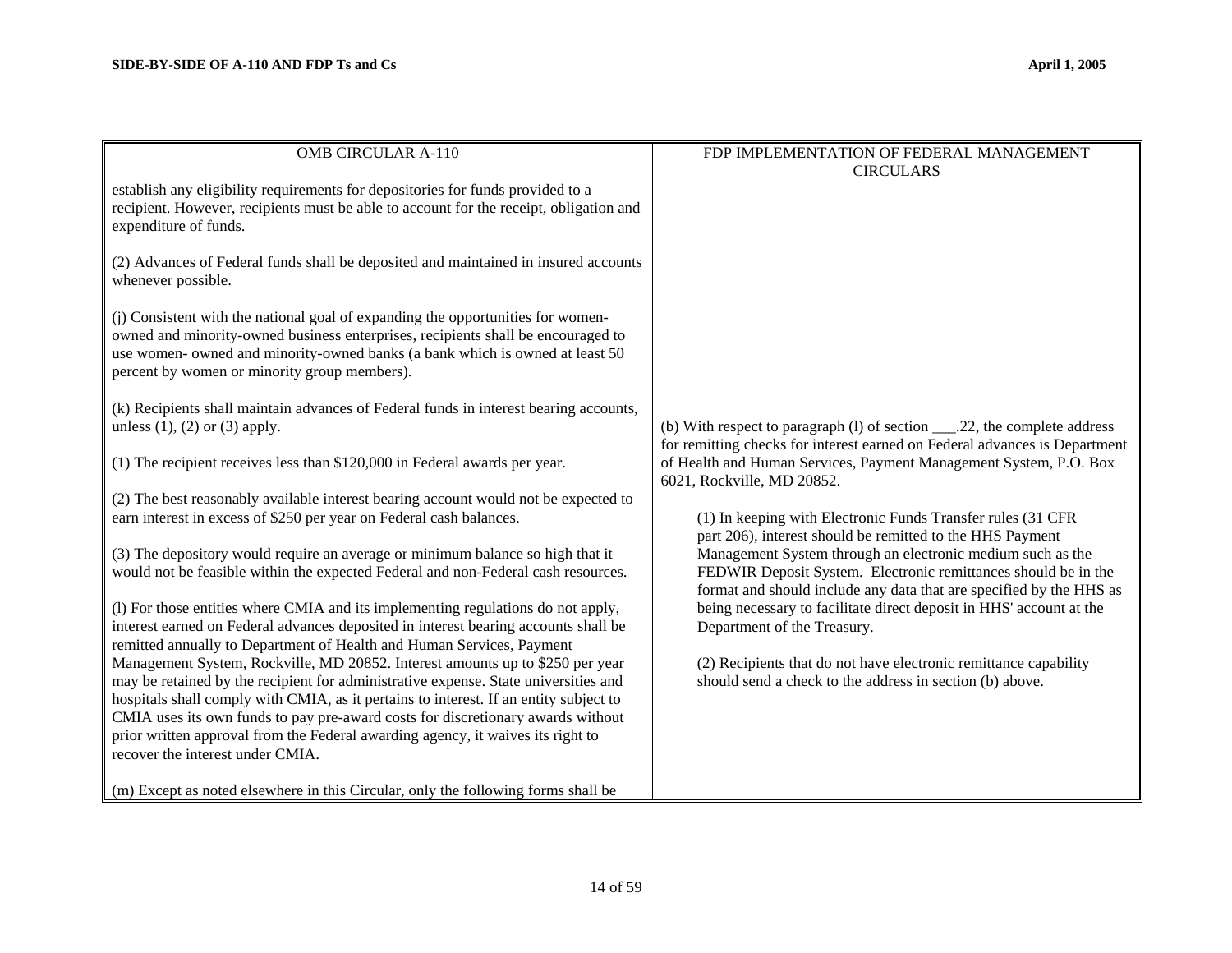| <b>OMB CIRCULAR A-110</b>                                                                                                                                                                                                                                                                                                                                                                                                                                      | FDP IMPLEMENTATION OF FEDERAL MANAGEMENT                                                                                                                   |
|----------------------------------------------------------------------------------------------------------------------------------------------------------------------------------------------------------------------------------------------------------------------------------------------------------------------------------------------------------------------------------------------------------------------------------------------------------------|------------------------------------------------------------------------------------------------------------------------------------------------------------|
|                                                                                                                                                                                                                                                                                                                                                                                                                                                                | <b>CIRCULARS</b>                                                                                                                                           |
| authorized for the recipients in requesting advances and reimbursements. Federal                                                                                                                                                                                                                                                                                                                                                                               |                                                                                                                                                            |
| agencies shall not require more than an original and two copies of these forms.                                                                                                                                                                                                                                                                                                                                                                                |                                                                                                                                                            |
| (1) SF-270, Request for Advance or Reimbursement. Each Federal awarding agency<br>shall adopt the SF-270 as a standard form for all nonconstruction programs when<br>electronic funds transfer or predetermined advance methods are not used. Federal<br>awarding agencies, however, have the option of using this form for construction<br>programs in lieu of the SF-271, "Outlay Report and Request for Reimbursement for<br><b>Construction Programs."</b> |                                                                                                                                                            |
| (2) SF-271, Outlay Report and Request for Reimbursement for Construction<br>Programs. Each Federal awarding agency shall adopt the SF-271 as the standard<br>form to be used for requesting reimbursement for construction programs. However, a<br>Federal awarding agency may substitute the SF-270 when the Federal awarding<br>agency determines that it provides adequate information to meet Federal needs.                                               |                                                                                                                                                            |
| .23 Cost sharing or matching.                                                                                                                                                                                                                                                                                                                                                                                                                                  | 23. Cost sharing or matching. Section _____.23 of OMB Circular A-110<br>governs the allowability and valuation of third party in-kind and recipient        |
| (a) All contributions, including cash and third party in-kind, shall be accepted as part<br>of the recipient's cost sharing or matching when such contributions meet all of the<br>following criteria.                                                                                                                                                                                                                                                         | contributions toward cost sharing or matching, with the following<br>clarifications:                                                                       |
|                                                                                                                                                                                                                                                                                                                                                                                                                                                                | (a) Should Section _____.23 be amended to specify documentation                                                                                            |
| (1) Are verifiable from the recipient's records.                                                                                                                                                                                                                                                                                                                                                                                                               | requirements for different types of cost sharing (e.g., mandatory, voluntary,<br>or excess voluntary), these documentation requirements are hereby         |
| (2) Are not included as contributions for any other federally-assisted project or<br>program.                                                                                                                                                                                                                                                                                                                                                                  | incorporated into the FDP General Terms and Conditions<br>(b) The recipient may include unrecovered indirect costs as part of cost<br>sharing or matching. |
| (3) Are necessary and reasonable for proper and efficient accomplishment of project                                                                                                                                                                                                                                                                                                                                                                            | (c) Certain other costs or valuation methods require approval of the Federal                                                                               |
| or program objectives.                                                                                                                                                                                                                                                                                                                                                                                                                                         | awarding agency, in accordance with paragraphs (c) and (g) (2) of section                                                                                  |
|                                                                                                                                                                                                                                                                                                                                                                                                                                                                | .23.                                                                                                                                                       |
| (4) Are allowable under the applicable cost principles.                                                                                                                                                                                                                                                                                                                                                                                                        | (d) Full value of equipment or other capital assets and fair rental charges<br>for land may be allowed, instead of only depreciation or use charges,       |
| (5) Are not paid by the Federal Government under another award, except where                                                                                                                                                                                                                                                                                                                                                                                   | provided that the Federal awarding agency has approved the charges.                                                                                        |
| authorized by Federal statute to be used for cost sharing or matching.                                                                                                                                                                                                                                                                                                                                                                                         |                                                                                                                                                            |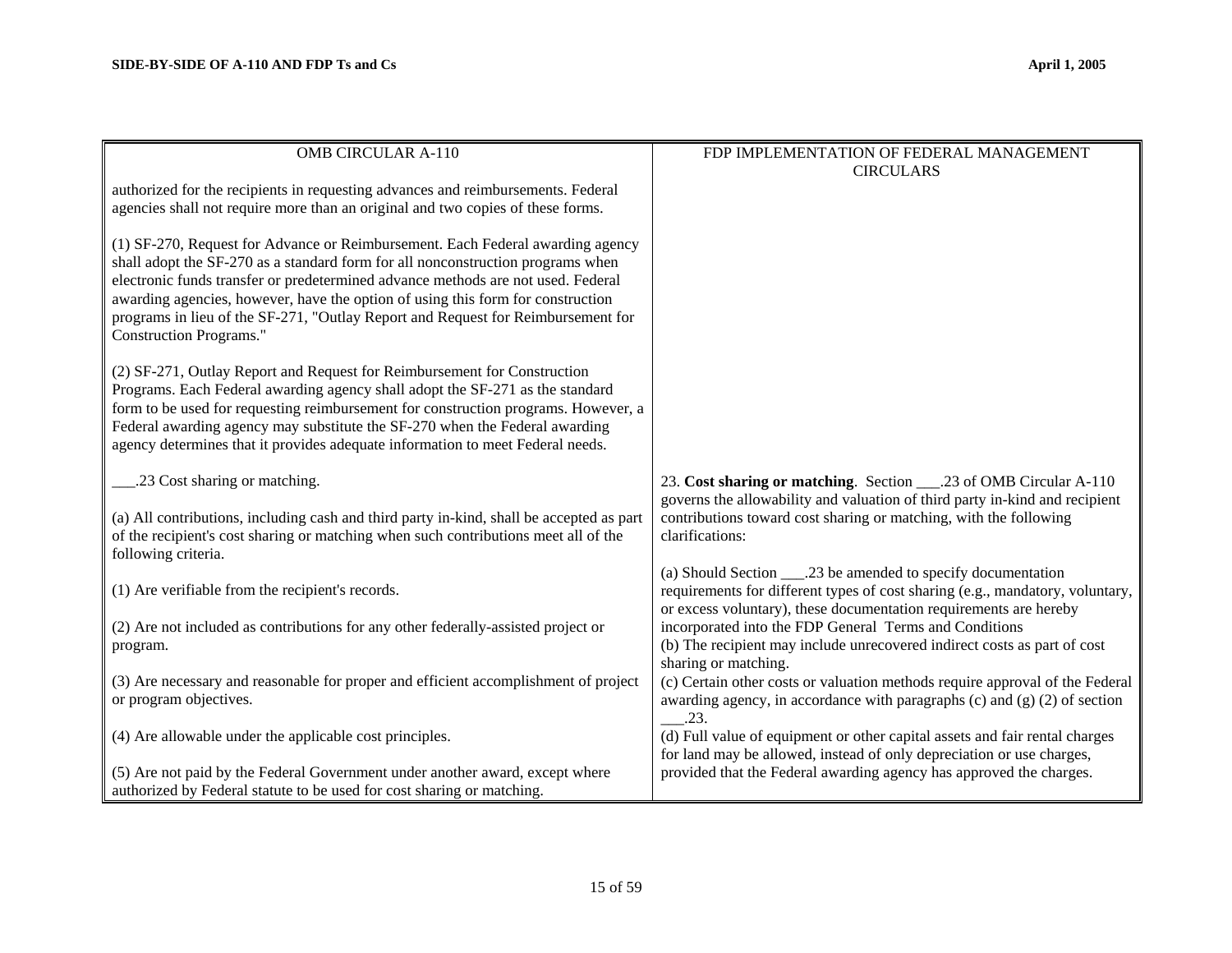| <b>OMB CIRCULAR A-110</b>                                                                                                                                                                                                                                                                                                                                                                                                                                                                                                                                                                                                                                                                                                                                                  | FDP IMPLEMENTATION OF FEDERAL MANAGEMENT |
|----------------------------------------------------------------------------------------------------------------------------------------------------------------------------------------------------------------------------------------------------------------------------------------------------------------------------------------------------------------------------------------------------------------------------------------------------------------------------------------------------------------------------------------------------------------------------------------------------------------------------------------------------------------------------------------------------------------------------------------------------------------------------|------------------------------------------|
|                                                                                                                                                                                                                                                                                                                                                                                                                                                                                                                                                                                                                                                                                                                                                                            | <b>CIRCULARS</b>                         |
| (6) Are provided for in the approved budget when required by the Federal awarding<br>agency.                                                                                                                                                                                                                                                                                                                                                                                                                                                                                                                                                                                                                                                                               |                                          |
| (7) Conform to other provisions of this Circular, as applicable.                                                                                                                                                                                                                                                                                                                                                                                                                                                                                                                                                                                                                                                                                                           |                                          |
| (b) Unrecovered indirect costs may be included as part of cost sharing or matching<br>only with the prior approval of the Federal awarding agency.                                                                                                                                                                                                                                                                                                                                                                                                                                                                                                                                                                                                                         |                                          |
| (c) Values for recipient contributions of services and property shall be established in<br>accordance with the applicable cost principles. If a Federal awarding agency<br>authorizes recipients to donate buildings or land for construction/facilities<br>acquisition projects or long-term use, the value of the donated property for cost<br>sharing or matching shall be the lesser of $(1)$ or $(2)$ .                                                                                                                                                                                                                                                                                                                                                               |                                          |
| (1) The certified value of the remaining life of the property recorded in the<br>recipient's accounting records at the time of donation.                                                                                                                                                                                                                                                                                                                                                                                                                                                                                                                                                                                                                                   |                                          |
| (2) The current fair market value. However, when there is sufficient justification, the<br>Federal awarding agency may approve the use of the current fair market value of the<br>donated property, even if it exceeds the certified value at the time of donation to the<br>project.                                                                                                                                                                                                                                                                                                                                                                                                                                                                                      |                                          |
| (d) Volunteer services furnished by professional and technical personnel,<br>consultants, and other skilled and unskilled labor may be counted as cost sharing or<br>matching if the service is an integral and necessary part of an approved project or<br>program. Rates for volunteer services shall be consistent with those paid for similar<br>work in the recipient's organization. In those instances in which the required skills<br>are not found in the recipient organization, rates shall be consistent with those paid<br>for similar work in the labor market in which the recipient competes for the kind of<br>services involved. In either case, paid fringe benefits that are reasonable, allowable,<br>and allocable may be included in the valuation. |                                          |
| (e) When an employer other than the recipient furnishes the services of an employee,                                                                                                                                                                                                                                                                                                                                                                                                                                                                                                                                                                                                                                                                                       |                                          |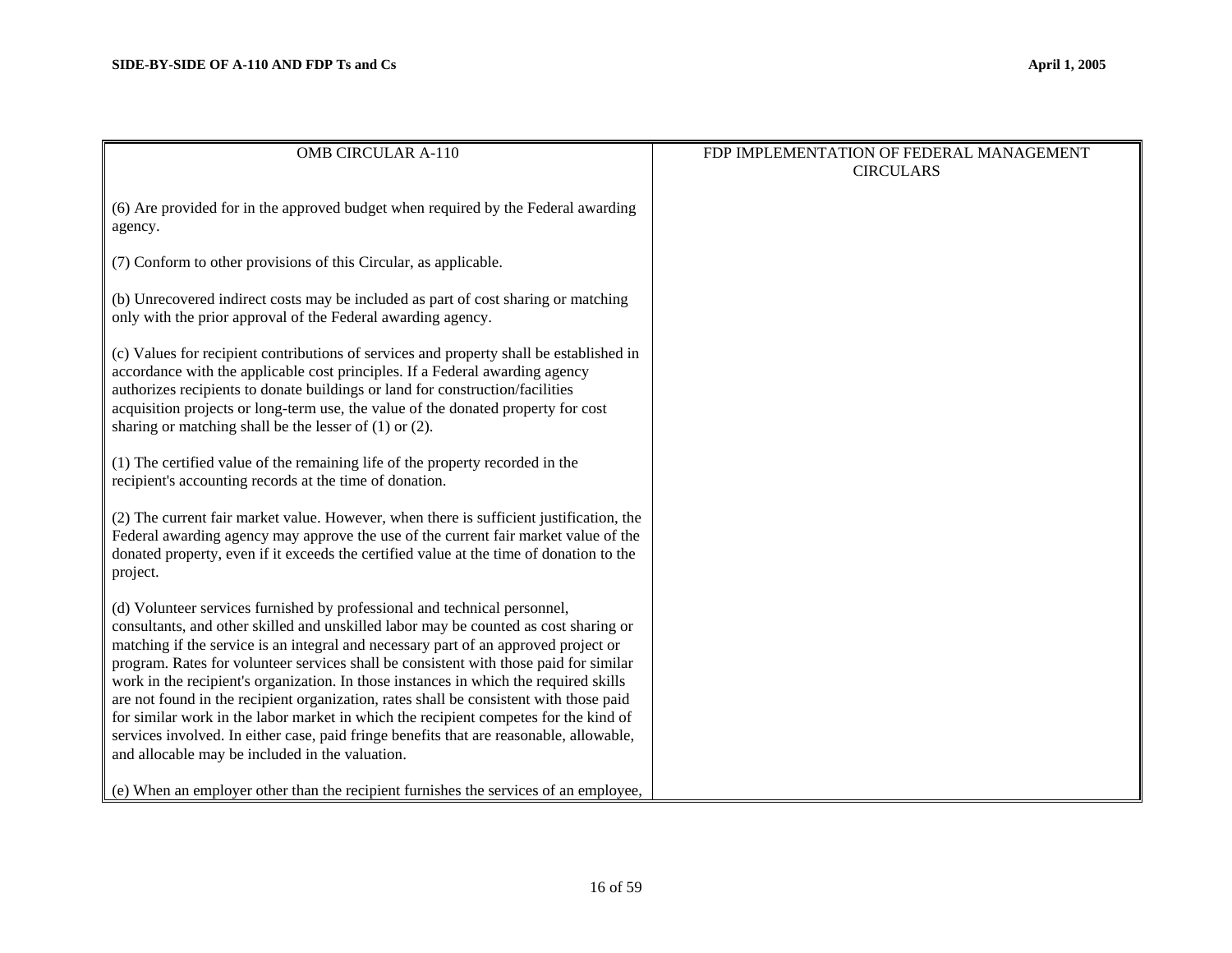| <b>OMB CIRCULAR A-110</b>                                                                                                                                                                                                                                                                                                                                                                       | FDP IMPLEMENTATION OF FEDERAL MANAGEMENT |
|-------------------------------------------------------------------------------------------------------------------------------------------------------------------------------------------------------------------------------------------------------------------------------------------------------------------------------------------------------------------------------------------------|------------------------------------------|
|                                                                                                                                                                                                                                                                                                                                                                                                 |                                          |
| these services shall be valued at the employee's regular rate of pay (plus an amount<br>of fringe benefits that are reasonable, allowable, and allocable, but exclusive of<br>overhead costs), provided these services are in the same skill for which the employee<br>is normally paid.                                                                                                        | <b>CIRCULARS</b>                         |
| (f) Donated supplies may include such items as expendable equipment, office<br>supplies, laboratory supplies or workshop and classroom supplies. Value assessed to<br>donated supplies included in the cost sharing or matching share shall be reasonable<br>and shall not exceed the fair market value of the property at the time of the donation.                                            |                                          |
| (g) The method used for determining cost sharing or matching for donated<br>equipment, buildings and land for which title passes to the recipient may differ<br>according to the purpose of the award, if $(1)$ or $(2)$ apply.                                                                                                                                                                 |                                          |
| (1) If the purpose of the award is to assist the recipient in the acquisition of<br>equipment, buildings or land, the total value of the donated property may be claimed<br>as cost sharing or matching.                                                                                                                                                                                        |                                          |
| (2) If the purpose of the award is to support activities that require the use of<br>equipment, buildings or land, normally only depreciation or use charges for<br>equipment and buildings may be made. However, the full value of equipment or<br>other capital assets and fair rental charges for land may be allowed, provided that the<br>Federal awarding agency has approved the charges. |                                          |
| (h) The value of donated property shall be determined in accordance with the usual<br>accounting policies of the recipient, with the following qualifications.                                                                                                                                                                                                                                  |                                          |
| (1) The value of donated land and buildings shall not exceed its fair market value at<br>the time of donation to the recipient as established by an independent appraiser (e.g.,<br>certified real property appraiser or General Services Administration representative)<br>and certified by a responsible official of the recipient.                                                           |                                          |
| (2) The value of donated equipment shall not exceed the fair market value of<br>equipment of the same age and condition at the time of donation.                                                                                                                                                                                                                                                |                                          |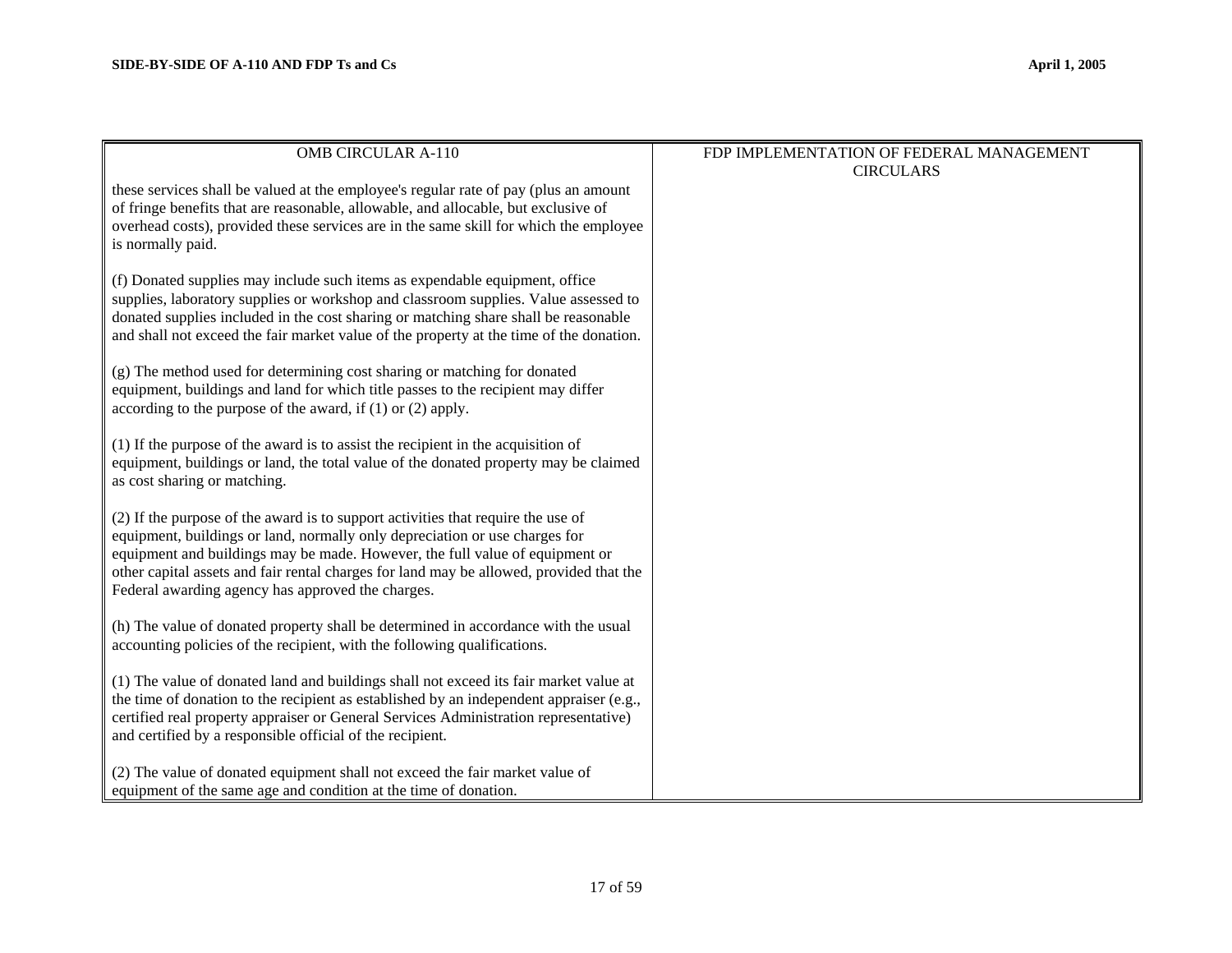| (3) The value of donated space shall not exceed the fair rental value of comparable<br>space as established by an independent appraisal of comparable space and facilities<br>in a privately-owned building in the same locality.<br>(4) The value of loaned equipment shall not exceed its fair rental value.                                                                                                                                                                                                                                                                                                                                                                                                                                                                                                                                                                                                                                                            | <b>CIRCULARS</b>                                                                                                                                                                                                                                                                                                                                                                                                                                                                                                                                                                                                                                                                                                                                        |
|---------------------------------------------------------------------------------------------------------------------------------------------------------------------------------------------------------------------------------------------------------------------------------------------------------------------------------------------------------------------------------------------------------------------------------------------------------------------------------------------------------------------------------------------------------------------------------------------------------------------------------------------------------------------------------------------------------------------------------------------------------------------------------------------------------------------------------------------------------------------------------------------------------------------------------------------------------------------------|---------------------------------------------------------------------------------------------------------------------------------------------------------------------------------------------------------------------------------------------------------------------------------------------------------------------------------------------------------------------------------------------------------------------------------------------------------------------------------------------------------------------------------------------------------------------------------------------------------------------------------------------------------------------------------------------------------------------------------------------------------|
| (5) The following requirements pertain to the recipient's supporting records for in-<br>kind contributions from third parties.<br>(i) Volunteer services shall be documented and, to the extent feasible, supported by<br>the same methods used by the recipient for its own employees.<br>(ii) The basis for determining the valuation for personal service, material, equipment,<br>buildings and land shall be documented.                                                                                                                                                                                                                                                                                                                                                                                                                                                                                                                                             |                                                                                                                                                                                                                                                                                                                                                                                                                                                                                                                                                                                                                                                                                                                                                         |
| _.24 Program income.<br>(a) Federal awarding agencies shall apply the standards set forth in this section in<br>requiring recipient organizations to account for program income related to projects<br>financed in whole or in part with Federal funds.<br>(b) Except as provided in paragraph (h) below, program income earned during the<br>project period shall be retained by the recipient and, in accordance with Federal<br>awarding agency regulations or the terms and conditions of the award, shall be used<br>in one or more of the ways listed in the following.<br>(1) Added to funds committed to the project by the Federal awarding agency and<br>recipient and used to further eligible project or program objectives.<br>(2) Used to finance the non-Federal share of the project or program.<br>(3) Deducted from the total project or program allowable cost in determining the net<br>allowable costs on which the Federal share of costs is based. | 24. Program income. The use and disposition of program income is<br>governed by section ____.24 of OMB Circular A-110. Unless the agency-<br>specific requirements of the award specify otherwise:<br>(a) The additive method of paragraph $\_\_$ . 24(b)(1) will be used to dispose<br>of program income, in accordance with paragraph _____.24(d).<br>(b) The recipient will have no obligation to the Federal Government for<br>program income earned after the end of the project period, in accordance<br>with paragraph $\_\_$ .24(e).<br>(c) The recipient will have no obligation to the Federal Government for<br>program income earned from license fees and royalties for copyrighted<br>material, in accordance with paragraph _____.24(h). |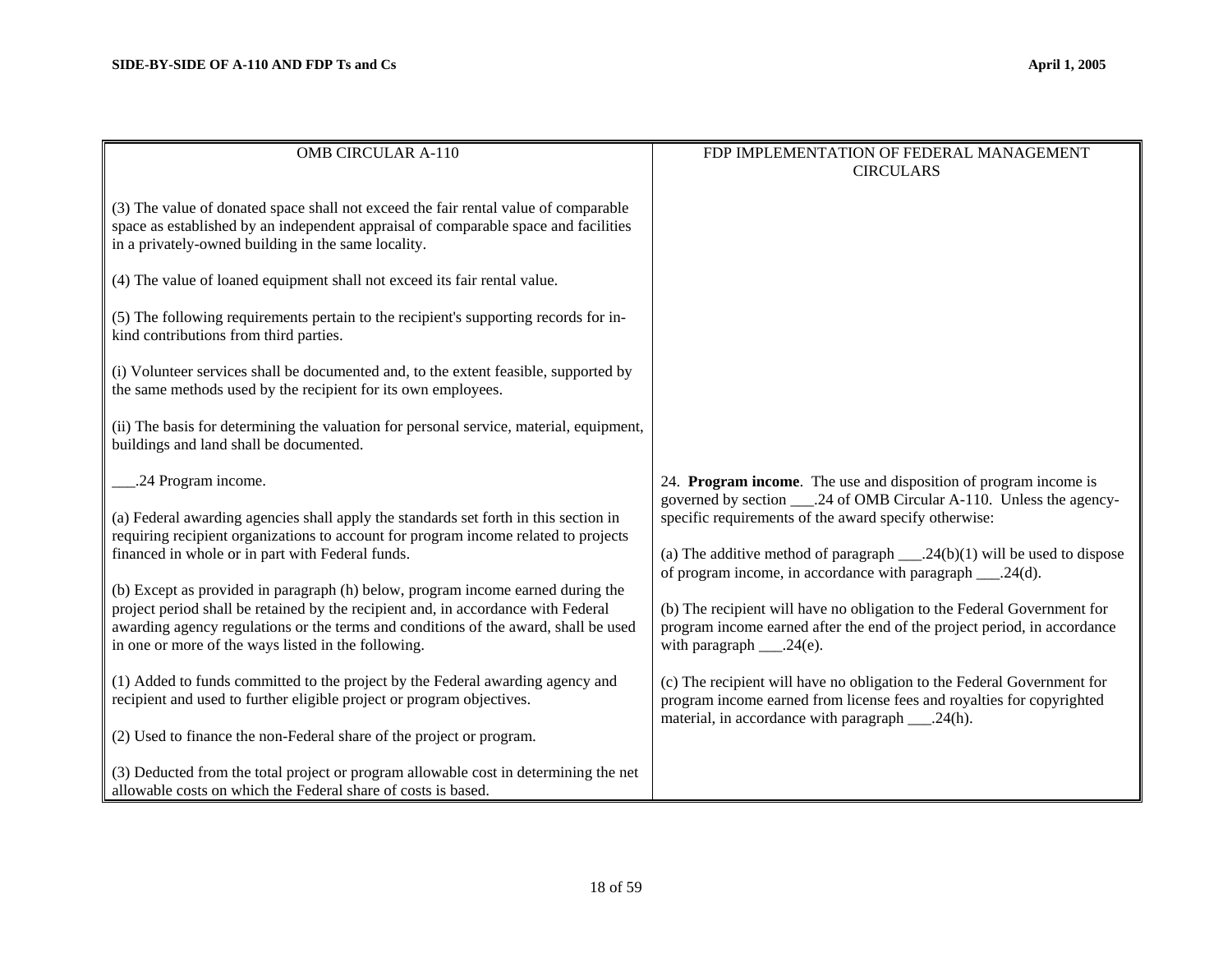| <b>OMB CIRCULAR A-110</b>                                                                                                     | FDP IMPLEMENTATION OF FEDERAL MANAGEMENT  |
|-------------------------------------------------------------------------------------------------------------------------------|-------------------------------------------|
|                                                                                                                               | <b>CIRCULARS</b>                          |
|                                                                                                                               |                                           |
| (c) When an agency authorizes the disposition of program income as described in                                               |                                           |
| paragraphs $(b)(1)$ or $(b)(2)$ , program income in excess of any limits stipulated shall                                     |                                           |
| be used in accordance with paragraph $(b)(3)$ .                                                                               |                                           |
|                                                                                                                               |                                           |
| (d) In the event that the Federal awarding agency does not specify in its regulations                                         |                                           |
| or the terms and conditions of the award how program income is to be used,                                                    |                                           |
| paragraph (b)(3) shall apply automatically to all projects or programs except                                                 |                                           |
| research. For awards that support research, paragraph (b)(1) shall apply                                                      |                                           |
| automatically unless the awarding agency indicates in the terms and conditions                                                |                                           |
| another alternative on the award or the recipient is subject to special award<br>conditions, as indicated in Section ____.14. |                                           |
|                                                                                                                               |                                           |
| (e) Unless Federal awarding agency regulations or the terms and conditions of the                                             |                                           |
| award provide otherwise, recipients shall have no obligation to the Federal                                                   |                                           |
| Government regarding program income earned after the end of the project period.                                               |                                           |
|                                                                                                                               |                                           |
| (f) If authorized by Federal awarding agency regulations or the terms and conditions                                          |                                           |
| of the award, costs incident to the generation of program income may be deducted                                              |                                           |
| from gross income to determine program income, provided these costs have not been                                             |                                           |
| charged to the award.                                                                                                         |                                           |
| (g) Proceeds from the sale of property shall be handled in accordance with the                                                |                                           |
| requirements of the Property Standards (See Sections _____.30 through _____.37).                                              |                                           |
|                                                                                                                               |                                           |
| (h) Unless Federal awarding agency regulations or the terms and condition of the                                              |                                           |
| award provide otherwise, recipients shall have no obligation to the Federal                                                   |                                           |
| Government with respect to program income earned from license fees and royalties                                              |                                           |
| for copyrighted material, patents, patent applications, trademarks, and inventions                                            |                                           |
| produced under an award. However, Patent and Trademark Amendments (35 U.S.C.                                                  |                                           |
| 18) apply to inventions made under an experimental, developmental, or research<br>award.                                      |                                           |
|                                                                                                                               |                                           |
| .25 Revision of budget and program plans.                                                                                     | 25. Revision of budget and program plans. |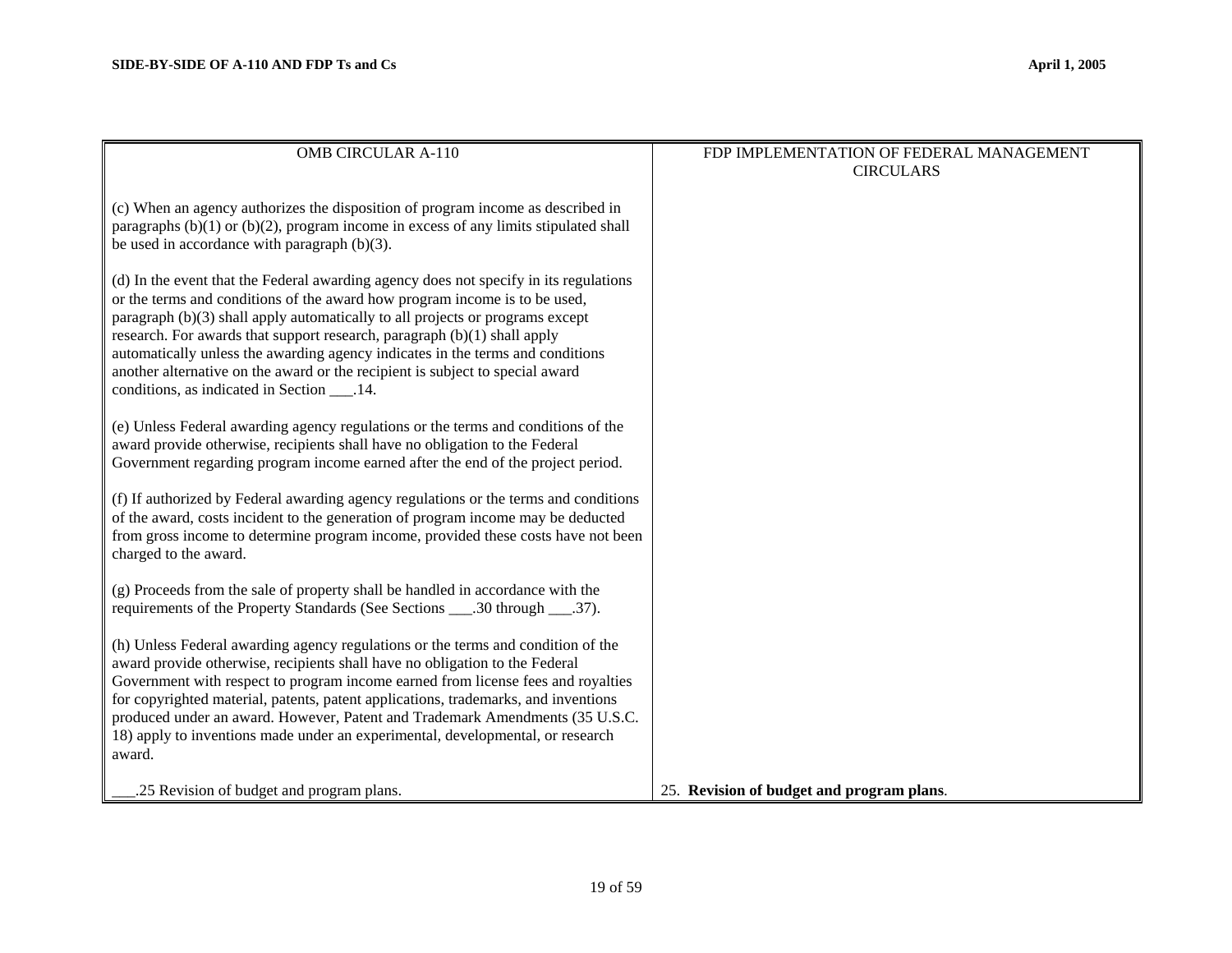| <b>OMB CIRCULAR A-110</b>                                                                                                                                                                                                                                                                                                                                     | FDP IMPLEMENTATION OF FEDERAL MANAGEMENT                                                                                                                                                                                                                                                                                                                                                  |
|---------------------------------------------------------------------------------------------------------------------------------------------------------------------------------------------------------------------------------------------------------------------------------------------------------------------------------------------------------------|-------------------------------------------------------------------------------------------------------------------------------------------------------------------------------------------------------------------------------------------------------------------------------------------------------------------------------------------------------------------------------------------|
|                                                                                                                                                                                                                                                                                                                                                               | <b>CIRCULARS</b>                                                                                                                                                                                                                                                                                                                                                                          |
| (a) The budget plan is the financial expression of the project or program as approved<br>during the award process. It may include either the Federal and non-Federal share, or<br>only the Federal share, depending upon Federal awarding agency requirements. It<br>shall be related to performance for program evaluation purposes whenever<br>appropriate. | (a) The budget plan is the financial expression of the project or program as<br>approved during the award process. The approved budget includes the<br>Federal share of project costs and that portion of the non-Federal share of<br>project costs, if any, that the recipient and the Federal awarding agency<br>formally agree upon as cost sharing (see paragraph (a) of Article 23). |
| (b) Recipients are required to report deviations from budget and program plans, and<br>request prior approvals for budget and program plan revisions, in accordance with<br>this section.                                                                                                                                                                     | (b) The recipient must obtain the prior written approval of the Federal<br>awarding agency before making any of the following project changes:                                                                                                                                                                                                                                            |
| (c) For nonconstruction awards, recipients shall request prior approvals from Federal<br>awarding agencies for one or more of the following program or budget related<br>reasons.                                                                                                                                                                             | $(1)$ A change in scope or objectives of the project as stated in the<br>approved application or approved modifications thereto, such as a<br>change in the phenomenon(a) under study, even if there is no<br>associated budget revision.                                                                                                                                                 |
| (1) Change in the scope or the objective of the project or program (even if there is no<br>associated budget revision requiring prior written approval).                                                                                                                                                                                                      | (2) The absence or change of the Principal Investigator/Project<br>Director (PI/PD). If the approved PI/PD severs his or her connection<br>with the recipient or otherwise relinquishes active direction of the                                                                                                                                                                           |
| (2) Change in a key person specified in the application or award document.                                                                                                                                                                                                                                                                                    | project (either permanently or for a continuous period of more than 3<br>months or a 25 percent reduction in time devoted to the project), then                                                                                                                                                                                                                                           |
| (3) The absence for more than three months, or a 25 percent reduction in time<br>devoted to the project, by the approved project director or principal investigator.                                                                                                                                                                                          | the recipient must either:                                                                                                                                                                                                                                                                                                                                                                |
| (4) The need for additional Federal funding.                                                                                                                                                                                                                                                                                                                  | (i) Appoint a replacement PI/PD with the approval of the<br>awarding agency;                                                                                                                                                                                                                                                                                                              |
| (5) The transfer of amounts budgeted for indirect costs to absorb increases in direct<br>costs, or vice versa, if approval is required by the Federal awarding agency.                                                                                                                                                                                        | (ii) Seek and receive prior approval from the awarding agency<br>for the reduction of time devoted to the project; or                                                                                                                                                                                                                                                                     |
| (6) The inclusion, unless waived by the Federal awarding agency, of costs that<br>require prior approval in accordance with OMB Circular A-21, "Cost Principles for<br>Educational Institutions," OMB Circular A-122, "Cost Principles for Non-Profit<br>Organizations," or 45 CFR part 74 Appendix E, "Principles for Determining Costs                      | (iii) Relinquish the award (in which case the award will be<br>terminated by mutual agreement, in accordance with Article<br>$61)$ .                                                                                                                                                                                                                                                      |
| Applicable to Research and Development under Grants and Contracts with                                                                                                                                                                                                                                                                                        | (3) The need for additional federal funding. The maximum obligation                                                                                                                                                                                                                                                                                                                       |
| Hospitals," or 48 CFR part 31, "Contract Cost Principles and Procedures," as                                                                                                                                                                                                                                                                                  | of the Federal awarding agency to the recipient is the amount                                                                                                                                                                                                                                                                                                                             |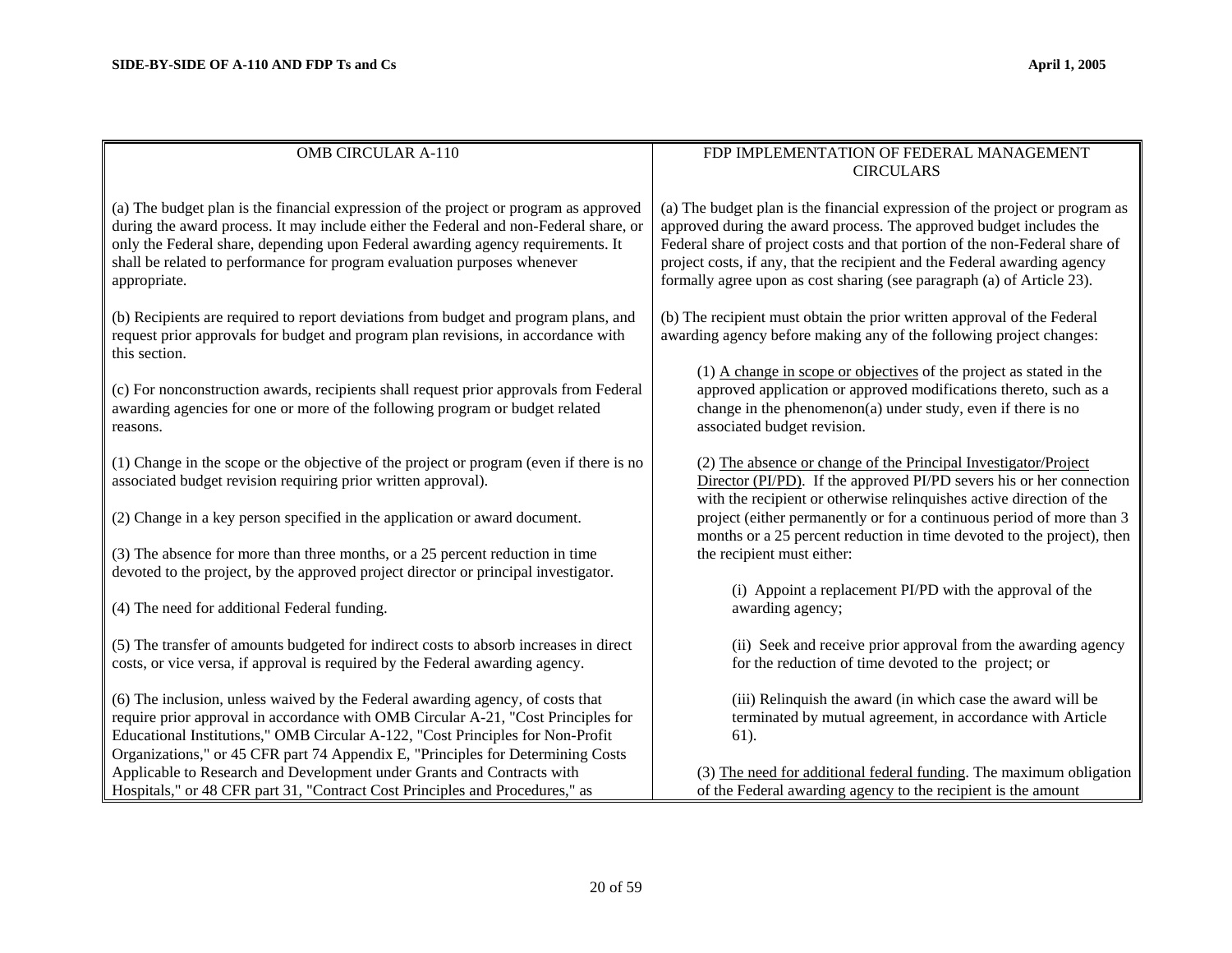| <b>OMB CIRCULAR A-110</b>                                                                                                                                                     | FDP IMPLEMENTATION OF FEDERAL MANAGEMENT<br><b>CIRCULARS</b>                                                                                           |
|-------------------------------------------------------------------------------------------------------------------------------------------------------------------------------|--------------------------------------------------------------------------------------------------------------------------------------------------------|
| applicable.                                                                                                                                                                   | indicated in the award as obligated by that agency. Nothing in this<br>Article or in the other requirements of the award requires the                  |
| (7) The transfer of funds allotted for training allowances (direct payment to trainees)                                                                                       | awarding agency to make any additional award of funds or limits its                                                                                    |
| to other categories of expense.                                                                                                                                               | discretion with respect to the amount of funding to be provided for<br>the same or any other purpose.                                                  |
| (8) Unless described in the application and funded in the approved awards, the                                                                                                |                                                                                                                                                        |
| subaward, transfer or contracting out of any work under an award. This provision<br>does not apply to the purchase of supplies, material, equipment or general support        | (4) The transfer, by contract or other means, of a significant part of<br>the research or substantive programmatic effort, unless described in         |
| services.                                                                                                                                                                     | the approved application or approved modifications to the award.                                                                                       |
| (d) No other prior approval requirements for specific items may be imposed unless a                                                                                           | The recipient must submit a justification, a description of the<br>scientific/technical impact on the project, and a budget estimate to                |
| deviation has been approved by OMB.                                                                                                                                           | the cognizant Federal awarding agency official.                                                                                                        |
| (e) Except for requirements listed in paragraphs $(c)(1)$ and $(c)(4)$ of this section,                                                                                       |                                                                                                                                                        |
| Federal awarding agencies are authorized, at their option, to waive cost-related and                                                                                          | (c) All prior approvals required in OMB Circulars A-21 and A-122,                                                                                      |
| administrative prior written approvals required by this Circular and OMB Circulars<br>A-21 and A-122. Such waivers may include authorizing recipients to do any one or        | except those waived in subparagraphs $(1) - (6)$ of this Article, and in<br>Article 27, must be obtained. The recipient is authorized to do any one or |
| more of the following.                                                                                                                                                        | more of the following:                                                                                                                                 |
| (1) Incur pre-award costs 90 calendar days prior to award or more than 90 calendar                                                                                            | (1) Incur pre-award costs 90 calendar days prior to award (or more                                                                                     |
| days with the prior approval of the Federal awarding agency. All pre-award costs are                                                                                          | than 90 calendar days with the prior approval of the Federal                                                                                           |
| incurred at the recipient's risk (i.e., the Federal awarding agency is under no<br>obligation to reimburse such costs if for any reason the recipient does not receive an     | awarding agency). Pre-award expenditures prior to funding of an<br>increment within a multiple-year project, including any optional                    |
| award or if the award is less than anticipated and inadequate to cover such costs).                                                                                           | years, are not subject to this limitation or approval requirement.                                                                                     |
| (2) Initiate a one-time extension of the expiration date of the award of up to 12                                                                                             | All costs are incurred at the recipient's risk (i.e., the Federal awarding<br>agency is under no obligation to reimburse such costs if for any         |
| months unless one or more of the following conditions apply. For one-time                                                                                                     | reason the recipient does not receive an award or if the award is less                                                                                 |
| extensions, the recipient must notify the Federal awarding agency in writing with the                                                                                         | than anticipated and inadequate to cover such costs).                                                                                                  |
| supporting reasons and revised expiration date at least 10 days before the expiration<br>date specified in the award. This one-time extension may not be exercised merely for | (2) Initiate a one-time extension of the expiration date of the award<br>of up to 12 months unless one or more of the following conditions             |
| the purpose of using unobligated balances.                                                                                                                                    | applies:                                                                                                                                               |
| (i) The terms and conditions of award prohibit the extension.                                                                                                                 | (i) The agency-specific requirements of the award prohibit the                                                                                         |
|                                                                                                                                                                               | extension                                                                                                                                              |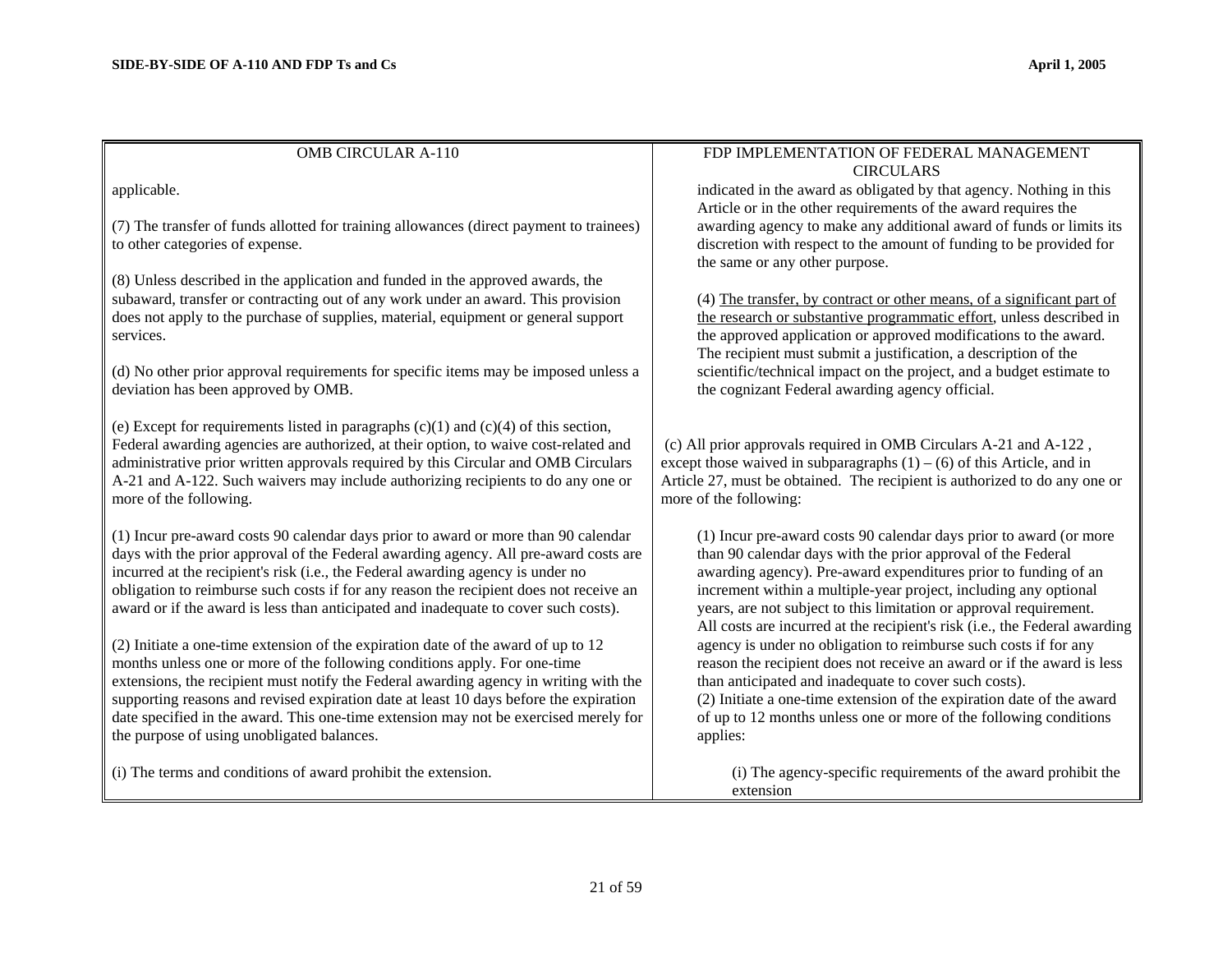(ii) The extension requires additional Federal funds.

(iii) The extension involves any change in the approved objectives or scope of the project.

(3) Carry forward unobligated balances to subsequent funding periods.

(4) For awards that support research, unless the Federal awarding agency provides otherwise in the award or in the agency's regulations, the prior approval requirements described in paragraph (e) are automatically waived (i.e., recipients need not obtain such prior approvals) unless one of the conditions included in paragraph (e)(2) applies.

(f) The Federal awarding agency may, at its option, restrict the transfer of funds among direct cost categories or programs, functions and activities for awards in which the Federal share of the project exceeds \$100,000 and the cumulative amount of such transfers exceeds or is expected to exceed 10 percent of the total budget as last approved by the Federal awarding agency. No Federal awarding agency shall permit a transfer that would cause any Federal appropriation or part thereof to be used for purposes other than those consistent with the original intent of the appropriation.

(g) All other changes to nonconstruction budgets, except for the changes described in paragraph (j), do not require prior approval.

(h) For construction awards, recipients shall request prior written approval promptly from Federal awarding agencies for budget revisions whenever (1), (2) or (3) apply.

(1) The revision results from changes in the scope or the objective of the project or program.

(2) The need arises for additional Federal funds to complete the project.

(3) A revision is desired which involves specific costs for which prior written

### OMB CIRCULAR A-110 FDP IMPLEMENTATION OF FEDERAL MANAGEMENT CIRCULARS

(ii) The extension requires additional Federal funds.

(iii) The extension involves any change in the approved objectives or scope of the project.

(3) For one-time extensions, the recipient must notify the Federal awarding agency in writing with the supporting reasons and revised expiration date at least 10 days before the expiration date specified in the award. This one-time extension may not be exercised merely for the purpose of using unobligated balances.

(4) Carry forward unobligated balances to subsequent funding periods. Any unobligated balance of funds which remains at the end of any funding period, except the final funding period of the project, shall be carried over to the next funding period, and may be used to defray costs of any funding period of the project in addition to the current year's funding. Since the carryover of unobligated balances is automatic, no separate or specific awarding agency prior approval shall be required to authorize use of the funds.

(5) The inclusion of costs that require the Federal awarding agency's prior approval under the applicable cost principles. Applicable cost principles depend upon the type of organization, as described in section .27 of OMB Circular A-110. Note that the Federal awarding agency gives its approval for the inclusion of certain costs for which the agency's prior approval is required by the applicable cost principles, as detailed in Article 27.

 (6) The transfer of amounts budgeted for indirect costs to absorb increases in direct costs, or vice versa, if approval is required by the Federal awarding agency.

(7) The transfer of funds allotted for training allowances (direct payment to trainees) to other categories of expense.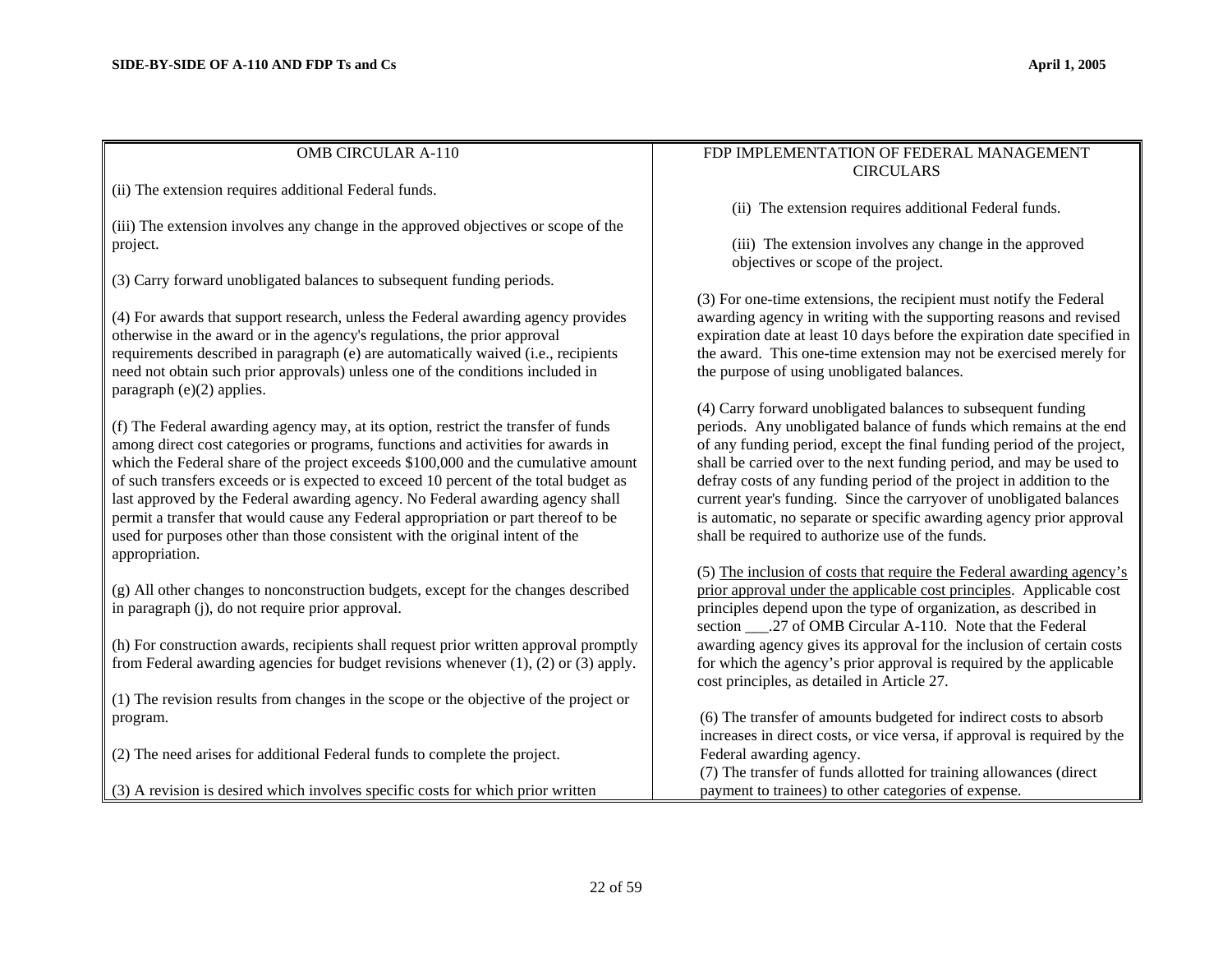| <b>OMB CIRCULAR A-110</b>                                                                                                                                                                                                                                                                                                                                                                                                                                                                                                                                                                                                                                                                                                        | FDP IMPLEMENTATION OF FEDERAL MANAGEMENT                                                                                                                                                                                                                                                                                                                                                                                                          |
|----------------------------------------------------------------------------------------------------------------------------------------------------------------------------------------------------------------------------------------------------------------------------------------------------------------------------------------------------------------------------------------------------------------------------------------------------------------------------------------------------------------------------------------------------------------------------------------------------------------------------------------------------------------------------------------------------------------------------------|---------------------------------------------------------------------------------------------------------------------------------------------------------------------------------------------------------------------------------------------------------------------------------------------------------------------------------------------------------------------------------------------------------------------------------------------------|
| approval requirements may be imposed consistent with applicable OMB cost                                                                                                                                                                                                                                                                                                                                                                                                                                                                                                                                                                                                                                                         | <b>CIRCULARS</b>                                                                                                                                                                                                                                                                                                                                                                                                                                  |
| (i) No other prior approval requirements for specific items may be imposed unless a<br>deviation has been approved by OMB.                                                                                                                                                                                                                                                                                                                                                                                                                                                                                                                                                                                                       | (d) The recipient must provide revised budget information to the Federal<br>awarding agency if there are any significant changes in the size or scope of<br>the project or in the originally negotiated total estimated cost for the<br>project period.                                                                                                                                                                                           |
| (j) When a Federal awarding agency makes an award that provides support for both<br>construction and nonconstruction work, the Federal awarding agency may require<br>the recipient to request prior approval from the Federal awarding agency before<br>making any fund or budget transfers between the two types of work supported.                                                                                                                                                                                                                                                                                                                                                                                            | (1) To request approval for budget revisions, the recipient shall use<br>the budget forms that were used in the application unless the Federal<br>awarding agency states in its Agency-Specific Requirements that a<br>letter of request suffices.                                                                                                                                                                                                |
| (k) For both construction and nonconstruction awards, Federal awarding agencies<br>shall require recipients to notify the Federal awarding agency in writing promptly<br>whenever the amount of Federal authorized funds is expected to exceed the needs of<br>the recipient for the project period by more than \$5000 or five percent of the Federal<br>award, whichever is greater. This notification shall not be required if an application<br>for additional funding is submitted for a continuation award.<br>(1) When requesting approval for budget revisions, recipients shall use the budget<br>forms that were used in the application unless the Federal awarding agency indicates<br>a letter of request suffices. | (2) Within 30 calendar days from the date of receipt of the request<br>for budget revisions, the Federal awarding agency shall review the<br>request and notify the recipient whether the budget revisions have<br>been approved. If the revision is still under consideration at the end<br>of 30 calendar days, the Federal awarding agency shall inform the<br>recipient in writing of the date when the recipient may expect the<br>decision. |
| (m) Within 30 calendar days from the date of receipt of the request for budget<br>revisions, Federal awarding agencies shall review the request and notify the recipient<br>whether the budget revisions have been approved. If the revision is still under<br>consideration at the end of 30 calendar days, the Federal awarding agency shall<br>inform the recipient in writing of the date when the recipient may expect the<br>decision.                                                                                                                                                                                                                                                                                     |                                                                                                                                                                                                                                                                                                                                                                                                                                                   |
| .26 Non-Federal audits.<br>(a) Recipients and subrecipients that are institutions of higher education or other<br>non-profit organizations (including hospitals) shall be subject to the audit<br>requirements contained in the Single Audit Act Amendments of 1996 (31 USC                                                                                                                                                                                                                                                                                                                                                                                                                                                      | 26. Non-Federal audits. The recipient will obtain audits and require<br>subrecipients to obtain audits in accordance with section ______ .26 of OMB<br>Circular A-110.                                                                                                                                                                                                                                                                            |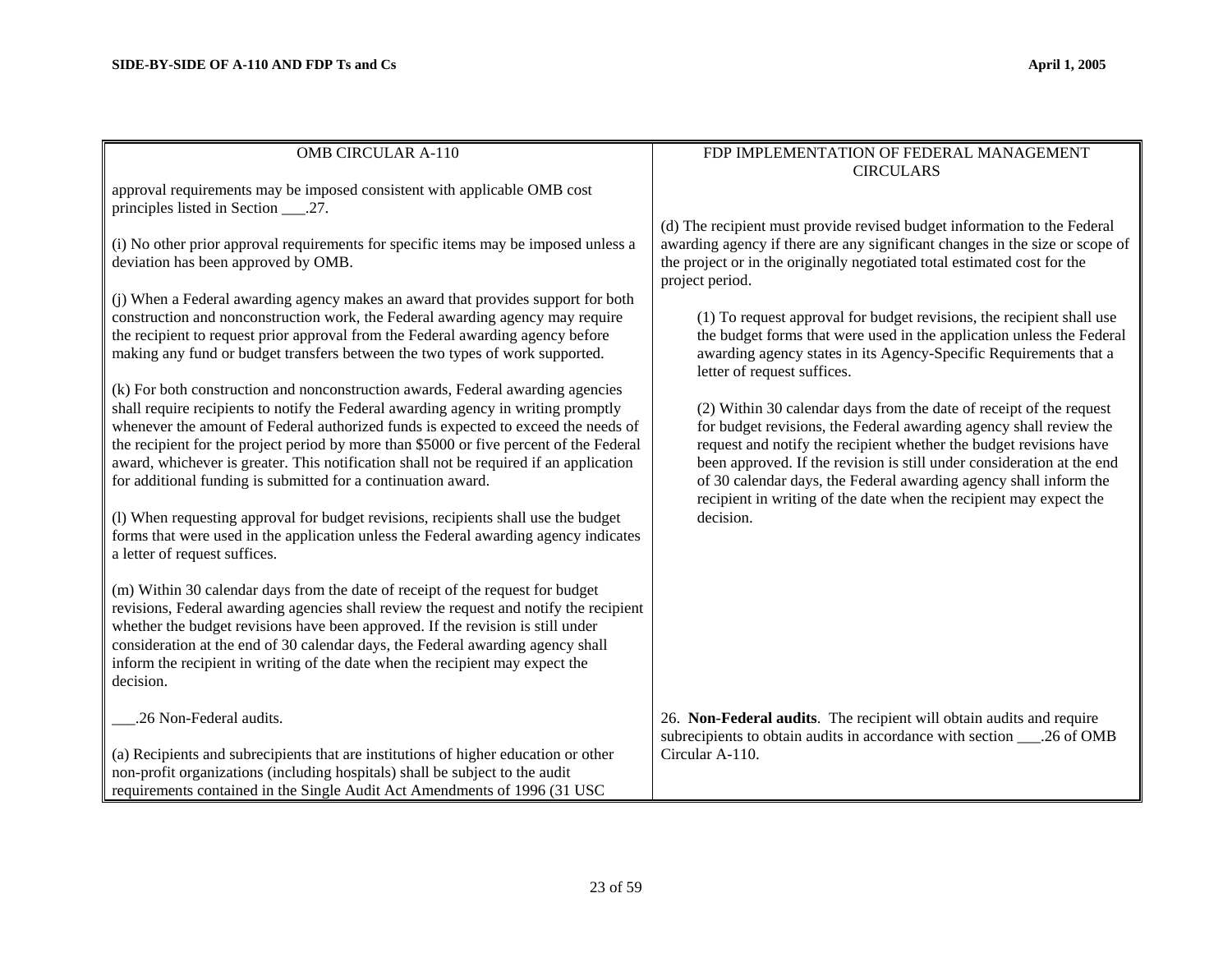| <b>OMB CIRCULAR A-110</b>                                                                                                                                                                                                                                                                                                                                                                                                                                                                                                                                                                                                                                                                                                                                                                                                                                                                                                                                                                                                                                                                                                                                                                                                                                                                                                                                                                                                                                 | FDP IMPLEMENTATION OF FEDERAL MANAGEMENT                                                                                                                                                                                                                                                                                                                                                                                                                                                                                                                                                                                                                                                                                                                                                                                                                                                                                                                                                                                                                                                   |
|-----------------------------------------------------------------------------------------------------------------------------------------------------------------------------------------------------------------------------------------------------------------------------------------------------------------------------------------------------------------------------------------------------------------------------------------------------------------------------------------------------------------------------------------------------------------------------------------------------------------------------------------------------------------------------------------------------------------------------------------------------------------------------------------------------------------------------------------------------------------------------------------------------------------------------------------------------------------------------------------------------------------------------------------------------------------------------------------------------------------------------------------------------------------------------------------------------------------------------------------------------------------------------------------------------------------------------------------------------------------------------------------------------------------------------------------------------------|--------------------------------------------------------------------------------------------------------------------------------------------------------------------------------------------------------------------------------------------------------------------------------------------------------------------------------------------------------------------------------------------------------------------------------------------------------------------------------------------------------------------------------------------------------------------------------------------------------------------------------------------------------------------------------------------------------------------------------------------------------------------------------------------------------------------------------------------------------------------------------------------------------------------------------------------------------------------------------------------------------------------------------------------------------------------------------------------|
| 7501-7507) and revised OMB Circular A-133, "Audits of States, Local<br>Governments, and Non-Profit Organizations."                                                                                                                                                                                                                                                                                                                                                                                                                                                                                                                                                                                                                                                                                                                                                                                                                                                                                                                                                                                                                                                                                                                                                                                                                                                                                                                                        | <b>CIRCULARS</b>                                                                                                                                                                                                                                                                                                                                                                                                                                                                                                                                                                                                                                                                                                                                                                                                                                                                                                                                                                                                                                                                           |
| (b) State and local governments shall be subject to the audit requirements contained<br>in the Single Audit Act Amendments of 1996 (31 USC 7501-7507) and revised<br>OMB Circular A-133, "Audits of States, Local Governments, and Non-Profit<br>Organizations."                                                                                                                                                                                                                                                                                                                                                                                                                                                                                                                                                                                                                                                                                                                                                                                                                                                                                                                                                                                                                                                                                                                                                                                          |                                                                                                                                                                                                                                                                                                                                                                                                                                                                                                                                                                                                                                                                                                                                                                                                                                                                                                                                                                                                                                                                                            |
| (c) For-profit hospitals not covered by the audit provisions of revised OMB Circular<br>A-133 shall be subject to the audit requirements of the Federal awarding agencies.                                                                                                                                                                                                                                                                                                                                                                                                                                                                                                                                                                                                                                                                                                                                                                                                                                                                                                                                                                                                                                                                                                                                                                                                                                                                                |                                                                                                                                                                                                                                                                                                                                                                                                                                                                                                                                                                                                                                                                                                                                                                                                                                                                                                                                                                                                                                                                                            |
| (d) Commercial organizations shall be subject to the audit requirements of the<br>Federal awarding agency or the prime recipient as incorporated into the award<br>document.                                                                                                                                                                                                                                                                                                                                                                                                                                                                                                                                                                                                                                                                                                                                                                                                                                                                                                                                                                                                                                                                                                                                                                                                                                                                              |                                                                                                                                                                                                                                                                                                                                                                                                                                                                                                                                                                                                                                                                                                                                                                                                                                                                                                                                                                                                                                                                                            |
| .27 Allowable costs. For each kind of recipient, there is a set of Federal<br>principles for determining allowable costs. Allowability of costs shall be determined<br>in accordance with the cost principles applicable to the entity incurring the costs.<br>Thus, allowability of costs incurred by State, local or federally-recognized Indian<br>tribal governments is determined in accordance with the provisions of OMB Circular<br>A-87, "Cost Principles for State, Local, and Indian Tribal Governments." The<br>allowability of costs incurred by non-profit organizations is determined in<br>accordance with the provisions of OMB Circular A-122, "Cost Principles for Non-<br>Profit Organizations." The allowability of costs incurred by institutions of higher<br>education is determined in accordance with the provisions of OMB Circular A-21,<br>"Cost Principles for Educational Institutions." The allowability of costs incurred by<br>hospitals is determined in accordance with the provisions of Appendix E of 45 CFR<br>part 74, "Principles for Determining Costs Applicable to Research and Development<br>Under Grants and Contracts with Hospitals." The allowability of costs incurred by<br>commercial organizations and those non-profit organizations listed in Attachment C<br>to Circular A-122 is determined in accordance with the provisions of the Federal<br>Acquisition Regulation (FAR) at 48 CFR part 31. | 27. Allowable costs. This includes costs of the award and costs of<br>subrecipients under subawards to the award. Allowable costs of the<br>recipient and subrecipients are in accordance with the cost principles<br>described in section ______ .27 of OMB Circular A-110, with the<br>following clarifications:<br>(a) Educational institutions covered by OMB Circular A-21.<br>(1) Prior approvals. The Federal awarding agency hereby approves the<br>inclusion of certain costs for which the agency's prior approval is required<br>by the cost principles for educational institutions, in OMB Circular A-21.<br>Agency approval is granted for the recipient to:<br>(i) Include charges for faculty consulting on sponsored agreements that<br>exceed a faculty member's base salary, but only in unusual cases where:<br>(a) consultation is across departmental lines or involves a separate or<br>remote operation; and (b) the consulting work is in addition to the faculty<br>member's regular departmental load [reference paragraph J.10.d.(1) of<br>OMB Circular A-21]. |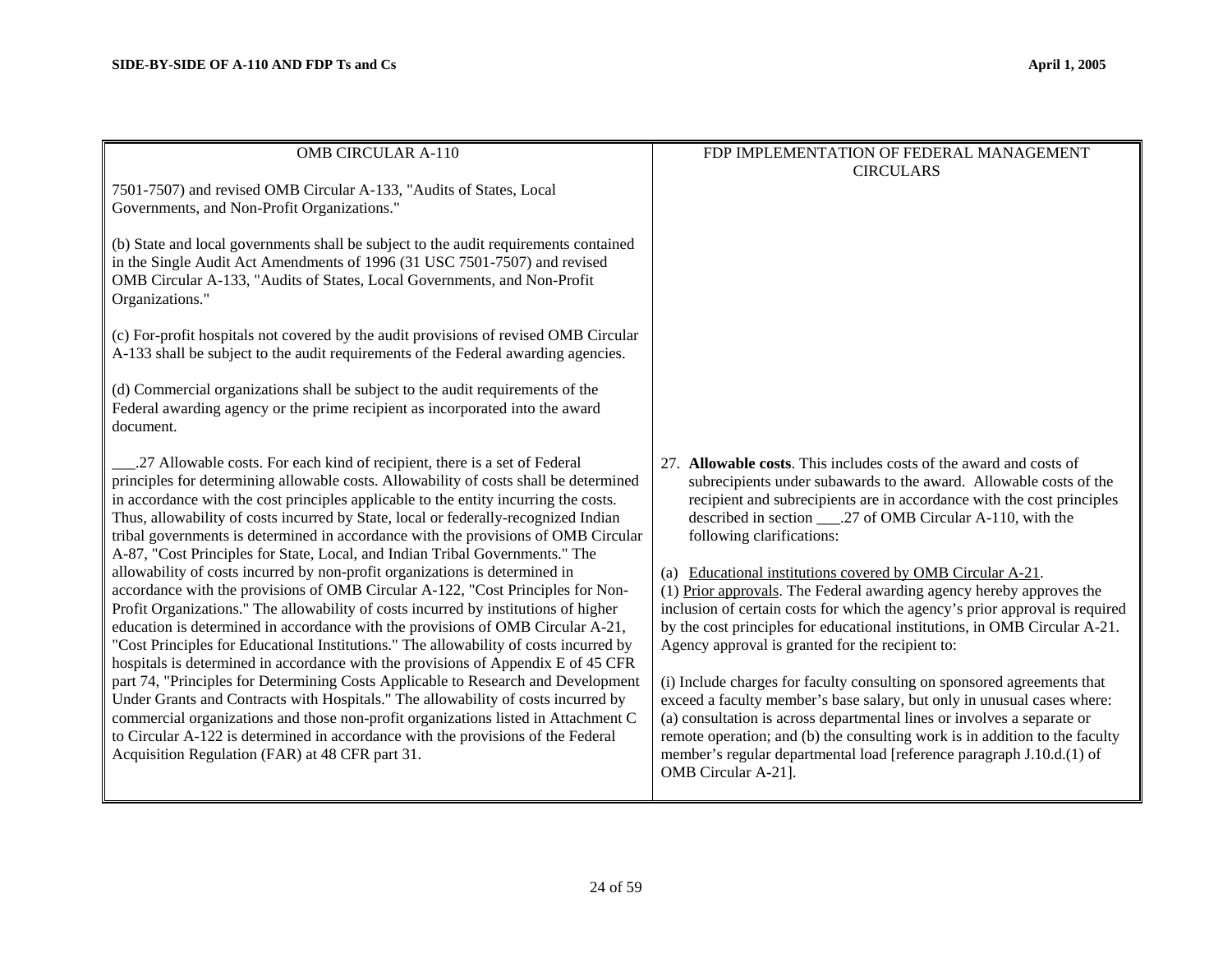| <b>OMB CIRCULAR A-110</b> | FDP IMPLEMENTATION OF FEDERAL MANAGEMENT                                                                                                              |
|---------------------------|-------------------------------------------------------------------------------------------------------------------------------------------------------|
|                           | <b>CIRCULARS</b>                                                                                                                                      |
|                           | (ii) Include as direct charges capital expenditures for general purpose                                                                               |
|                           | equipment or special purpose equipment, but only if the equipment is                                                                                  |
|                           | primarily used in the actual conduct of the research, as stated in paragraph                                                                          |
|                           | 34.(c) of Article 34 of these General Terms and Conditions [reference                                                                                 |
|                           | paragraphs J.18.b.(1) and (2) of OMB Circular A-21].                                                                                                  |
|                           |                                                                                                                                                       |
|                           | (iii) Include as direct charges capital expenditures for improvements to                                                                              |
|                           | equipment that materially increases the equipment's value or useful life,<br>but only if the equipment is primarily used in the actual conduct of the |
|                           | research [reference paragraph J.18.b.(3) of OMB Circular A-21].                                                                                       |
|                           |                                                                                                                                                       |
|                           | (iv) Include preagreement costs, to the extent described in paragraph                                                                                 |
|                           | $25.(c)(1)$ of Article 25 of these General Terms and Conditions [reference                                                                            |
|                           | paragraph J.36. of OMB Circular A-21].                                                                                                                |
|                           |                                                                                                                                                       |
|                           | (v) Include rearrangements and alteration costs under \$25,000 [reference                                                                             |
|                           | paragraph J.40. of OMB Circular A-21], subject to the following<br>conditions:                                                                        |
|                           |                                                                                                                                                       |
|                           | (A) The alteration or renovation must be essential to the project                                                                                     |
|                           | supported;                                                                                                                                            |
|                           | (B) The facility to be altered or renovated must have a useful                                                                                        |
|                           | life consistent with research purposes and be architecturally and                                                                                     |
|                           | structurally suitable for conversion to the type of space                                                                                             |
|                           | required;                                                                                                                                             |
|                           | (C) The space involved must actually be occupied by the                                                                                               |
|                           | project or program;<br>(D) The space must be suitable for human occupancy before                                                                      |
|                           | alteration or renovation work is started, except where the                                                                                            |
|                           | purpose of the alteration or renovation is to make the space                                                                                          |
|                           | suitable for some purpose other than human occupancy (e.g.,                                                                                           |
|                           | storage);                                                                                                                                             |
|                           | (E) If the space is rented, evidence must be provided that the                                                                                        |
|                           | terms of the lease are compatible with the alteration and                                                                                             |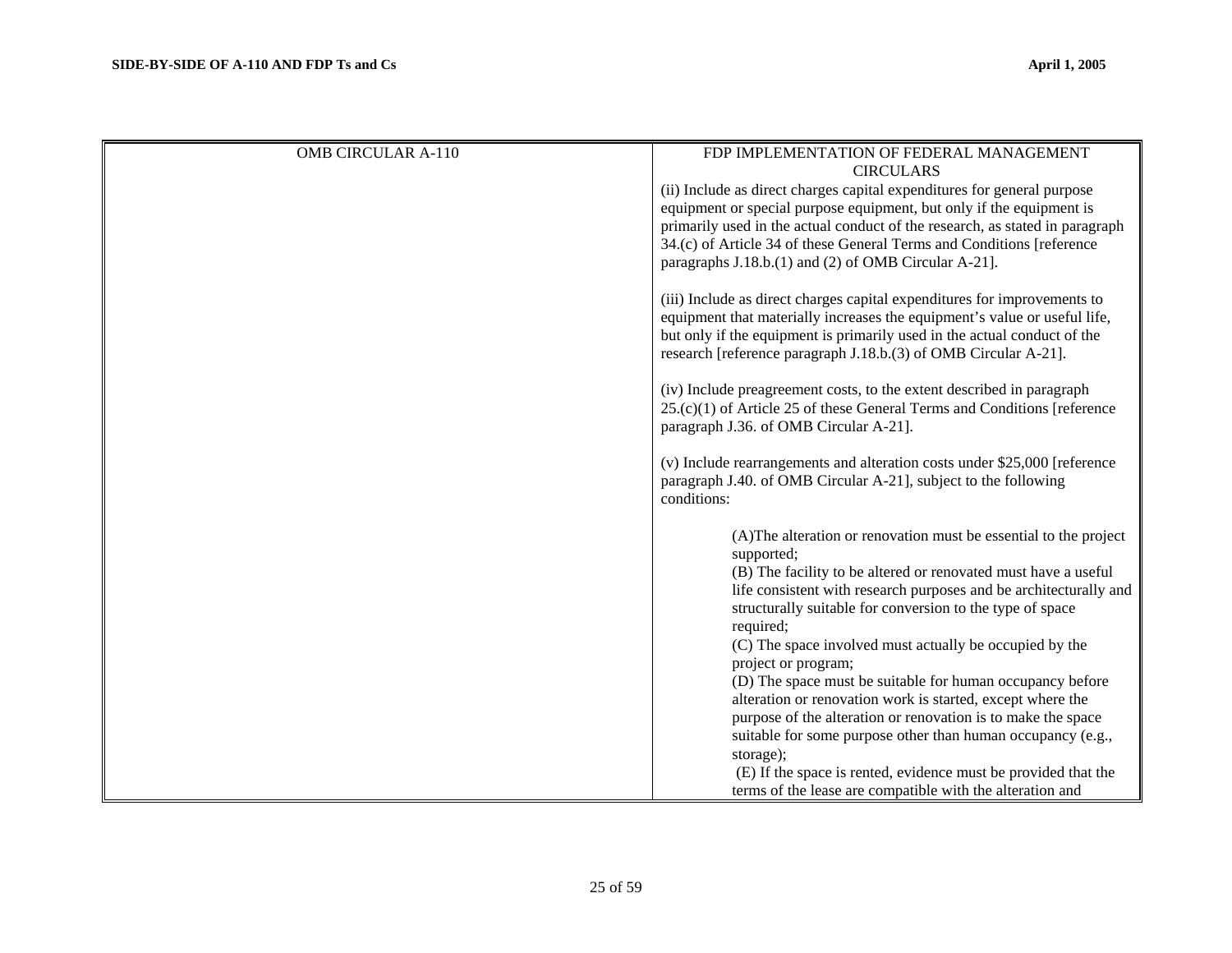| <b>OMB CIRCULAR A-110</b> | FDP IMPLEMENTATION OF FEDERAL MANAGEMENT                                                                                                                                                                                                                                                                                                                                                                                                                                                                                                                                                                       |
|---------------------------|----------------------------------------------------------------------------------------------------------------------------------------------------------------------------------------------------------------------------------------------------------------------------------------------------------------------------------------------------------------------------------------------------------------------------------------------------------------------------------------------------------------------------------------------------------------------------------------------------------------|
|                           | <b>CIRCULARS</b>                                                                                                                                                                                                                                                                                                                                                                                                                                                                                                                                                                                               |
|                           | renovation proposed.                                                                                                                                                                                                                                                                                                                                                                                                                                                                                                                                                                                           |
|                           | (2) The following clarification applies to the standard in paragraph c.4.d.<br>of OMB Circular A-21, which relates to allocation of costs for interrelated<br>projects supported by multiple Federal awards: The interrelationship<br>between or among projects does not have to be formally stipulated, but<br>must be demonstrable on the basis of the following criteria. Either: (a) the<br>theoretical approaches are interrelated; (b) studies of the same phenomena<br>are conducted by the same or different techniques; or (c) studies of<br>different phenomena are conducted by the same technique. |
|                           | (b) Nonprofit organizations covered by OMB Circular A-122. The Federal<br>awarding agency hereby approves the inclusion of certain costs for which<br>the agency's prior approval is required by the cost principles for nonprofit<br>organizations, in OMB Circular A-122. Agency approval is granted for the<br>recipient to:                                                                                                                                                                                                                                                                                |
|                           | (1) Include as direct charges capital expenditures for general purpose<br>equipment or special purpose equipment, but only if the equipment is<br>primarily used in the actual conduct of the research, as stated in paragraph<br>34.(c) of Article 34 of these General Terms and Conditions [reference<br>paragraphs 15.b.(1) and (2) of Attachment B to OMB Circular A-122].                                                                                                                                                                                                                                 |
|                           | (2) Include as direct charges capital expenditures for improvements to<br>equipment that materially increases the equipment's value or useful life,<br>but only if the equipment is primarily used in the actual conduct of the<br>research [reference paragraph 15.b.(3) of Attachment B to OMB<br>Circular A-122].                                                                                                                                                                                                                                                                                           |
|                           | (3) Include participant support costs such as stipends, subsistence<br>allowances, travel allowances, and registration fees paid to or on behalf of<br>participants or trainees (but not employees) in connection with meetings,<br>conferences, symposia, or training projects [reference paragraph 33 of<br>Attachment B to OMB Circular A-122.]                                                                                                                                                                                                                                                             |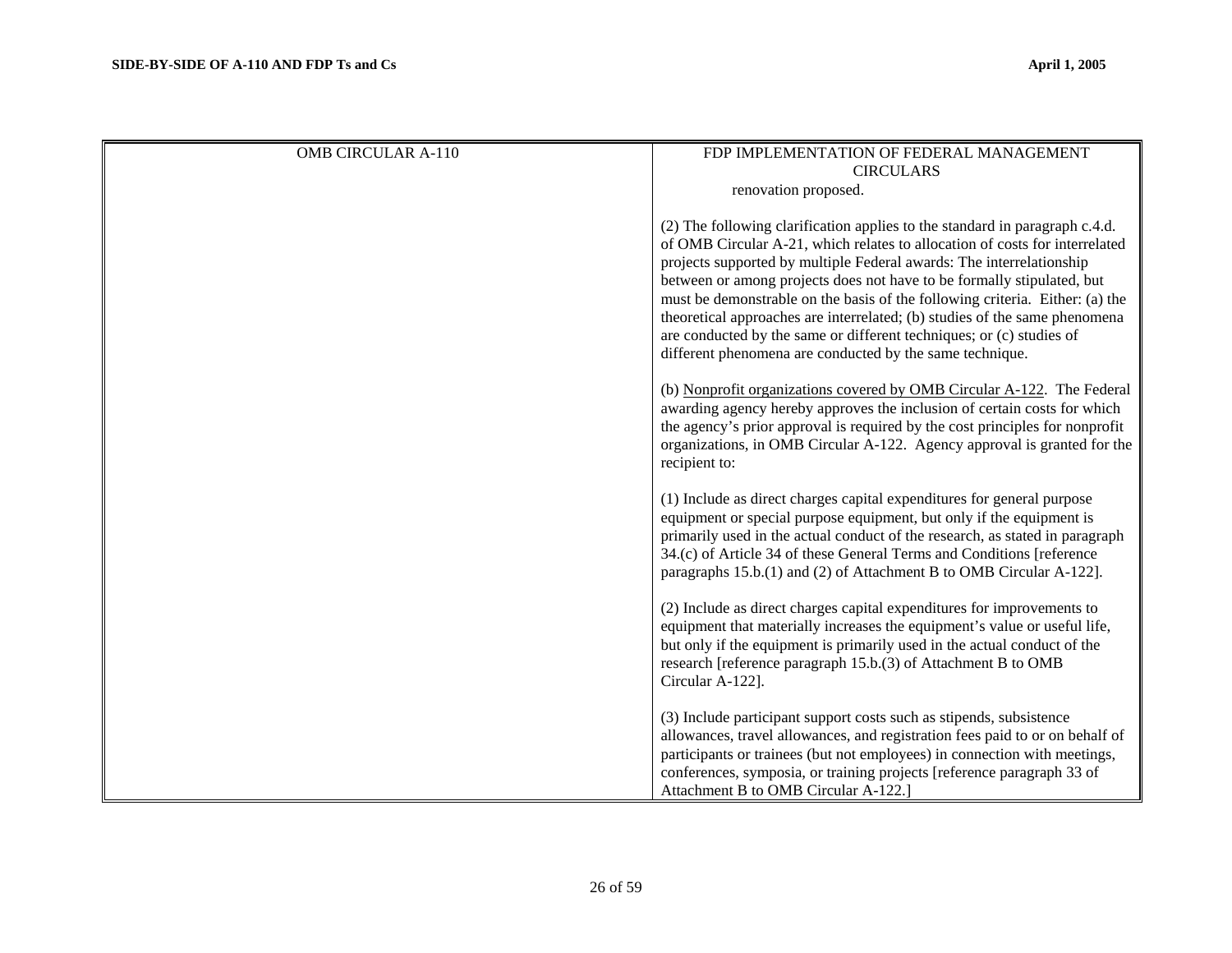| <b>OMB CIRCULAR A-110</b> | FDP IMPLEMENTATION OF FEDERAL MANAGEMENT<br><b>CIRCULARS</b>                                                                                                                                                                                                                                                                                                                                                                                                                                                                                                                                                                                                                                                                                                                                                                                                                                                                                                                                             |
|---------------------------|----------------------------------------------------------------------------------------------------------------------------------------------------------------------------------------------------------------------------------------------------------------------------------------------------------------------------------------------------------------------------------------------------------------------------------------------------------------------------------------------------------------------------------------------------------------------------------------------------------------------------------------------------------------------------------------------------------------------------------------------------------------------------------------------------------------------------------------------------------------------------------------------------------------------------------------------------------------------------------------------------------|
|                           | (4) Include pre-award costs incurred up to 90 days prior to the effective<br>date of the award, as provided in Article $25.(c)(1)$ of these general terms<br>and conditions [reference paragraph 36 of Attachment B to OMB Circular<br>$A-122.$                                                                                                                                                                                                                                                                                                                                                                                                                                                                                                                                                                                                                                                                                                                                                          |
|                           | (5) Include costs of rearrangements and alterations under \$25,000<br>[reference paragraph 39. of Attachment B to OMB Circular A-122],<br>subject to the following conditions:                                                                                                                                                                                                                                                                                                                                                                                                                                                                                                                                                                                                                                                                                                                                                                                                                           |
|                           | (i) The alteration or renovation must be essential to the project<br>supported;<br>(ii) The facility to be altered or renovated must have a useful life<br>consistent with research purposes and be architecturally and structurally<br>suitable for conversion to the type of space required;<br>(iii) The space involved must actually be occupied by the project<br>or program;<br>(iv) The space must be suitable for human occupancy before<br>alteration or renovation work is started, except where the purpose of the<br>alteration or renovation is to make the space suitable for some purpose<br>other than human occupancy (e.g., storage);<br>(v) If the space is rented, evidence must be provided that the terms<br>of the lease are compatible with the alteration and renovation proposed.<br>(6) Include costs for foreign travel outside of Canada and the United States<br>and its territories and possessions [reference paragraph 51.e. of Attachment<br>B to OMB Circular A-122.] |
|                           | (c) Hospitals covered by 45 CFR 74, Appendix E. The Federal awarding<br>agencies hereby approve the inclusion of certain costs for which the<br>agency's prior approval is required by the cost principles for hospitals, in<br>45 CFR 74, Appendix E. Agency approval is granted for the recipient to:                                                                                                                                                                                                                                                                                                                                                                                                                                                                                                                                                                                                                                                                                                  |
|                           | Include as direct charges capital expenditures for general purpose<br>(1)                                                                                                                                                                                                                                                                                                                                                                                                                                                                                                                                                                                                                                                                                                                                                                                                                                                                                                                                |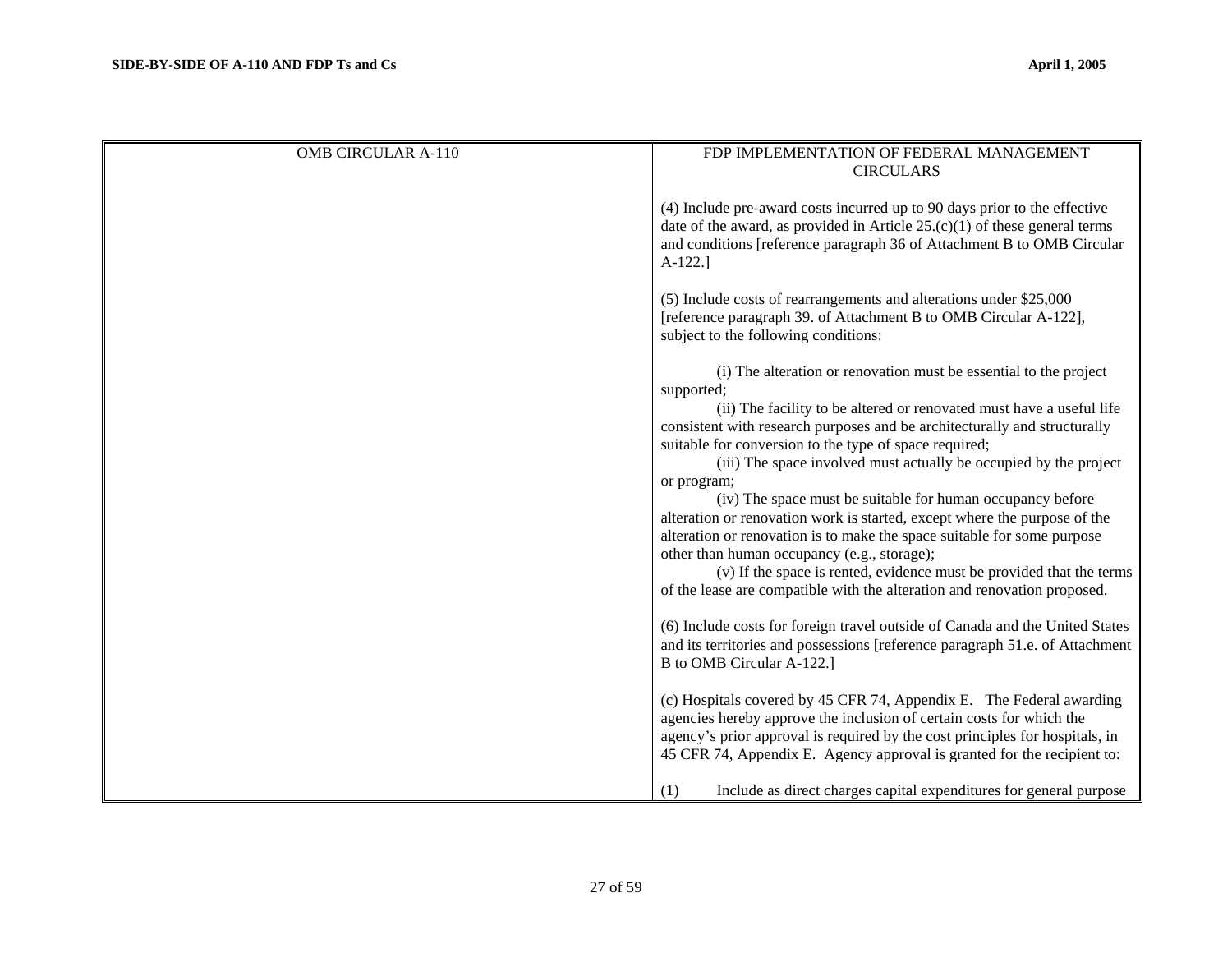| <b>OMB CIRCULAR A-110</b> | FDP IMPLEMENTATION OF FEDERAL MANAGEMENT<br><b>CIRCULARS</b>                                                                        |
|---------------------------|-------------------------------------------------------------------------------------------------------------------------------------|
|                           | equipment or special purpose equipment, but only if the equipment is                                                                |
|                           | primarily used in the actual conduct of the research as stated in paragraph                                                         |
|                           | 34., (c) of Article 34 of these General Terms and Conditions (reference                                                             |
|                           | paragraphs IX.B.4 & 12 of 45 CFR 74, Appendix E).                                                                                   |
|                           | Include charges for non-hospital professional activities that<br>(2)                                                                |
|                           | exceed a staff member's base salary, but only in unusual cases where (a)                                                            |
|                           | the non-hospital professional activities are across departmental lines or                                                           |
|                           | involve a separate or remote operation; and (b) the non-hospital                                                                    |
|                           | professional work is in addition to the staff members regular departmental                                                          |
|                           | load (reference paragraph IX.B.7.f. of 45 CFR 74, Appendix E).                                                                      |
|                           | Include preagreement costs to the extent described in paragraph<br>(3)                                                              |
|                           | 25.3.1 of Article of these General Terms and Conditions (reference                                                                  |
|                           | paragraph IX.B.27 of 45 CFR 74, Appendix E).                                                                                        |
|                           | Rearrangement, alteration and reconversion costs under \$25,000<br>(4)                                                              |
|                           | (reference paragraphs IX.B.32 & 33 of 45 CFR 74, Appendix E) subject to                                                             |
|                           | the following conditions:                                                                                                           |
|                           |                                                                                                                                     |
|                           | (i) The rearrangement or alteration must be essential to the project                                                                |
|                           | supported;                                                                                                                          |
|                           | (ii) The facility to be altered or rearranged must have a useful life                                                               |
|                           | consistent with research purposes and be architecturally and structurally<br>suitable for conversion to the type of space required; |
|                           | (iii) The space involved must actually be occupied by the project or                                                                |
|                           | program;                                                                                                                            |
|                           | (iv) The space must be suitable for human occupancy before alteration or                                                            |
|                           | rearrangement work is started, except where the purpose of the alteration                                                           |
|                           | or rearrangement is to make the space suitable for some purpose other than                                                          |
|                           | human occupancy (e.g., storage);                                                                                                    |
|                           |                                                                                                                                     |
|                           | (v) If the space is rented, evidence must be provided that the terms of the                                                         |
|                           | lease are compatible with the alteration and rearrangement proposed.                                                                |
|                           |                                                                                                                                     |
|                           |                                                                                                                                     |
|                           |                                                                                                                                     |
|                           |                                                                                                                                     |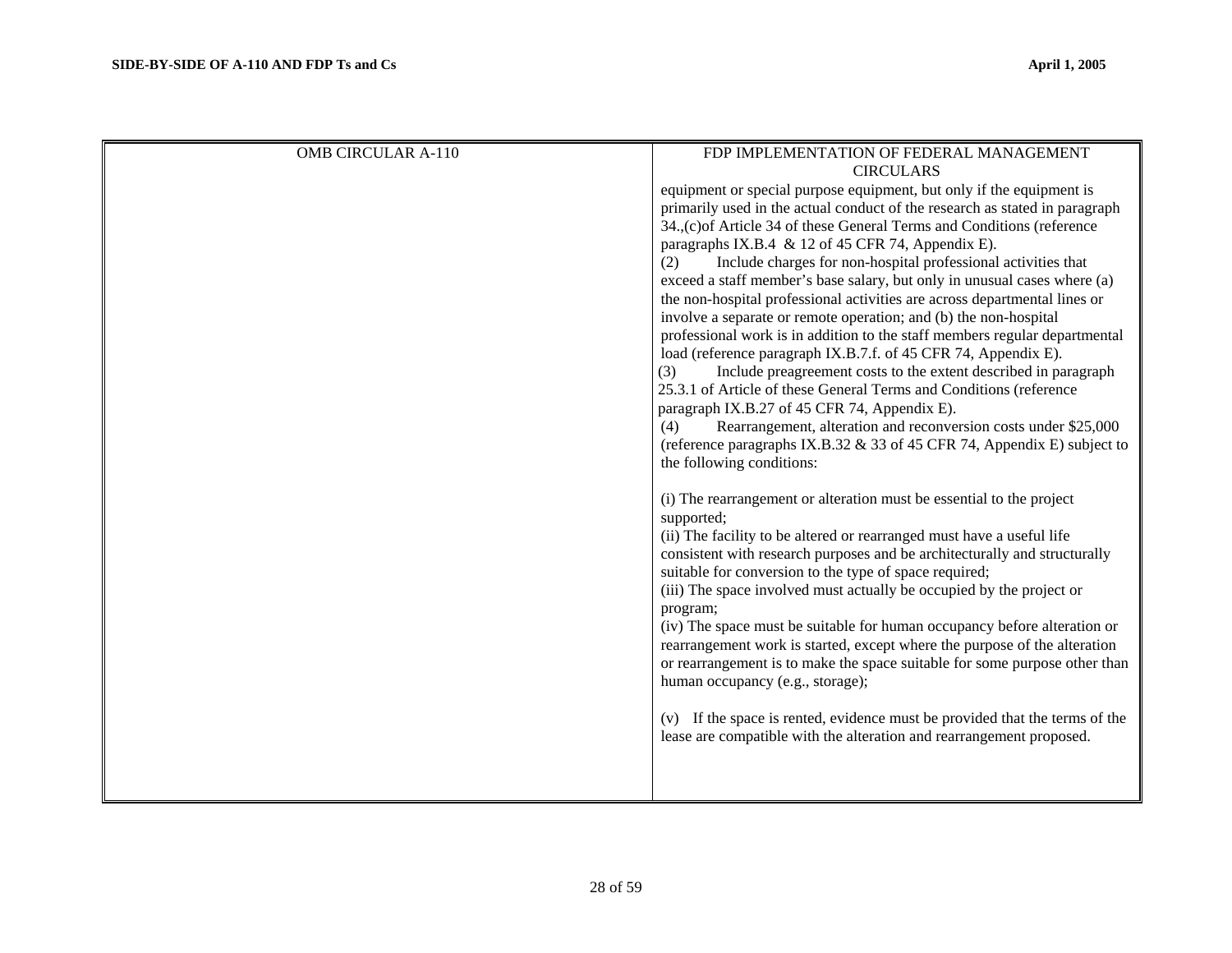| <b>OMB CIRCULAR A-110</b>                                                                                                                                                                                                                                                                                                                                                                                                                                                                                                                                                                                                                                                                                                                                                                                                                                                                                                                                                                                                                                                                                                                                                  | FDP IMPLEMENTATION OF FEDERAL MANAGEMENT                                                                                                                                                                                                                                                                                                                              |
|----------------------------------------------------------------------------------------------------------------------------------------------------------------------------------------------------------------------------------------------------------------------------------------------------------------------------------------------------------------------------------------------------------------------------------------------------------------------------------------------------------------------------------------------------------------------------------------------------------------------------------------------------------------------------------------------------------------------------------------------------------------------------------------------------------------------------------------------------------------------------------------------------------------------------------------------------------------------------------------------------------------------------------------------------------------------------------------------------------------------------------------------------------------------------|-----------------------------------------------------------------------------------------------------------------------------------------------------------------------------------------------------------------------------------------------------------------------------------------------------------------------------------------------------------------------|
|                                                                                                                                                                                                                                                                                                                                                                                                                                                                                                                                                                                                                                                                                                                                                                                                                                                                                                                                                                                                                                                                                                                                                                            | <b>CIRCULARS</b>                                                                                                                                                                                                                                                                                                                                                      |
|                                                                                                                                                                                                                                                                                                                                                                                                                                                                                                                                                                                                                                                                                                                                                                                                                                                                                                                                                                                                                                                                                                                                                                            |                                                                                                                                                                                                                                                                                                                                                                       |
|                                                                                                                                                                                                                                                                                                                                                                                                                                                                                                                                                                                                                                                                                                                                                                                                                                                                                                                                                                                                                                                                                                                                                                            | 28. Period of availability of funds. The recipient may charge to the<br>award only allowable costs resulting from obligations incurred during the<br>funding period specified, any pre-award costs authorized in accordance<br>with paragraph (c) of Article 25 of these General Terms and Conditions,<br>and costs incidental to the production of the final report. |
| .29 Conditional exemptions.                                                                                                                                                                                                                                                                                                                                                                                                                                                                                                                                                                                                                                                                                                                                                                                                                                                                                                                                                                                                                                                                                                                                                | 29. Reserved                                                                                                                                                                                                                                                                                                                                                          |
| (a) OMB authorizes conditional exemption from OMB administrative requirements<br>and cost principles circulars for certain Federal programs with statutorily-authorized<br>consolidated planning and consolidated administrative funding, that are identified by<br>a Federal agency and approved by the head of the Executive department or<br>establishment. A Federal agency shall consult with OMB during its consideration of<br>whether to grant such an exemption.                                                                                                                                                                                                                                                                                                                                                                                                                                                                                                                                                                                                                                                                                                  |                                                                                                                                                                                                                                                                                                                                                                       |
| (b) To promote efficiency in State and local program administration, when Federal<br>non-entitlement programs with common purposes have specific statutorily-<br>authorized consolidated planning and consolidated administrative funding and where<br>most of the State agency's resources come from non-Federal sources, Federal<br>agencies may exempt these covered State-administered, non-entitlement grant<br>programs from certain OMB grants management requirements. The exemptions<br>would be from all but the allocability of costs provisions of OMB Circulars A-87<br>(Attachment A, subsection C.3), "Cost Principles for State, Local, and Indian Tribal<br>Governments," A-21 (Section C, subpart 4), "Cost Principles for Educational<br>Institutions," and A-122 (Attachment A, subsection A.4), "Cost Principles for Non-<br>Profit Organizations," and from all of the administrative requirements provisions of<br>OMB Circular A-110, "Uniform Administrative Requirements for Grants and<br>Agreements with Institutions of Higher Education, Hospitals, and Other Non-Profit<br>Organizations," and the agencies' grants management common rule. |                                                                                                                                                                                                                                                                                                                                                                       |
| (a) When a Federal agency provides this flexibility, as a prerequisite to a State's<br>exercising this option, a State must adopt its own written fiscal and                                                                                                                                                                                                                                                                                                                                                                                                                                                                                                                                                                                                                                                                                                                                                                                                                                                                                                                                                                                                               |                                                                                                                                                                                                                                                                                                                                                                       |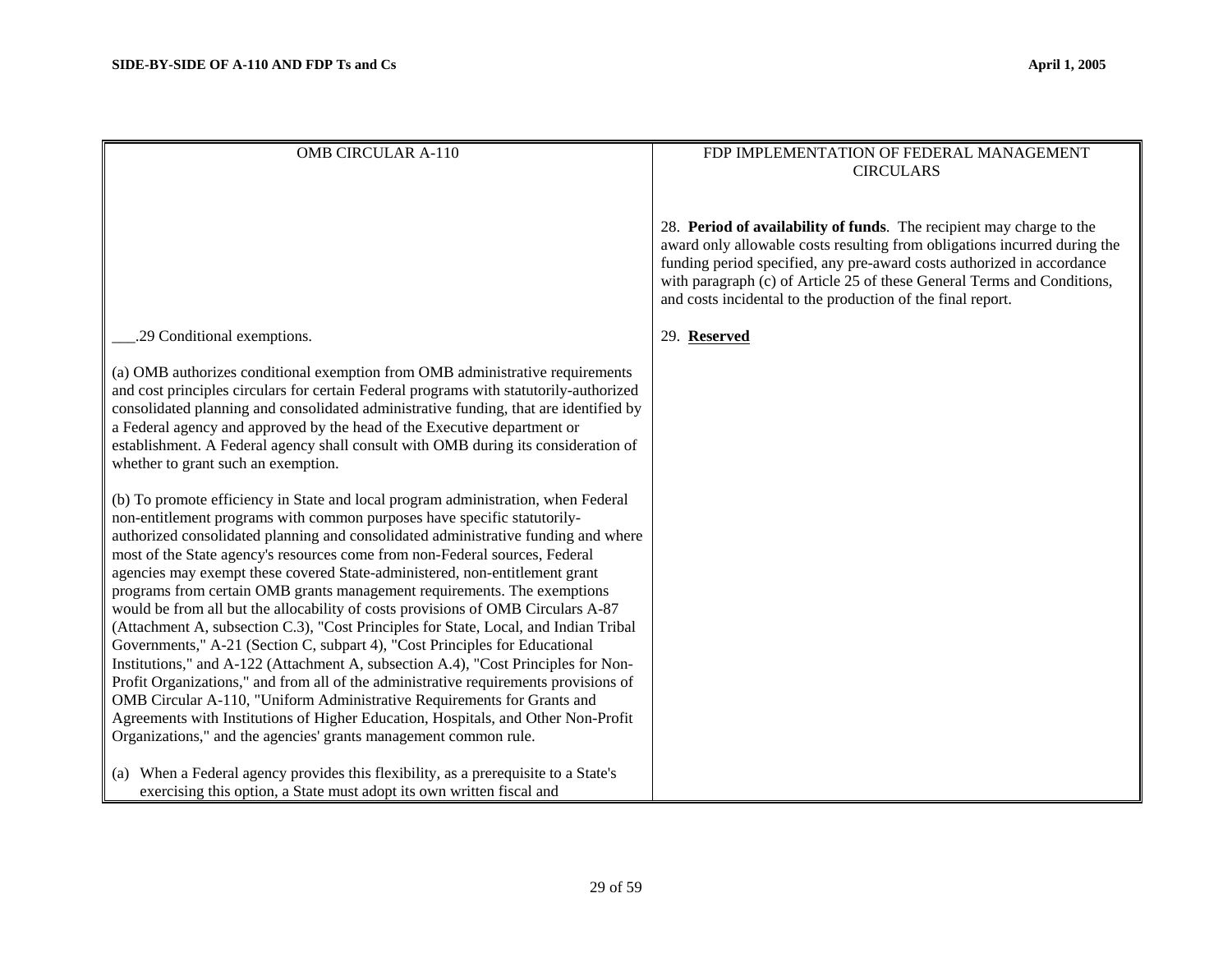| <b>OMB CIRCULAR A-110</b>                                                                                                                                                                                                                                                                                                                                                                                                                                                                                                                                                                                                   | FDP IMPLEMENTATION OF FEDERAL MANAGEMENT<br><b>CIRCULARS</b>                                                                                                                                                                                                                                                                                                                                                            |
|-----------------------------------------------------------------------------------------------------------------------------------------------------------------------------------------------------------------------------------------------------------------------------------------------------------------------------------------------------------------------------------------------------------------------------------------------------------------------------------------------------------------------------------------------------------------------------------------------------------------------------|-------------------------------------------------------------------------------------------------------------------------------------------------------------------------------------------------------------------------------------------------------------------------------------------------------------------------------------------------------------------------------------------------------------------------|
| administrative requirements for expending and accounting for all funds, which<br>are consistent with the provisions of OMB Circular A-87, and extend such<br>policies to all subrecipients. These fiscal and administrative requirements must<br>be sufficiently specific to ensure that: funds are used in compliance with all<br>applicable Federal statutory and regulatory provisions, costs are reasonable and<br>necessary for operating these programs, and funds are not be used for general<br>expenses required to carry out other responsibilities of a State or its<br>subrecipients.                           |                                                                                                                                                                                                                                                                                                                                                                                                                         |
| <b>Property Standards</b>                                                                                                                                                                                                                                                                                                                                                                                                                                                                                                                                                                                                   | <b>III.B. PROPERTY STANDARDS</b>                                                                                                                                                                                                                                                                                                                                                                                        |
| .30 Purpose of property standards. Sections ____.31 through ____.37 set forth<br>uniform standards governing management and disposition of property furnished by<br>the Federal Government whose cost was charged to a project supported by a Federal<br>award. Federal awarding agencies shall require recipients to observe these standards<br>under awards and shall not impose additional requirements, unless specifically<br>required by Federal statute. The recipient may use its own property management<br>standards and procedures provided it observes the provisions of Sections ____.31<br>through $\_\$ .37. | 30. Purpose of property standards. Sections ______. 31 through ______. 37 set<br>forth uniform standards governing management and disposition of property<br>furnished by the Federal Government whose cost was charged to a project<br>supported by a Federal award.                                                                                                                                                   |
| _.31 Insurance coverage. Recipients shall, at a minimum, provide the equivalent<br>insurance coverage for real property and equipment acquired with Federal funds as<br>provided to property owned by the recipient. Federally-owned property need not be<br>insured unless required by the terms and conditions of the award.                                                                                                                                                                                                                                                                                              | 31. Insurance coverage. Requirements for insuring real property or<br>equipment under the award are as stated in section _____.31 of OMB<br>Circular A-110.                                                                                                                                                                                                                                                             |
| 32 Real property. Each Federal awarding agency shall prescribe requirements<br>for recipients concerning the use and disposition of real property acquired in whole<br>or in part under awards. Unless otherwise provided by statute, such requirements, at<br>a minimum, shall contain the following.<br>(a) Title to real property shall vest in the recipient subject to the condition that the                                                                                                                                                                                                                          | 32. Real property. The recipient may not acquire real property under the<br>award without the prior approval of the Federal awarding agency, in<br>accordance with paragraph J.18.b.(1) of OMB Circular A-21. Should<br>approval be granted to do so, the Federal awarding agency will prescribe<br>requirements for use and disposition of the property, in accordance with<br>section _____.32 of OMB Circular A-110. |
| recipient shall use the real property for the authorized purpose of the project as long                                                                                                                                                                                                                                                                                                                                                                                                                                                                                                                                     |                                                                                                                                                                                                                                                                                                                                                                                                                         |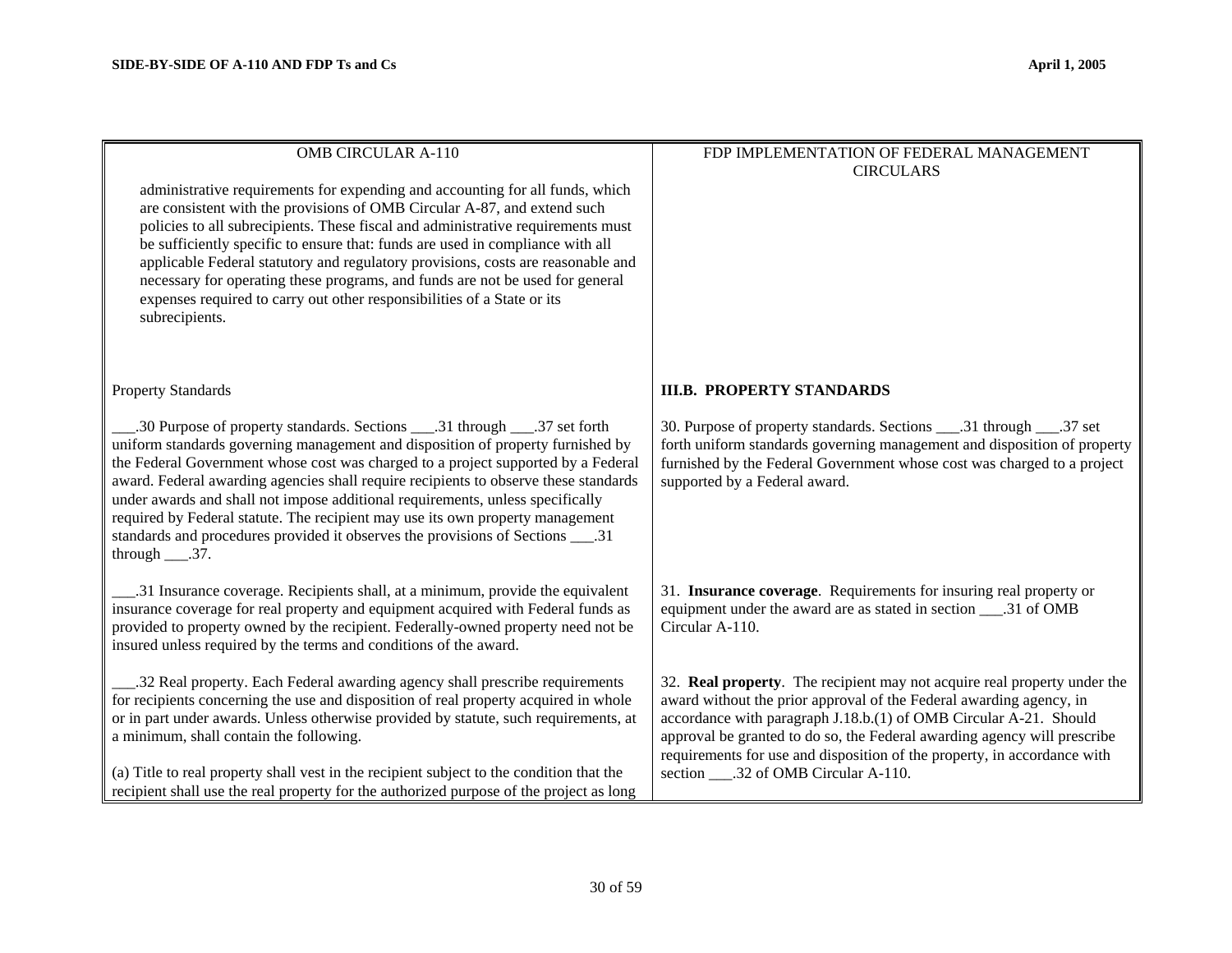| <b>OMB CIRCULAR A-110</b>                                                                                                                                                                                                                                                                                                                                                                                                                                                                                                                                                                                              | FDP IMPLEMENTATION OF FEDERAL MANAGEMENT |
|------------------------------------------------------------------------------------------------------------------------------------------------------------------------------------------------------------------------------------------------------------------------------------------------------------------------------------------------------------------------------------------------------------------------------------------------------------------------------------------------------------------------------------------------------------------------------------------------------------------------|------------------------------------------|
|                                                                                                                                                                                                                                                                                                                                                                                                                                                                                                                                                                                                                        | <b>CIRCULARS</b>                         |
| as it is needed and shall not encumber the property without approval of the Federal<br>awarding agency.                                                                                                                                                                                                                                                                                                                                                                                                                                                                                                                |                                          |
| (b) The recipient shall obtain written approval by the Federal awarding agency for<br>the use of real property in other federally-sponsored projects when the recipient<br>determines that the property is no longer needed for the purpose of the original<br>project. Use in other projects shall be limited to those under federally-sponsored<br>projects (i.e., awards) or programs that have purposes consistent with those<br>authorized for support by the Federal awarding agency.                                                                                                                            |                                          |
| (c) When the real property is no longer needed as provided in paragraphs (a) and (b),<br>the recipient shall request disposition instructions from the Federal awarding agency<br>or its successor Federal awarding agency. The Federal awarding agency shall<br>observe one or more of the following disposition instructions.                                                                                                                                                                                                                                                                                        |                                          |
| (1) The recipient may be permitted to retain title without further obligation to the<br>Federal Government after it compensates the Federal Government for that<br>percentage of the current fair market value of the property attributable to the Federal<br>participation in the project.                                                                                                                                                                                                                                                                                                                            |                                          |
| (2) The recipient may be directed to sell the property under guidelines provided by<br>the Federal awarding agency and pay the Federal Government for that percentage of<br>the current fair market value of the property attributable to the Federal participation<br>in the project (after deducting actual and reasonable selling and fix-up expenses, if<br>any, from the sales proceeds). When the recipient is authorized or required to sell the<br>property, proper sales procedures shall be established that provide for competition to<br>the extent practicable and result in the highest possible return. |                                          |
| (3) The recipient may be directed to transfer title to the property to the Federal<br>Government or to an eligible third party provided that, in such cases, the recipient<br>shall be entitled to compensation for its attributable percentage of the current fair<br>market value of the property.                                                                                                                                                                                                                                                                                                                   |                                          |
| 33 Federally-owned and exempt property.                                                                                                                                                                                                                                                                                                                                                                                                                                                                                                                                                                                | 33. Federally-owned and exempt property. |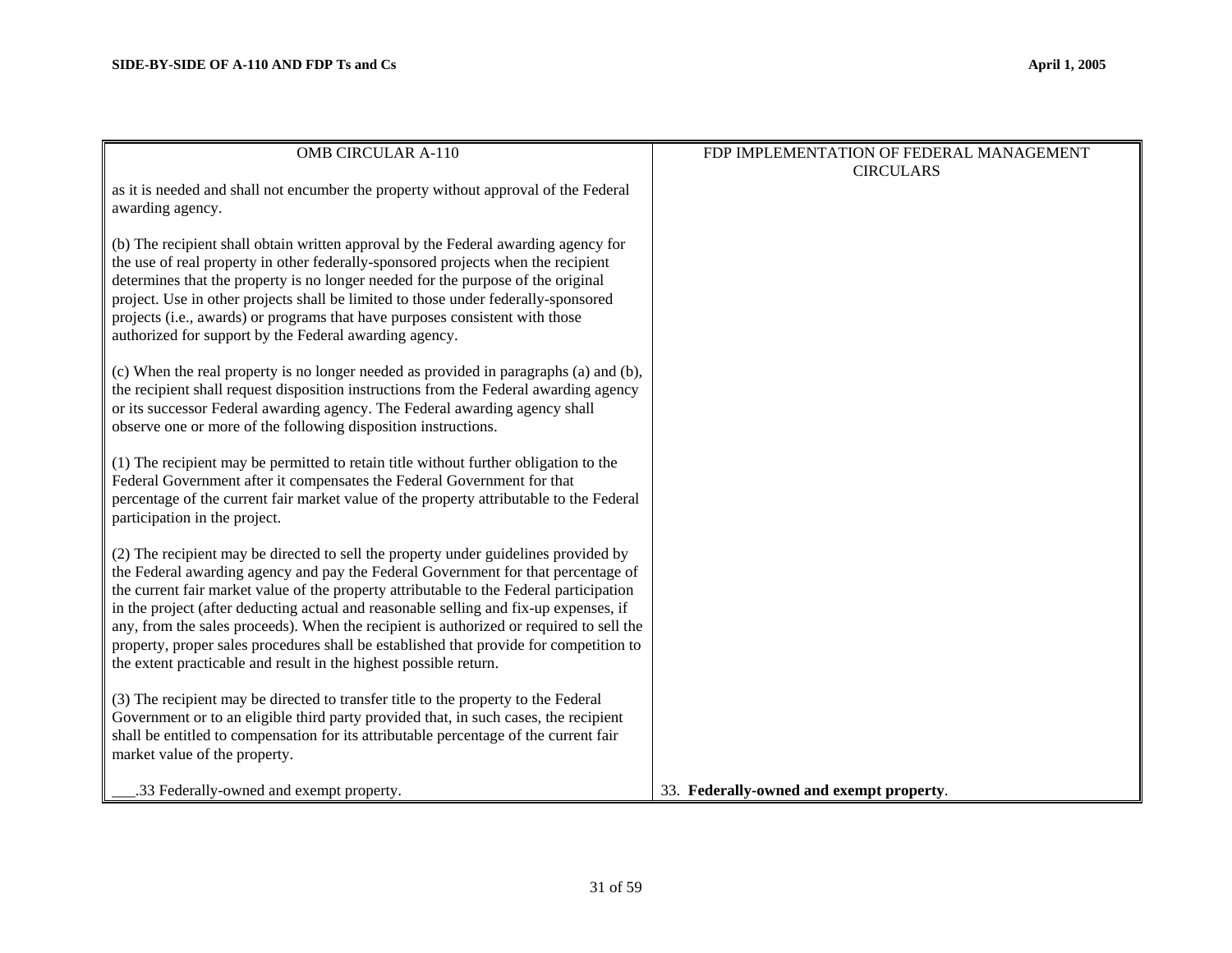| <b>OMB CIRCULAR A-110</b>                                                                                                                                                                                                                                    | FDP IMPLEMENTATION OF FEDERAL MANAGEMENT<br><b>CIRCULARS</b>                                                                                                                                                                       |
|--------------------------------------------------------------------------------------------------------------------------------------------------------------------------------------------------------------------------------------------------------------|------------------------------------------------------------------------------------------------------------------------------------------------------------------------------------------------------------------------------------|
| (a) Federally-owned property.                                                                                                                                                                                                                                | (a) Federally-owned property includes: equipment or supplies that are<br>furnished by the Federal Government; or equipment acquired by the                                                                                         |
| (1) Title to federally-owned property remains vested in the Federal Government.<br>Recipients shall submit annually an inventory listing of federally-owned property in<br>their custody to the Federal awarding agency. Upon completion of the award or     | recipient under a Federal award that specifies that title to the property vests<br>upon acquisition in the Federal Government. The recipient:                                                                                      |
| when the property is no longer needed, the recipient shall report the property to the<br>Federal awarding agency for further Federal agency utilization.                                                                                                     | (1) Must submit annual and final reports for any Federally-owned<br>property under the award, in accordance with paragraph $(a)(1)$ of<br>section ____.33 of OMB Circular A-110.                                                   |
| (2) If the Federal awarding agency has no further need for the property, it shall be<br>declared excess and reported to the General Services Administration, unless the                                                                                      | (2) May use Federally-owned equipment on other activities not                                                                                                                                                                      |
| Federal awarding agency has statutory authority to dispose of the property by<br>alternative methods (e.g., the authority provided by the Federal Technology Transfer<br>Act (15 U.S.C. 3710 (I)) to donate research equipment to educational and non-profit | sponsored by the Federal Government only if authorized by the<br>Federal awarding agency. User charges must be treated as program<br>income, in accordance with paragraph (d) of section _____.34 of the                           |
| organizations in accordance with E.O. 12821, "Improving Mathematics and Science<br>Education in Support of the National Education Goals.") Appropriate instructions<br>shall be issued to the recipient by the Federal awarding agency.                      | Circular A-110.<br>(3) Must administer Federally-owned equipment in accordance with                                                                                                                                                |
| (b) Exempt property. When statutory authority exists, the Federal awarding agency                                                                                                                                                                            | paragraph (f) of section _____.34.                                                                                                                                                                                                 |
| has the option to vest title to property acquired with Federal funds in the recipient<br>without further obligation to the Federal Government and under conditions the<br>Federal awarding agency considers appropriate. Such property is "exempt property." | (b) Exempt property. All equipment and supplies acquired by the recipient<br>under the award are "exempt property," as that term is defined in OMB<br>Circular A-110. Articles 34 and 35 of these General Terms and Conditions     |
| Should a Federal awarding agency not establish conditions, title to exempt property<br>upon acquisition shall vest in the recipient without further obligation to the Federal<br>Government.                                                                 | address the requirements for equipment and supplies, respectively.                                                                                                                                                                 |
| .34 Equipment.                                                                                                                                                                                                                                               | 34. Equipment.                                                                                                                                                                                                                     |
| (a) Title to equipment acquired by a recipient with Federal funds shall vest in the<br>recipient, subject to conditions of this section.                                                                                                                     | (a) Unless the agency-specific requirements provide otherwise, title to all<br>equipment purchased or fabricated with Federal awarding agency or<br>recipient cost sharing funds, as direct costs of the project or program, shall |
| (b) The recipient shall not use equipment acquired with Federal funds to provide<br>services to non-Federal outside organizations for a fee that is less than private<br>companies charge for equivalent services, unless specifically authorized by Federal | vest in the recipient upon acquisition without further obligation to the<br>Federal Government, subject to the following conditions:                                                                                               |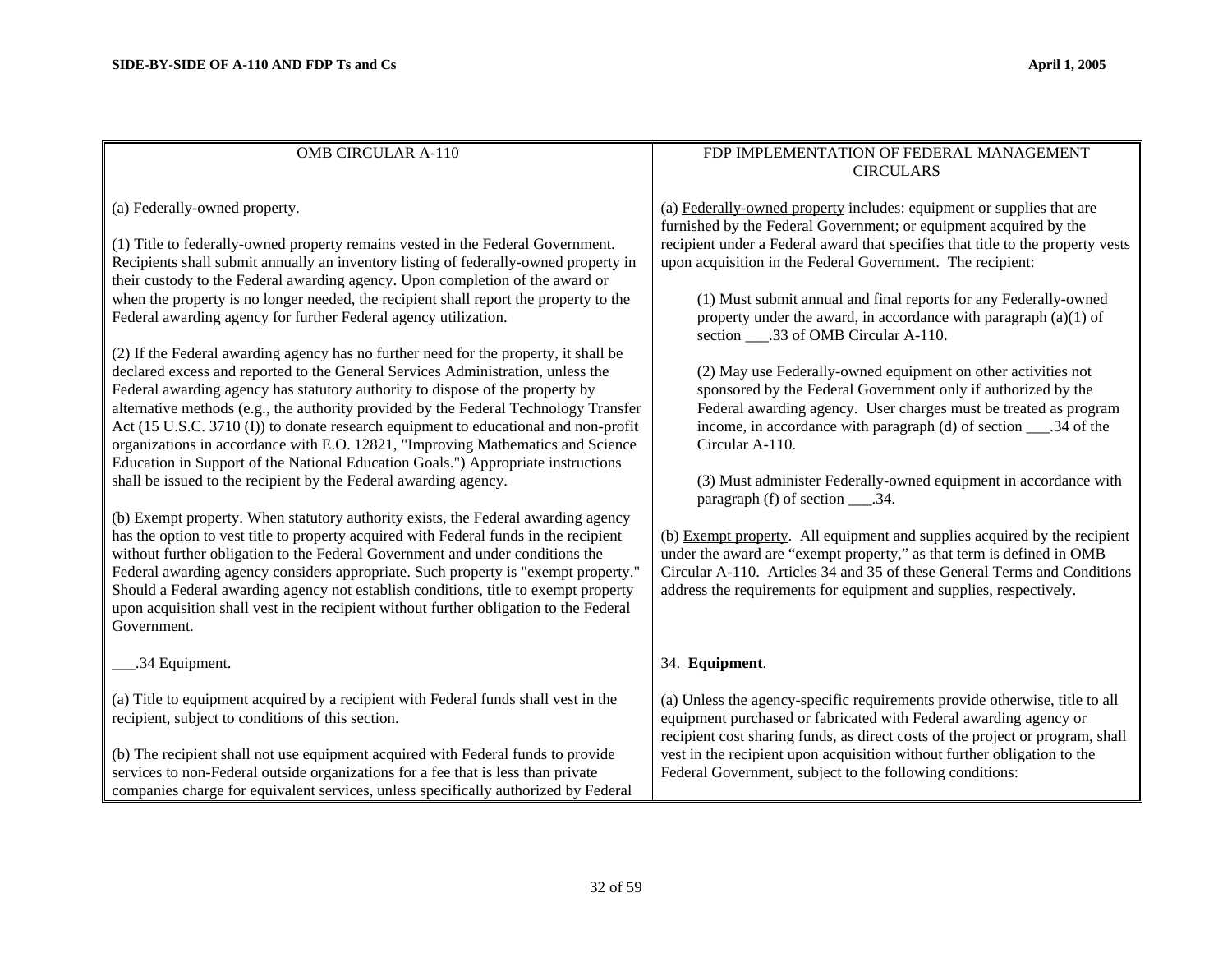statute, for as long as the Federal Government retains an interest in the equipment.

(c) The recipient shall use the equipment in the project or program for which it was acquired as long as needed, whether or not the project or program continues to be supported by Federal funds and shall not encumber the property without approval of the Federal awarding agency. When no longer needed for the original project or program, the recipient shall use the equipment in connection with its other federallysponsored activities, in the following order of priority: (i) Activities sponsored by the Federal awarding agency which funded the original project, then (ii) activities sponsored by other Federal awarding agencies.

(d) During the time that equipment is used on the project or program for which it was acquired, the recipient shall make it available for use on other projects or programs if such other use will not interfere with the work on the project or program for which the equipment was originally acquired. First preference for such other use shall be given to other projects or programs sponsored by the Federal awarding agency that financed the equipment; second preference shall be given to projects or programs sponsored by other Federal awarding agencies. If the equipment is owned by the Federal Government, use on other activities not sponsored by the Federal Government shall be permissible if authorized by the Federal awarding agency. User charges shall be treated as program income.

(e) When acquiring replacement equipment, the recipient may use the equipment to be replaced as trade-in or sell the equipment and use the proceeds to offset the costs of the replacement equipment subject to the approval of the Federal awarding agency.

(f) The recipient's property management standards for equipment acquired with Federal funds and federally-owned equipment shall include all of the following.

(1) Equipment records shall be maintained accurately and shall include the following information.

(i) A description of the equipment.

#### OMB CIRCULAR A-110 FDP IMPLEMENTATION OF FEDERAL MANAGEMENT CIRCULARS

(1) The Federal awarding agency may require that title be transferred to the Federal Government or a third party if the project or program for which the equipment was purchased is transferred to another recipient. In any such case, the Federal awarding agency will notify the recipient of the intent to transfer title within 120 days following the expiration or termination of the project and paragraph  $(g)(2)$  of section \_\_\_\_.34 of OMB Circular A-110 then applies.

(2) As long as the Federal Government continues to support the project or program for which the equipment was purchased, the recipient:

(i) Must use the equipment in that project or program, unless it no longer is needed for that project or program. The recipient may not encumber the equipment without the approval of the Federal awarding agency.

(ii) Must use the equipment in accordance with paragraphs (b) and (d) of section \_\_\_.34 of OMB Circular A-110. In accordance with paragraph (b), the recipient shall not use equipment acquired with Federal funds to provide services to non-Federal outside organizations for a fee that is less than private companies charge for equivalent services, unless specifically authorized by Federal statute.

(iii) May, when acquiring replacement equipment, use the equipment that is being replaced as trade-in or sell the equipment and use the proceeds to offset the costs of the replacement equipment, as authorized by paragraph (e) of section \_\_\_.34 of OMB Circular A-110.

(3) The recipient must account for the equipment in accordance with paragraph (f) of section .34. The recipient must continue to account for the equipment after the cessation of Federal support for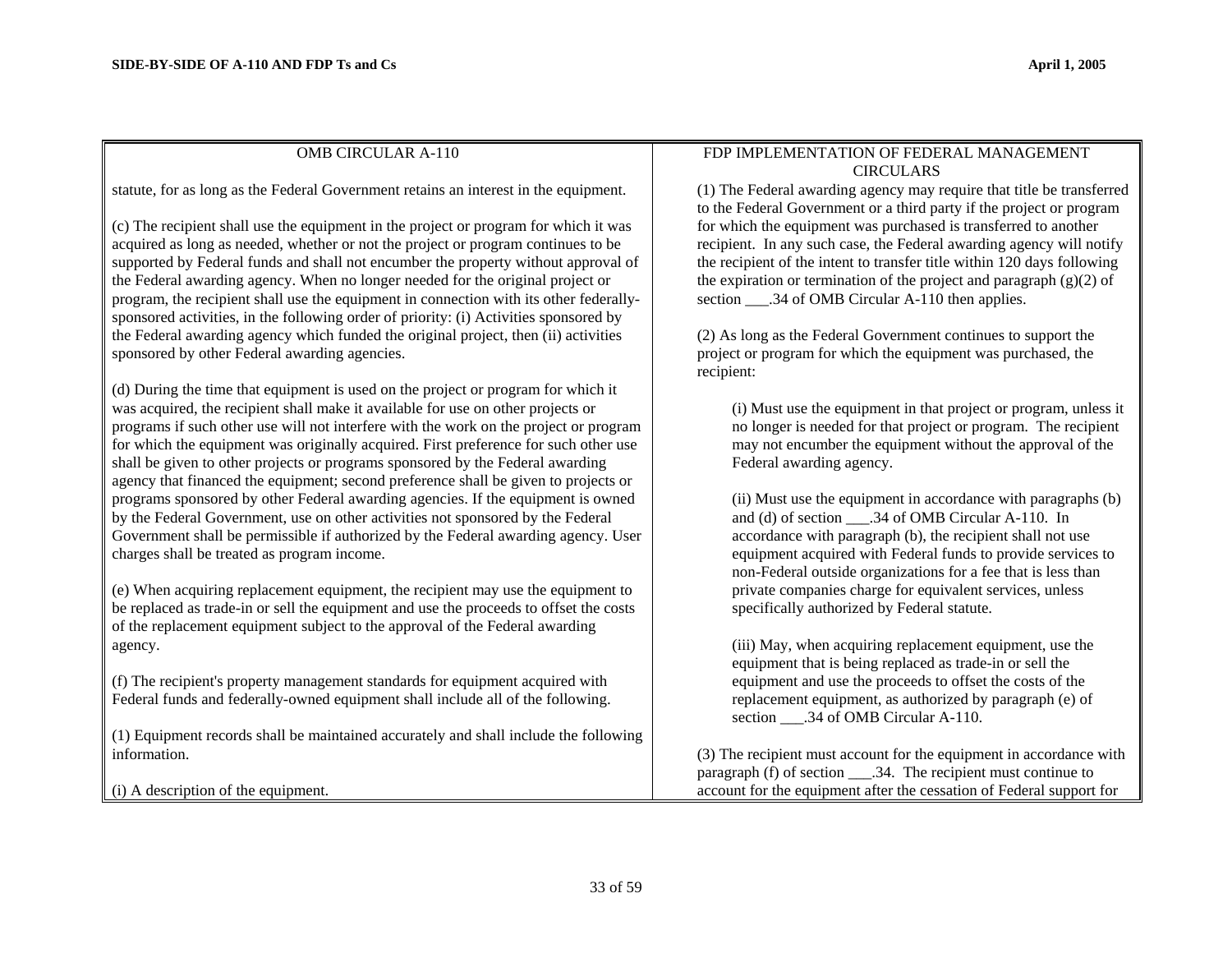| <b>OMB CIRCULAR A-110</b>                                                                                                                                                                                                                                                                                                                                                                                                                                                            | FDP IMPLEMENTATION OF FEDERAL MANAGEMENT                                                                                                                                                                                                                                                                   |
|--------------------------------------------------------------------------------------------------------------------------------------------------------------------------------------------------------------------------------------------------------------------------------------------------------------------------------------------------------------------------------------------------------------------------------------------------------------------------------------|------------------------------------------------------------------------------------------------------------------------------------------------------------------------------------------------------------------------------------------------------------------------------------------------------------|
|                                                                                                                                                                                                                                                                                                                                                                                                                                                                                      | <b>CIRCULARS</b><br>the project or program for which the equipment was purchased, in a                                                                                                                                                                                                                     |
| (ii) Manufacturer's serial number, model number, Federal stock number, national<br>stock number, or other identification number.                                                                                                                                                                                                                                                                                                                                                     | manner that ensures that: (a) equipment purchased under the award is<br>not later included as a contribution toward cost sharing under another                                                                                                                                                             |
| (iii) Source of the equipment, including the award number.                                                                                                                                                                                                                                                                                                                                                                                                                           | Federal award; and (b) depreciation or use charges for the equipment<br>are not later included in any proposal for Facilities and<br>Administration costs.                                                                                                                                                 |
| (iv) Whether title vests in the recipient or the Federal Government.                                                                                                                                                                                                                                                                                                                                                                                                                 |                                                                                                                                                                                                                                                                                                            |
| (v) Acquisition date (or date received, if the equipment was furnished by the Federal<br>Government) and cost.                                                                                                                                                                                                                                                                                                                                                                       | (b) The recipient shall specify in any cost-type subaward whether title to<br>equipment purchased or fabricated under the subaward vests in the<br>recipient or subrecipient. If title vests in the subrecipient, it must be                                                                               |
| (vi) Information from which one can calculate the percentage of Federal<br>participation in the cost of the equipment (not applicable to equipment furnished by<br>the Federal Government).                                                                                                                                                                                                                                                                                          | subject to the conditions specified in paragraph 34 (a) of this article<br>(modified appropriately if the subrecipient is not an institution of higher<br>education or nonprofit organization and its property management standards<br>are specified in a document other than OMB Circular A-110). The     |
| (vii) Location and condition of the equipment and the date the information was<br>reported.                                                                                                                                                                                                                                                                                                                                                                                          | recipient shall also require each subrecipient to specify, in any lower-tier,<br>cost-type subaward that the subrecipient awards, whether title to equipment<br>purchased or fabricated under that lower-tier subaward vests in the<br>subrecipient making the subaward or in the lower-tier subrecipient. |
| (viii) Unit acquisition cost.                                                                                                                                                                                                                                                                                                                                                                                                                                                        |                                                                                                                                                                                                                                                                                                            |
| (ix) Ultimate disposition data, including date of disposal and sales price or the<br>method used to determine current fair market value where a recipient compensates<br>the Federal awarding agency for its share.                                                                                                                                                                                                                                                                  | (c) Expenditures for acquisition or improvement of special purpose and<br>general purpose equipment, as defined in paragraphs J.18.a.(3) and (4) of<br>OMB Circular A-21, are allowable as direct costs of the project in<br>accordance with Article 27, Section $(a)(1)(C)$ .                             |
| (2) Equipment owned by the Federal Government shall be identified to indicate<br>Federal ownership.                                                                                                                                                                                                                                                                                                                                                                                  |                                                                                                                                                                                                                                                                                                            |
| (3) A physical inventory of equipment shall be taken and the results reconciled with<br>the equipment records at least once every two years. Any differences between<br>quantities determined by the physical inspection and those shown in the accounting<br>records shall be investigated to determine the causes of the difference. The recipient<br>shall, in connection with the inventory, verify the existence, current utilization, and<br>continued need for the equipment. |                                                                                                                                                                                                                                                                                                            |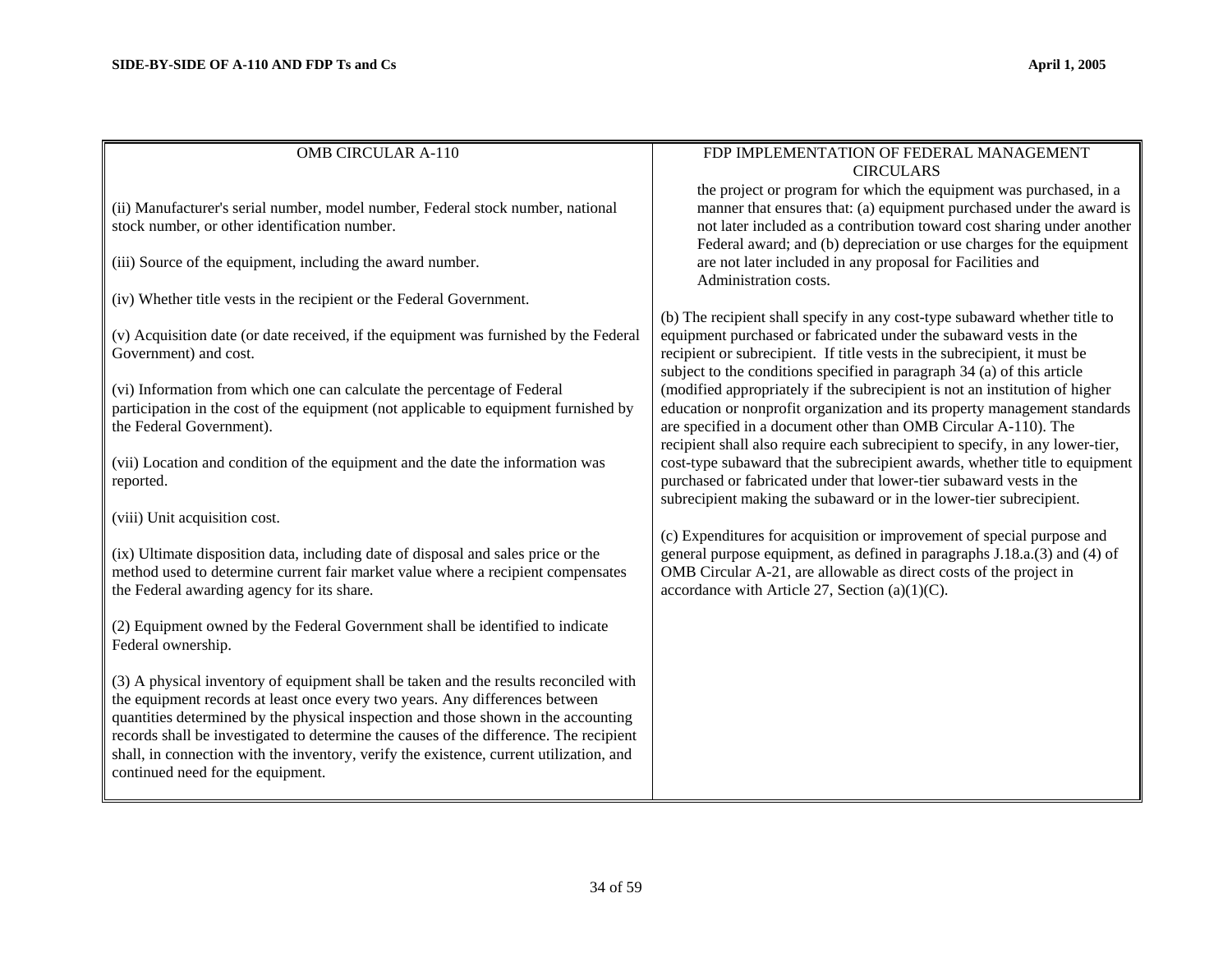| <b>OMB CIRCULAR A-110</b>                                                                | FDP IMPLEMENTATION OF FEDERAL MANAGEMENT |
|------------------------------------------------------------------------------------------|------------------------------------------|
|                                                                                          | <b>CIRCULARS</b>                         |
| (4) A control system shall be in effect to insure adequate safeguards to prevent loss,   |                                          |
| damage, or theft of the equipment. Any loss, damage, or theft of equipment shall be      |                                          |
| investigated and fully documented; if the equipment was owned by the Federal             |                                          |
| Government, the recipient shall promptly notify the Federal awarding agency.             |                                          |
|                                                                                          |                                          |
| (5) Adequate maintenance procedures shall be implemented to keep the equipment           |                                          |
| in good condition.                                                                       |                                          |
|                                                                                          |                                          |
| (6) Where the recipient is authorized or required to sell the equipment, proper sales    |                                          |
| procedures shall be established which provide for competition to the extent              |                                          |
| practicable and result in the highest possible return.                                   |                                          |
|                                                                                          |                                          |
| (g) When the recipient no longer needs the equipment, the equipment may be used          |                                          |
| for other activities in accordance with the following standards. For equipment with a    |                                          |
| current per unit fair market value of \$5000 or more, the recipient may retain the       |                                          |
| equipment for other uses provided that compensation is made to the original Federal      |                                          |
| awarding agency or its successor. The amount of compensation shall be computed           |                                          |
| by applying the percentage of Federal participation in the cost of the original project  |                                          |
|                                                                                          |                                          |
| or program to the current fair market value of the equipment. If the recipient has no    |                                          |
| need for the equipment, the recipient shall request disposition instructions from the    |                                          |
| Federal awarding agency. The Federal awarding agency shall determine whether the         |                                          |
| equipment can be used to meet the agency's requirements. If no requirement exists        |                                          |
| within that agency, the availability of the equipment shall be reported to the General   |                                          |
| Services Administration by the Federal awarding agency to determine whether a            |                                          |
| requirement for the equipment exists in other Federal agencies. The Federal              |                                          |
| awarding agency shall issue instructions to the recipient no later than 120 calendar     |                                          |
| days after the recipient's request and the following procedures shall govern.            |                                          |
|                                                                                          |                                          |
| (1) If so instructed or if disposition instructions are not issued within 120 calendar   |                                          |
| days after the recipient's request, the recipient shall sell the equipment and reimburse |                                          |
| the Federal awarding agency an amount computed by applying to the sales proceeds         |                                          |
| the percentage of Federal participation in the cost of the original project or program.  |                                          |
| However, the recipient shall be permitted to deduct and retain from the Federal share    |                                          |
| \$500 or ten percent of the proceeds, whichever is less, for the recipient's selling and |                                          |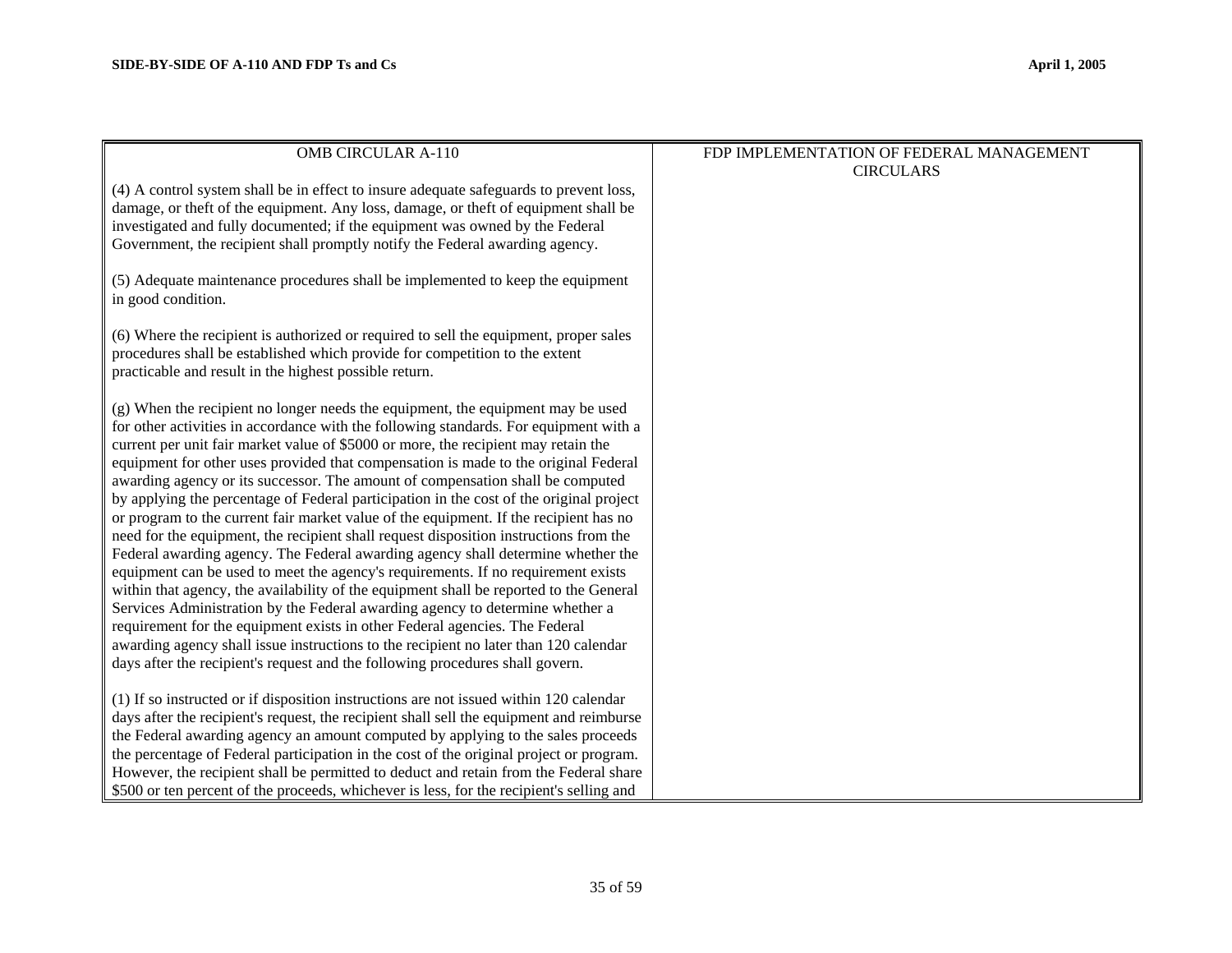| <b>OMB CIRCULAR A-110</b>                                                                                                                                                                                                                                                                                                                                                                                                                | FDP IMPLEMENTATION OF FEDERAL MANAGEMENT                                                                                                            |
|------------------------------------------------------------------------------------------------------------------------------------------------------------------------------------------------------------------------------------------------------------------------------------------------------------------------------------------------------------------------------------------------------------------------------------------|-----------------------------------------------------------------------------------------------------------------------------------------------------|
|                                                                                                                                                                                                                                                                                                                                                                                                                                          | <b>CIRCULARS</b>                                                                                                                                    |
| handling expenses.                                                                                                                                                                                                                                                                                                                                                                                                                       |                                                                                                                                                     |
| (2) If the recipient is instructed to ship the equipment elsewhere, the recipient shall<br>be reimbursed by the Federal Government by an amount which is computed by<br>applying the percentage of the recipient's participation in the cost of the original<br>project or program to the current fair market value of the equipment, plus any<br>reasonable shipping or interim storage costs incurred.                                 |                                                                                                                                                     |
| (3) If the recipient is instructed to otherwise dispose of the equipment, the recipient<br>shall be reimbursed by the Federal awarding agency for such costs incurred in its<br>disposition.                                                                                                                                                                                                                                             |                                                                                                                                                     |
| (4) The Federal awarding agency may reserve the right to transfer the title to the<br>Federal Government or to a third party named by the Federal Government when<br>such third party is otherwise eligible under existing statutes. Such transfer shall be<br>subject to the following standards.                                                                                                                                       |                                                                                                                                                     |
| (i) The equipment shall be appropriately identified in the award or otherwise made<br>known to the recipient in writing.                                                                                                                                                                                                                                                                                                                 |                                                                                                                                                     |
| (ii) The Federal awarding agency shall issue disposition instructions within 120<br>calendar days after receipt of a final inventory. The final inventory shall list all<br>equipment acquired with grant funds and federally-owned equipment. If the Federal<br>awarding agency fails to issue disposition instructions within the 120 calendar day<br>period, the recipient shall apply the standards of this section, as appropriate. |                                                                                                                                                     |
| (iii) When the Federal awarding agency exercises its right to take title, the equipment<br>shall be subject to the provisions for federally-owned equipment.                                                                                                                                                                                                                                                                             |                                                                                                                                                     |
| .35 Supplies and other expendable property.                                                                                                                                                                                                                                                                                                                                                                                              | 35. Supplies. Section _____.35 of OMB Circular A-110 governs the vesting<br>of title and requirements for use and disposition of supplies, with the |
| (a) Title to supplies and other expendable property shall vest in the recipient upon                                                                                                                                                                                                                                                                                                                                                     | following clarification:                                                                                                                            |
| acquisition. If there is a residual inventory of unused supplies exceeding \$5000 in                                                                                                                                                                                                                                                                                                                                                     |                                                                                                                                                     |
| total aggregate value upon termination or completion of the project or program and                                                                                                                                                                                                                                                                                                                                                       | (a) Unless the agency-specific requirements provide otherwise, title to                                                                             |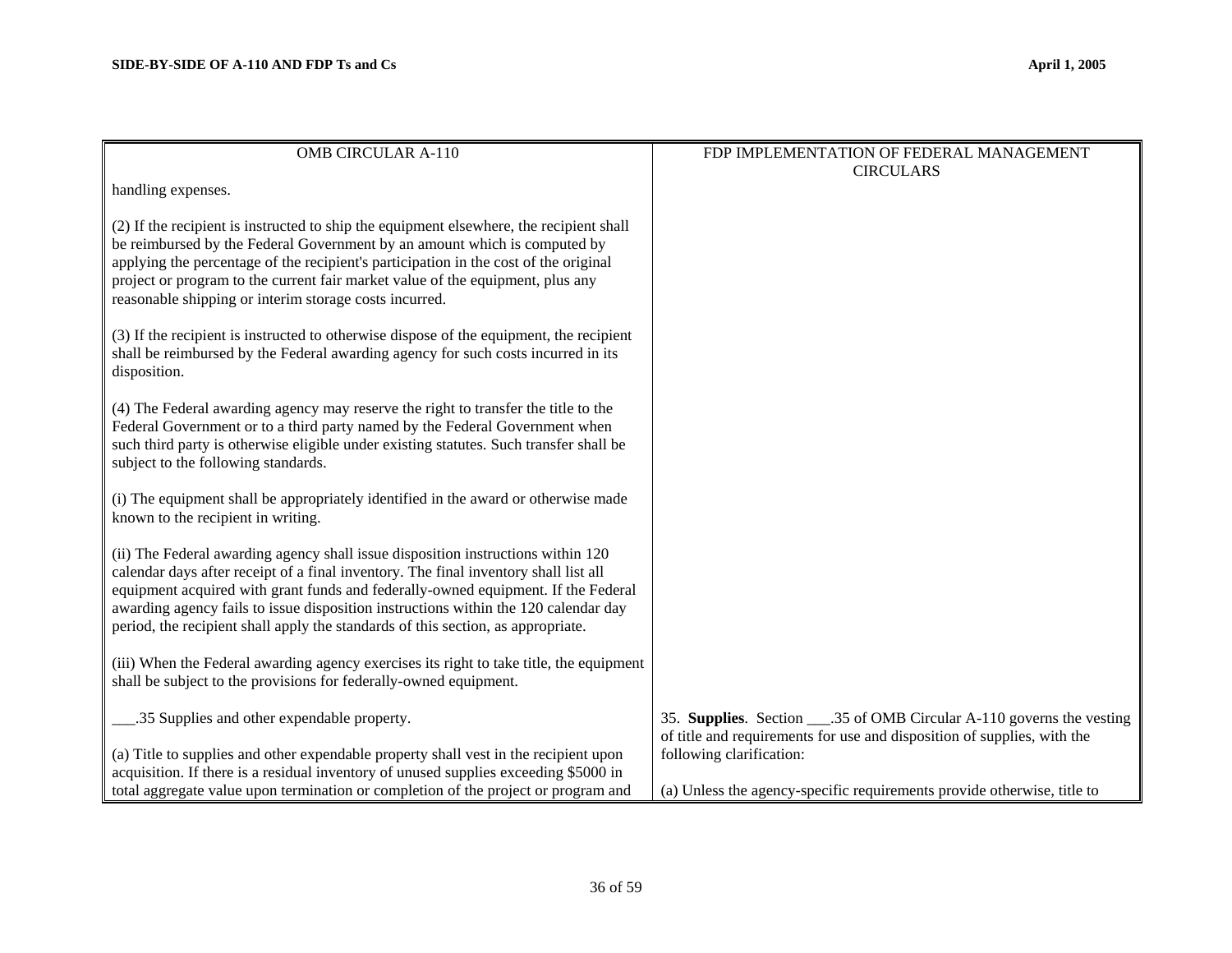| <b>OMB CIRCULAR A-110</b>                                                                                                                                                                                                                                                                                                                                  | FDP IMPLEMENTATION OF FEDERAL MANAGEMENT                                                                                                                                                   |
|------------------------------------------------------------------------------------------------------------------------------------------------------------------------------------------------------------------------------------------------------------------------------------------------------------------------------------------------------------|--------------------------------------------------------------------------------------------------------------------------------------------------------------------------------------------|
|                                                                                                                                                                                                                                                                                                                                                            | <b>CIRCULARS</b>                                                                                                                                                                           |
| the supplies are not needed for any other federally-sponsored project or program, the<br>recipient shall retain the supplies for use on non-Federal sponsored activities or sell<br>them, but shall, in either case, compensate the Federal Government for its share. The<br>amount of compensation shall be computed in the same manner as for equipment. | supplies shall vest in the recipient upon acquisition unconditionally,<br>without further obligation to the Federal Government.                                                            |
| (b) The recipient shall not use supplies acquired with Federal funds to provide<br>services to non-Federal outside organizations for a fee that is less than private<br>companies charge for equivalent services, unless specifically authorized by Federal<br>statute as long as the Federal Government retains an interest in the supplies.              |                                                                                                                                                                                            |
| 36 Intangible property.                                                                                                                                                                                                                                                                                                                                    | 36. Intangible property. Section ____.36 of OMB Circular A-110<br>specifies the Government's and recipient's rights and responsibilities                                                   |
| (a) The recipient may copyright any work that is subject to copyright and was<br>developed, or for which ownership was purchased, under an award. The Federal<br>awarding agency(ies) reserve a royalty-free, nonexclusive and irrevocable right to                                                                                                        | concerning copyrights, patents and inventions, and data that are generated<br>or acquired under the award, with the following clarifications:                                              |
| reproduce, publish, or otherwise use the work for Federal purposes, and to authorize<br>others to do so.                                                                                                                                                                                                                                                   | (a) The Federal awarding agency does not waive the Federal Government's<br>rights concerning data first produced under the award, as described in<br>paragraph ____. $36(c)(1)$ and (2).   |
| (b) Recipients are subject to applicable regulations governing patents and inventions,                                                                                                                                                                                                                                                                     |                                                                                                                                                                                            |
| including government-wide regulations issued by the Department of Commerce at<br>37 CFR part 401, "Rights to Inventions Made by Nonprofit Organizations and Small<br>Business Firms Under Government Grants, Contracts and Cooperative Agreements."                                                                                                        | (b) The award shall be subject to the Patents Rights (Small Business Firms<br>and Nonprofit Organizations) clause at 37 CFR 401.14 and the following:                                      |
|                                                                                                                                                                                                                                                                                                                                                            | (1) In each instance where the term "contract" or "contractor" is used in                                                                                                                  |
| (c) Unless waived by the Federal awarding agency, the Federal Government has the<br>right to $(1)$ and $(2)$ .                                                                                                                                                                                                                                             | the clause, those terms shall be read as "award" and "recipient,"<br>respectively.                                                                                                         |
| (1) Obtain, reproduce, publish or otherwise use the data first produced under an<br>award.                                                                                                                                                                                                                                                                 | (2) In each instance where the term "Federal Agency," "agency," or<br>"funding Federal agency" is used in the clause, the term shall be read to<br>mean the awarding agency for the award. |
| (2) Authorize others to receive, reproduce, publish, or otherwise use such data for                                                                                                                                                                                                                                                                        |                                                                                                                                                                                            |
| Federal purposes.                                                                                                                                                                                                                                                                                                                                          | (3) Under paragraph (g) of the clause, the title shall read "Contracts and<br>Subawards Under the Award" and, in that paragraph, "subcontract" and                                         |
| $(d)(1)$ In addition, in response to a Freedom of Information Act (FOIA) request for                                                                                                                                                                                                                                                                       | "subcontractor":shall be read as "contract" or "subaward."                                                                                                                                 |
| research data relating to published research findings produced under an award that                                                                                                                                                                                                                                                                         |                                                                                                                                                                                            |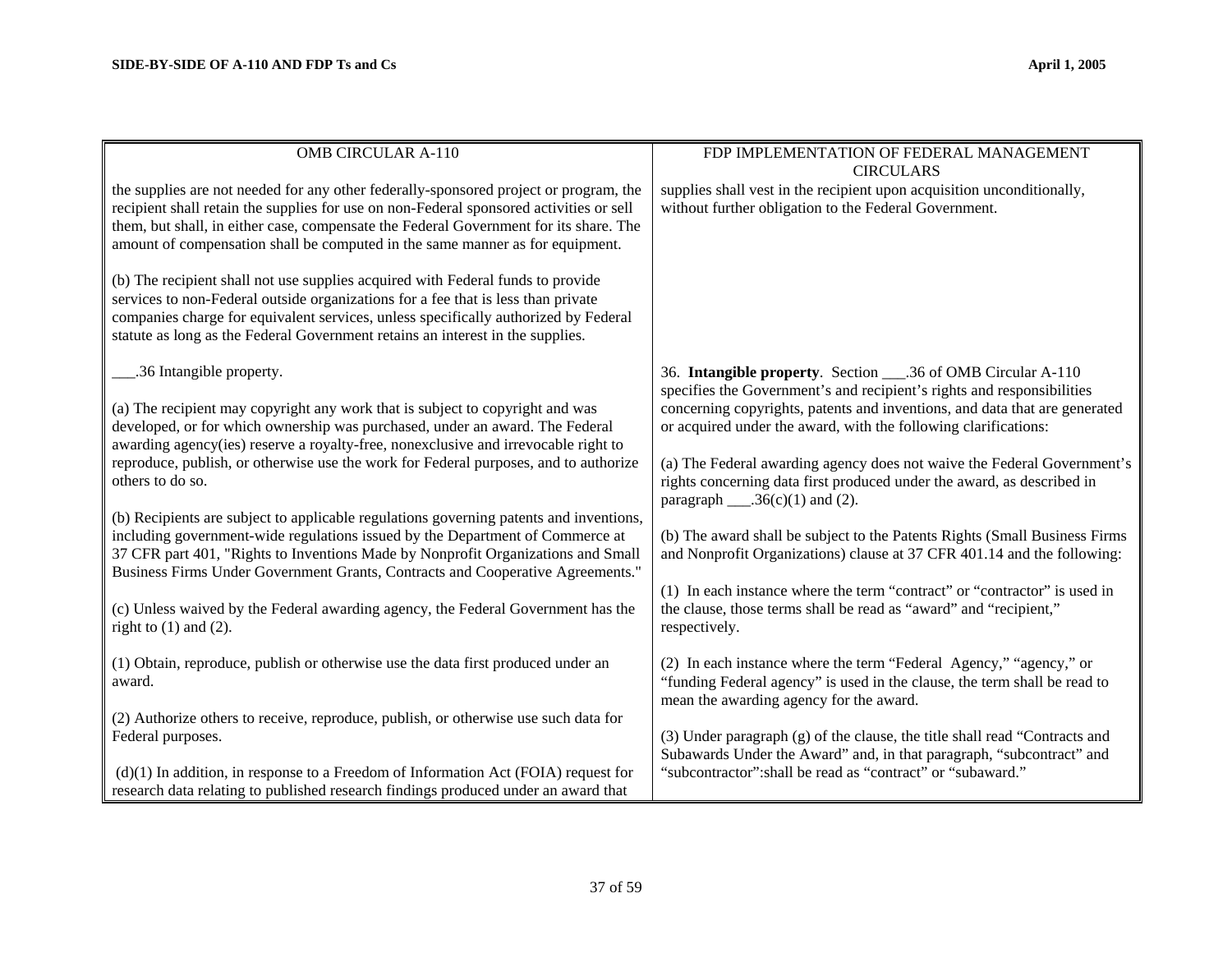| <b>OMB CIRCULAR A-110</b>                                                               | FDP IMPLEMENTATION OF FEDERAL MANAGEMENT                                       |
|-----------------------------------------------------------------------------------------|--------------------------------------------------------------------------------|
|                                                                                         | <b>CIRCULARS</b>                                                               |
| were used by the Federal Government in developing an agency action that has the         | (4) Under subparagraph $(g)(2)$ of the clause, if a contract or subaward is to |
| force and effect of law, the Federal awarding agency shall request, and the recipient   | be made to any organization other than a non-profit organization or small      |
| shall provide, within a reasonable time, the research data so that they can be made     | business firm, as defined in paragraph (a) of the clause, the recipient shall  |
| available to the public through the procedures established under the FOIA. If the       | contact the cognizant awarding agency official to ascertain the appropriate    |
| Federal awarding agency obtains the research data solely in response to a FOIA          | patent clause.                                                                 |
| request, the agency may charge the requester a reasonable fee equaling the full         |                                                                                |
| incremental cost of obtaining the research data. This fee should reflect costs incurred | (e) See the agency-specific requirements of the award for the point of         |
| by the agency, the recipient, and applicable subrecipients. This fee is in addition to  | contact for communications on matters relating to the clause.                  |
| any fees the agency may assess under the FOIA $(5 \text{ U.S.C. } 552(a)(4)(A))$ .      |                                                                                |
| (2) The following definitions apply for purposes of paragraph (d) of this section:      |                                                                                |
| (i) Research data is defined as the recorded factual material commonly accepted in      |                                                                                |
| the scientific community as necessary to validate research findings, but not any of     |                                                                                |
| the following: preliminary analyses, drafts of scientific papers, plans for future      |                                                                                |
| research, peer reviews, or communications with colleagues. This "recorded" material     |                                                                                |
| excludes physical objects (e.g., laboratory samples). Research data also do not         |                                                                                |
| include:                                                                                |                                                                                |
| (A) Trade secrets, commercial information, materials necessary to be held               |                                                                                |
| confidential by a researcher until they are published, or similar information which is  |                                                                                |
| protected under law; and                                                                |                                                                                |
| (B) Personnel and medical information and similar information the disclosure of         |                                                                                |
| which would constitute a clearly unwarranted invasion of personal privacy, such as      |                                                                                |
| information that could be used to identify a particular person in a research study.     |                                                                                |
| (ii) Published is defined as either when:                                               |                                                                                |
| (A) Research findings are published in a peer-reviewed scientific or technical          |                                                                                |
| journal; or                                                                             |                                                                                |
| (B) A Federal agency publicly and officially cites the research findings in support of  |                                                                                |
| an agency action that has the force and effect of law.                                  |                                                                                |
| (iii) Used by the Federal Government in developing an agency action that has the        |                                                                                |
| force and effect of law is defined as when an agency publicly and officially cites the  |                                                                                |
| research findings in support of an agency action that has the force and effect of law.  |                                                                                |
| (e) Title to intangible property and debt instruments acquired under an award or        |                                                                                |
| subaward vests upon acquisition in the recipient. The recipient shall use that          |                                                                                |
| property for the originally-authorized purpose, and the recipient shall not encumber    |                                                                                |
| the property without approval of the Federal awarding agency. When no longer            |                                                                                |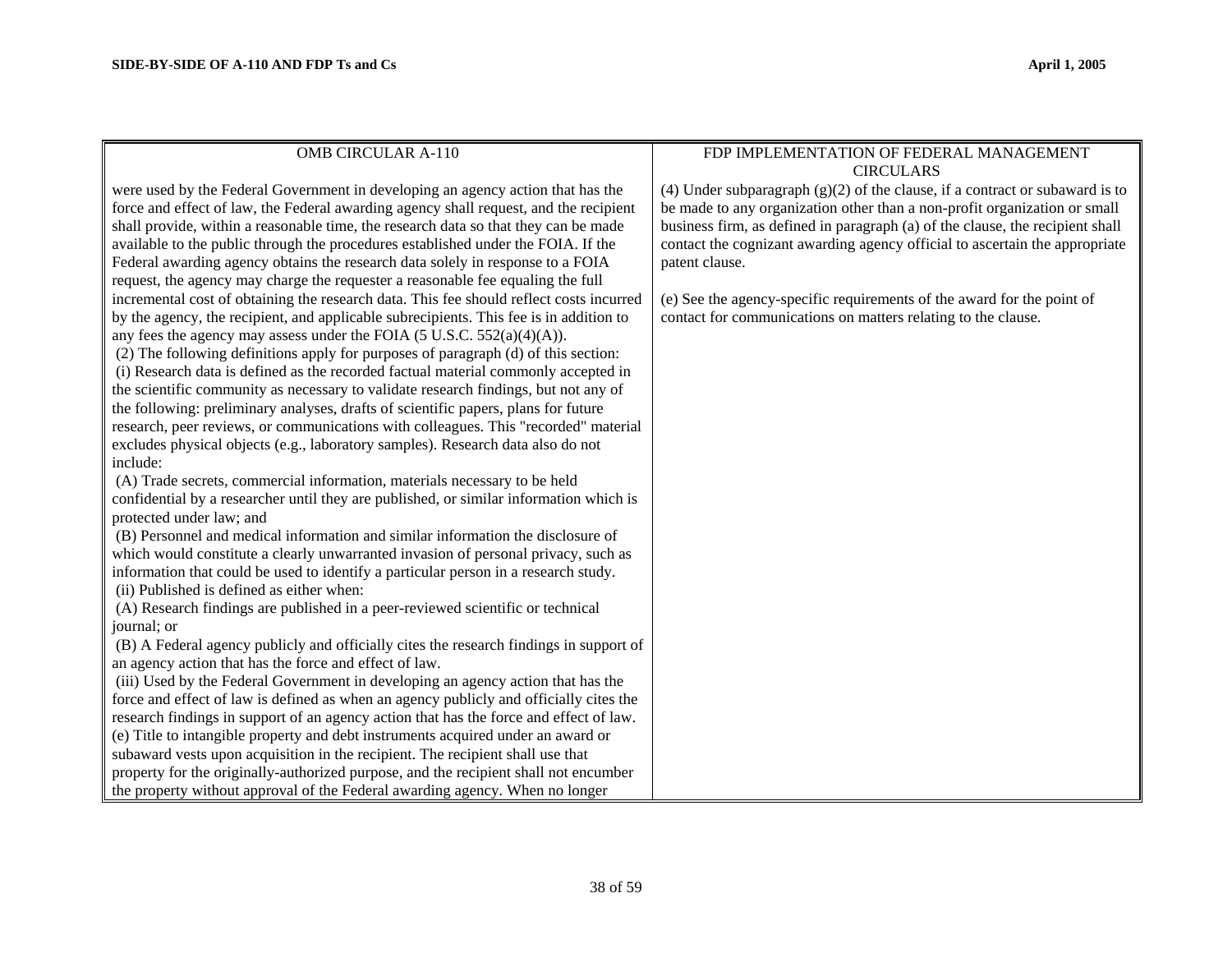| <b>OMB CIRCULAR A-110</b>                                                                                                                                                                                                                                                                                                                                                                                                                                                                                                                                                                                                                                                                                              | FDP IMPLEMENTATION OF FEDERAL MANAGEMENT<br><b>CIRCULARS</b>                                                                                                                                                                                                                                                                                                                                                                                                                                    |
|------------------------------------------------------------------------------------------------------------------------------------------------------------------------------------------------------------------------------------------------------------------------------------------------------------------------------------------------------------------------------------------------------------------------------------------------------------------------------------------------------------------------------------------------------------------------------------------------------------------------------------------------------------------------------------------------------------------------|-------------------------------------------------------------------------------------------------------------------------------------------------------------------------------------------------------------------------------------------------------------------------------------------------------------------------------------------------------------------------------------------------------------------------------------------------------------------------------------------------|
| needed for the originally authorized purpose, disposition of the intangible property<br>shall occur in accordance with the provisions of paragraph $\_\_$ . 34(g).                                                                                                                                                                                                                                                                                                                                                                                                                                                                                                                                                     |                                                                                                                                                                                                                                                                                                                                                                                                                                                                                                 |
| debt instruments that are acquired or improved with Federal funds shall be held in<br>trust by the recipient as trustee for the beneficiaries of the project or program under<br>which the property was acquired or improved. Agencies may require recipients to<br>record liens or other appropriate notices of record to indicate that personal or real<br>property has been acquired or improved with Federal funds and that use and<br>disposition conditions apply to the property.                                                                                                                                                                                                                               | 37. Property trust relationship. Section ____.37 of OMB Circular A-110<br>applies to real property, equipment and intangible property acquired or<br>improved with Federal funds under the award. This Article imposes no<br>additional requirements for notices of record over and above any described<br>in Articles 32 through 36 of these general terms and conditions and the<br>associated agency-specific requirements.                                                                  |
| <b>Procurement Standards</b>                                                                                                                                                                                                                                                                                                                                                                                                                                                                                                                                                                                                                                                                                           | <b>Procurement Standards</b>                                                                                                                                                                                                                                                                                                                                                                                                                                                                    |
| _.40 Purpose of procurement standards. Sections ___.41 through ___.48 set forth<br>standards for use by recipients in establishing procedures for the procurement of<br>supplies and other expendable property, equipment, real property and other services<br>with Fedral funds. These standards are furnished to ensure that such materials and<br>services are obtained in an effective manner and in compliance with the provisions<br>of applicable Federal statutes and executive orders. No additional procurement<br>standards or requirements shall be imposed by the Federal awarding agencies upon<br>recipients, unless specifically required by Federal statute or executive order or<br>approved by OMB. | 40. Procurement. The recipient shall maintain a procurement system<br>that, at a minimum, meets the requirements of sections ____.41 through<br>(a) In paragraphs $(e)(2)$ through $(5)$ of section_____.44, section____.46, and<br>paragraphs (a) and (b) of section _____.48, the term "small purchase<br>threshold" is replaced by "simplified acquisition threshold," the term that<br>now is defined at 41 U.S.C. 403(11). The simplified acquisition threshold<br>currently is \$100,000. |
| relieve the recipient of the contractual responsibilities arising under its contract(s).<br>The recipient is the responsible authority, without recourse to the Federal awarding<br>agency, regarding the settlement and satisfaction of all contractual and<br>administrative issues arising out of procurements entered into in support of an award<br>or other agreement. This includes disputes, claims, protests of award, source                                                                                                                                                                                                                                                                                 | (b) In paragraph (e) of section ____.48, the words "all contracts, including<br>small purchases" is replaced by the words "all contracts, including those<br>for amounts less than the simplified acquisition threshold."<br>(c) The reference in paragraph (e) of section _____.48 to "Appendix A to this<br>Circular" is replaced by a reference to Appendix A of these general terms                                                                                                         |
| evaluation or other matters of a contractual nature. Matters concerning violation of<br>statute are to be referred to such Federal, State or local authority as may have proper<br>jurisdiction.                                                                                                                                                                                                                                                                                                                                                                                                                                                                                                                       | and conditions.<br>(d) The recipient shall give preference in its procurements using Federal<br>funds to the purchase of recycled products pursuant to the EPA guidelines                                                                                                                                                                                                                                                                                                                       |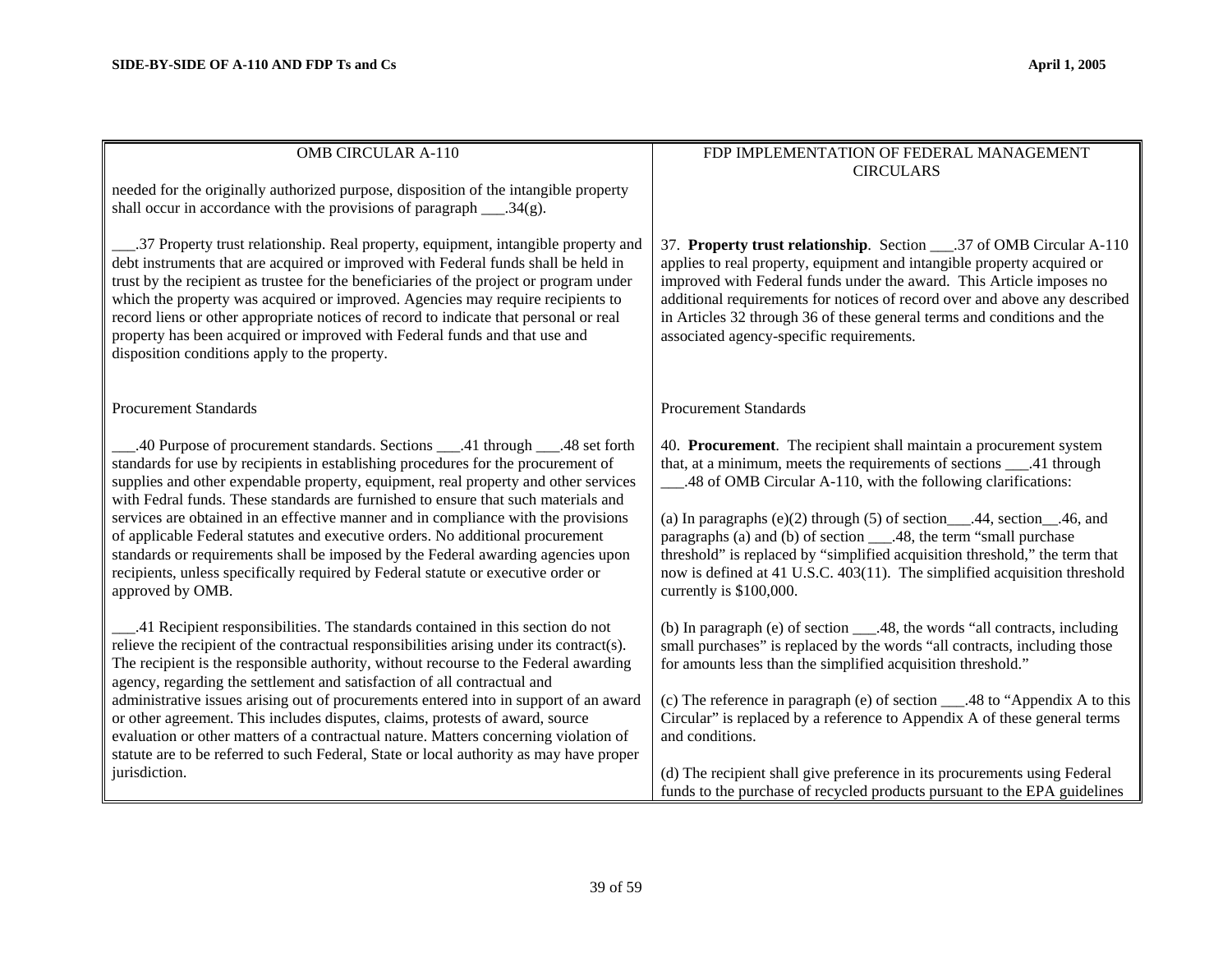| <b>OMB CIRCULAR A-110</b>                                                                                                                                                                                                                                                                                                                                                                                                                                                                                                                                                                                                                                                                                                                                                                                                                                                                                                                                                                                                                                                                                                                                                                                                                                                                                                                                                                                                                                                                                                                                                                                                                                                                                                                                                        | FDP IMPLEMENTATION OF FEDERAL MANAGEMENT                                                                                                                                                                                                                                                                                                                                                                                                                                                                                                                                                                                                                                                                                                                                                                                                                                                                                                                                                                                                                                                                                                              |
|----------------------------------------------------------------------------------------------------------------------------------------------------------------------------------------------------------------------------------------------------------------------------------------------------------------------------------------------------------------------------------------------------------------------------------------------------------------------------------------------------------------------------------------------------------------------------------------------------------------------------------------------------------------------------------------------------------------------------------------------------------------------------------------------------------------------------------------------------------------------------------------------------------------------------------------------------------------------------------------------------------------------------------------------------------------------------------------------------------------------------------------------------------------------------------------------------------------------------------------------------------------------------------------------------------------------------------------------------------------------------------------------------------------------------------------------------------------------------------------------------------------------------------------------------------------------------------------------------------------------------------------------------------------------------------------------------------------------------------------------------------------------------------|-------------------------------------------------------------------------------------------------------------------------------------------------------------------------------------------------------------------------------------------------------------------------------------------------------------------------------------------------------------------------------------------------------------------------------------------------------------------------------------------------------------------------------------------------------------------------------------------------------------------------------------------------------------------------------------------------------------------------------------------------------------------------------------------------------------------------------------------------------------------------------------------------------------------------------------------------------------------------------------------------------------------------------------------------------------------------------------------------------------------------------------------------------|
| .42 Codes of conduct. The recipient shall maintain written standards of conduct<br>governing the performance of its employees engaged in the award and<br>administration of contracts. No employee, officer, or agent shall participate in the<br>selection, award, or administration of a contract supported by Federal funds if a real<br>or apparent conflict of interest would be involved. Such a conflict would arise when<br>the employee, officer, or agent, any member of his or her immediate family, his or<br>her partner, or an organization which employs or is about to employ any of the<br>parties indicated herein, has a financial or other interest in the firm selected for an<br>award. The officers, employees, and agents of the recipient shall neither solicit nor<br>accept gratuities, favors, or anything of monetary value from contractors, or parties<br>to subagreements. However, recipients may set standards for situations in which the<br>financial interest is not substantial or the gift is an unsolicited item of nominal value.<br>The standards of conduct shall provide for disciplinary actions to be applied for<br>violations of such standards by officers, employees, or agents of the recipient.<br>_.43 Competition. All procurement transactions shall be conducted in a manner to<br>provide, to the maximum extent practical, open and free competition. The recipient<br>shall be alert to organizational conflicts of interest as well as noncompetitive<br>practices among contractors that may restrict or eliminate competition or otherwise<br>restrain trade. In order to ensure objective contractor performance and eliminate<br>unfair competitive advantage, contractors that develop or draft specifications, | <b>CIRCULARS</b><br>in 40 CFR parts 247-254 if it is a State or local institution of higher<br>education, hospital, or non-profit organization to which the Resource<br>Conservation and Recovery Act (RCRA) applies, in accordance with<br>section____.16 of OMB Circular A-110.<br>(e) The recipient's procurement system, in its essential elements, shall<br>remain as approved by the Office of Naval Research (ONR) and the ONR<br>shall be notified of any major change(s) to the approved system, if the<br>ONR has reviewed and approved the recipient's procurement system for<br>any of the following reasons:<br>(1) The ONR is the cognizant Federal agency for the recipient or has<br>reviewed the recipient's procurement system at the request of another<br>Federal awarding agency.<br>(2) The recipient also receives Federal procurement contracts; the<br>administrative contracting officer has determined that there is a need<br>for a contractor's purchasing system review, in accordance with 48<br>CFR 44.302 in the Federal Acquisition Regulation; and the ONR is<br>the office responsible for conducting the review. |
| requirements, statements of work, invitations for bids and/or requests for proposals<br>shall be excluded from competing for such procurements. Awards shall be made to                                                                                                                                                                                                                                                                                                                                                                                                                                                                                                                                                                                                                                                                                                                                                                                                                                                                                                                                                                                                                                                                                                                                                                                                                                                                                                                                                                                                                                                                                                                                                                                                          |                                                                                                                                                                                                                                                                                                                                                                                                                                                                                                                                                                                                                                                                                                                                                                                                                                                                                                                                                                                                                                                                                                                                                       |
| the bidder or offeror whose bid or offer is responsive to the solicitation and is most<br>advantageous to the recipient, price, quality and other factors considered.<br>Solicitations shall clearly set forth all requirements that the bidder or offeror shall                                                                                                                                                                                                                                                                                                                                                                                                                                                                                                                                                                                                                                                                                                                                                                                                                                                                                                                                                                                                                                                                                                                                                                                                                                                                                                                                                                                                                                                                                                                 |                                                                                                                                                                                                                                                                                                                                                                                                                                                                                                                                                                                                                                                                                                                                                                                                                                                                                                                                                                                                                                                                                                                                                       |
| fulfill in order for the bid or offer to be evaluated by the recipient. Any and all bids                                                                                                                                                                                                                                                                                                                                                                                                                                                                                                                                                                                                                                                                                                                                                                                                                                                                                                                                                                                                                                                                                                                                                                                                                                                                                                                                                                                                                                                                                                                                                                                                                                                                                         |                                                                                                                                                                                                                                                                                                                                                                                                                                                                                                                                                                                                                                                                                                                                                                                                                                                                                                                                                                                                                                                                                                                                                       |
| or offers may be rejected when it is in the recipient's interest to do so.                                                                                                                                                                                                                                                                                                                                                                                                                                                                                                                                                                                                                                                                                                                                                                                                                                                                                                                                                                                                                                                                                                                                                                                                                                                                                                                                                                                                                                                                                                                                                                                                                                                                                                       |                                                                                                                                                                                                                                                                                                                                                                                                                                                                                                                                                                                                                                                                                                                                                                                                                                                                                                                                                                                                                                                                                                                                                       |
|                                                                                                                                                                                                                                                                                                                                                                                                                                                                                                                                                                                                                                                                                                                                                                                                                                                                                                                                                                                                                                                                                                                                                                                                                                                                                                                                                                                                                                                                                                                                                                                                                                                                                                                                                                                  |                                                                                                                                                                                                                                                                                                                                                                                                                                                                                                                                                                                                                                                                                                                                                                                                                                                                                                                                                                                                                                                                                                                                                       |
| (a) All recipients shall establish written procurement procedures. These procedures<br>shall provide for, at a minimum, that $(1)$ , $(2)$ and $(3)$ apply.                                                                                                                                                                                                                                                                                                                                                                                                                                                                                                                                                                                                                                                                                                                                                                                                                                                                                                                                                                                                                                                                                                                                                                                                                                                                                                                                                                                                                                                                                                                                                                                                                      |                                                                                                                                                                                                                                                                                                                                                                                                                                                                                                                                                                                                                                                                                                                                                                                                                                                                                                                                                                                                                                                                                                                                                       |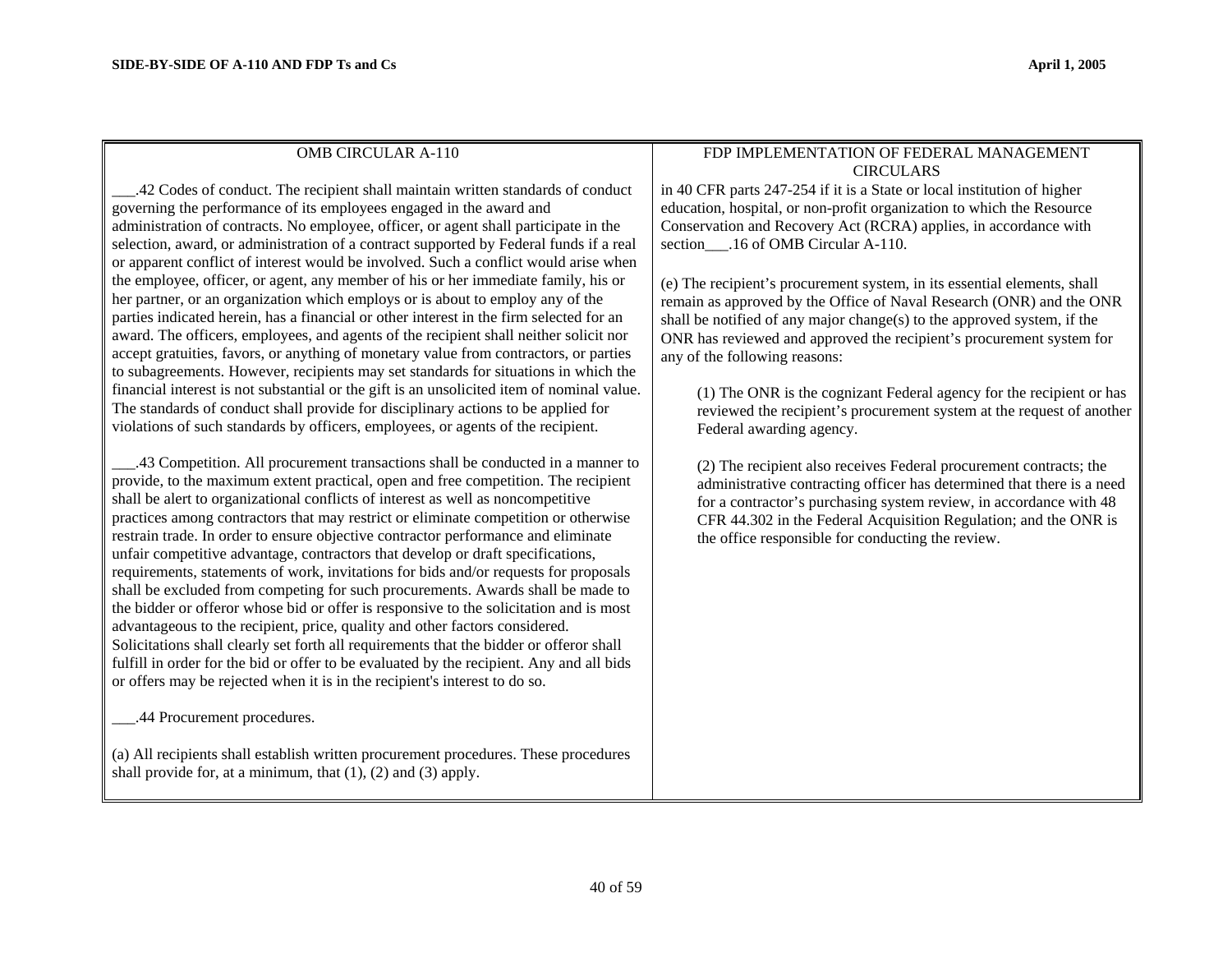| <b>OMB CIRCULAR A-110</b>                                                                                                                                                                                                                                | FDP IMPLEMENTATION OF FEDERAL MANAGEMENT |
|----------------------------------------------------------------------------------------------------------------------------------------------------------------------------------------------------------------------------------------------------------|------------------------------------------|
|                                                                                                                                                                                                                                                          | <b>CIRCULARS</b>                         |
| (1) Recipients avoid purchasing unnecessary items.                                                                                                                                                                                                       |                                          |
| (2) Where appropriate, an analysis is made of lease and purchase alternatives to<br>determine which would be the most economical and practical procurement for the<br>Federal Government.                                                                |                                          |
| (3) Solicitations for goods and services provide for all of the following.                                                                                                                                                                               |                                          |
| (i) A clear and accurate description of the technical requirements for the material,<br>product or service to be procured. In competitive procurements, such a description<br>shall not contain features which unduly restrict competition.              |                                          |
| (ii) Requirements which the bidder/offeror must fulfill and all other factors to be<br>used in evaluating bids or proposals.                                                                                                                             |                                          |
| (iii) A description, whenever practicable, of technical requirements in terms of<br>functions to be performed or performance required, including the range of<br>acceptable characteristics or minimum acceptable standards.                             |                                          |
| (iv) The specific features of "brand name or equal" descriptions that bidders are<br>required to meet when such items are included in the solicitation.                                                                                                  |                                          |
| (v) The acceptance, to the extent practicable and economically feasible, of products<br>and services dimensioned in the metric system of measurement.                                                                                                    |                                          |
| (vi) Preference, to the extent practicable and economically feasible, for products and<br>services that conserve natural resources and protect the environment and are energy<br>efficient.                                                              |                                          |
| (b) Positive efforts shall be made by recipients to utilize small businesses, minority-<br>owned firms, and women's business enterprises, whenever possible. Recipients of<br>Federal awards shall take all of the following steps to further this goal. |                                          |
| (1) Ensure that small businesses, minority-owned firms, and women's business                                                                                                                                                                             |                                          |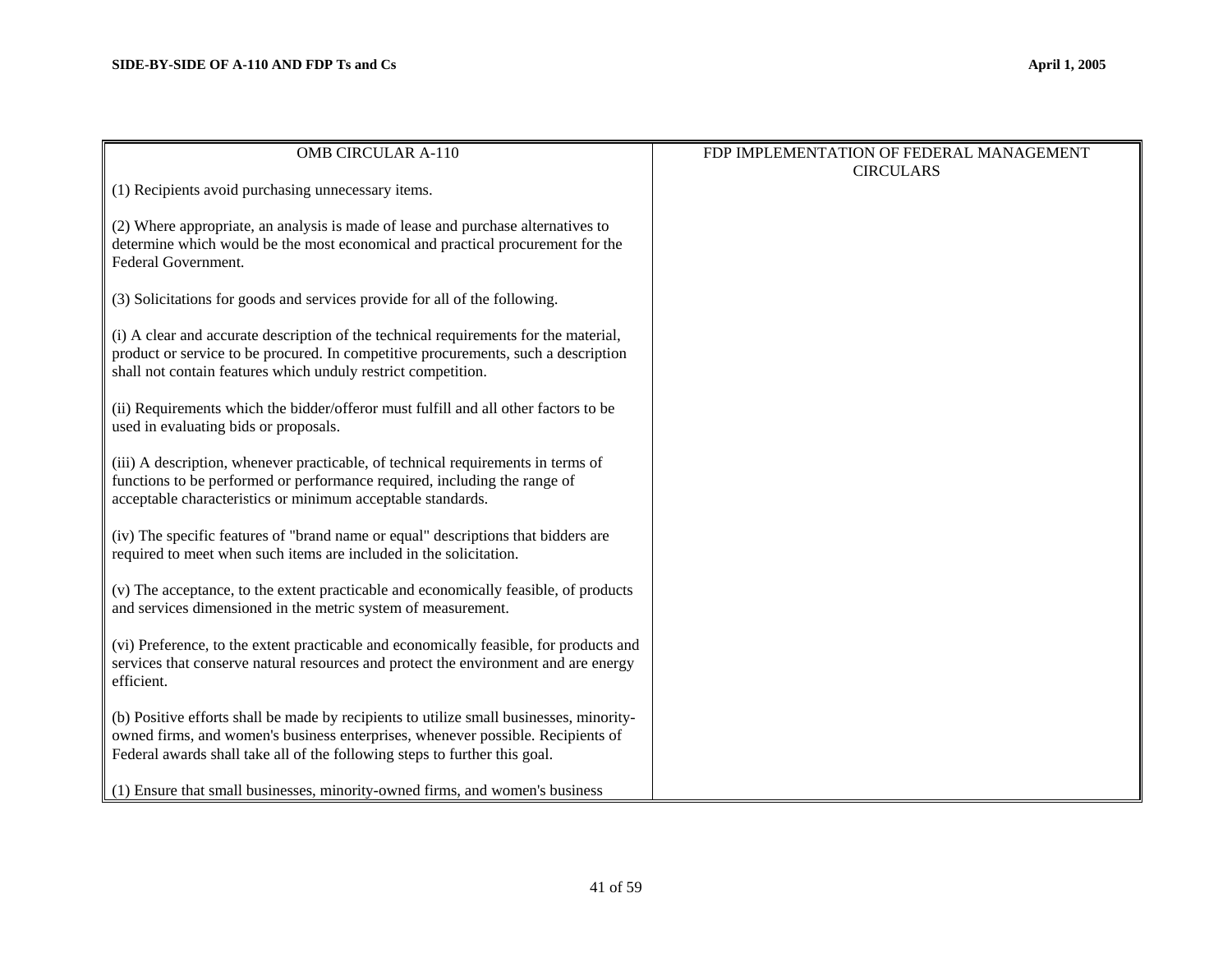| OMB CIRCULAR A-110                                                                                                                                                                                                                                                                                                                                                                                                                                                                                                                                 | FDP IMPLEMENTATION OF FEDERAL MANAGEMENT |
|----------------------------------------------------------------------------------------------------------------------------------------------------------------------------------------------------------------------------------------------------------------------------------------------------------------------------------------------------------------------------------------------------------------------------------------------------------------------------------------------------------------------------------------------------|------------------------------------------|
|                                                                                                                                                                                                                                                                                                                                                                                                                                                                                                                                                    | <b>CIRCULARS</b>                         |
| enterprises are used to the fullest extent practicable.                                                                                                                                                                                                                                                                                                                                                                                                                                                                                            |                                          |
| (2) Make information on forthcoming opportunities available and arrange time<br>frames for purchases and contracts to encourage and facilitate participation by small<br>businesses, minority-owned firms, and women's business enterprises.                                                                                                                                                                                                                                                                                                       |                                          |
| (3) Consider in the contract process whether firms competing for larger contracts<br>intend to subcontract with small businesses, minority-owned firms, and women's<br>business enterprises.                                                                                                                                                                                                                                                                                                                                                       |                                          |
| (4) Encourage contracting with consortiums of small businesses, minority-owned<br>firms and women's business enterprises when a contract is too large for one of these<br>firms to handle individually.                                                                                                                                                                                                                                                                                                                                            |                                          |
| (5) Use the services and assistance, as appropriate, of such organizations as the<br>Small Business Administration and the Department of Commerce's Minority<br>Business Development Agency in the solicitation and utilization of small businesses,<br>minority- owned firms and women's business enterprises.                                                                                                                                                                                                                                    |                                          |
| (c) The type of procuring instruments used (e.g., fixed price contracts, cost<br>reimbursable contracts, purchase orders, and incentive contracts) shall be determined<br>by the recipient but shall be appropriate for the particular procurement and for<br>promoting the best interest of the program or project involved. The "cost-plus-a-<br>percentage-of-cost" or "percentage of construction cost" methods of contracting shall<br>not be used.                                                                                           |                                          |
| (d) Contracts shall be made only with responsible contractors who possess the<br>potential ability to perform successfully under the terms and conditions of the<br>proposed procurement. Consideration shall be given to such matters as contractor<br>integrity, record of past performance, financial and technical resources or<br>accessibility to other necessary resources. In certain circumstances, contracts with<br>certain parties are restricted by agencies' implementation of E.O.s 12549 and 12689,<br>"Debarment and Suspension." |                                          |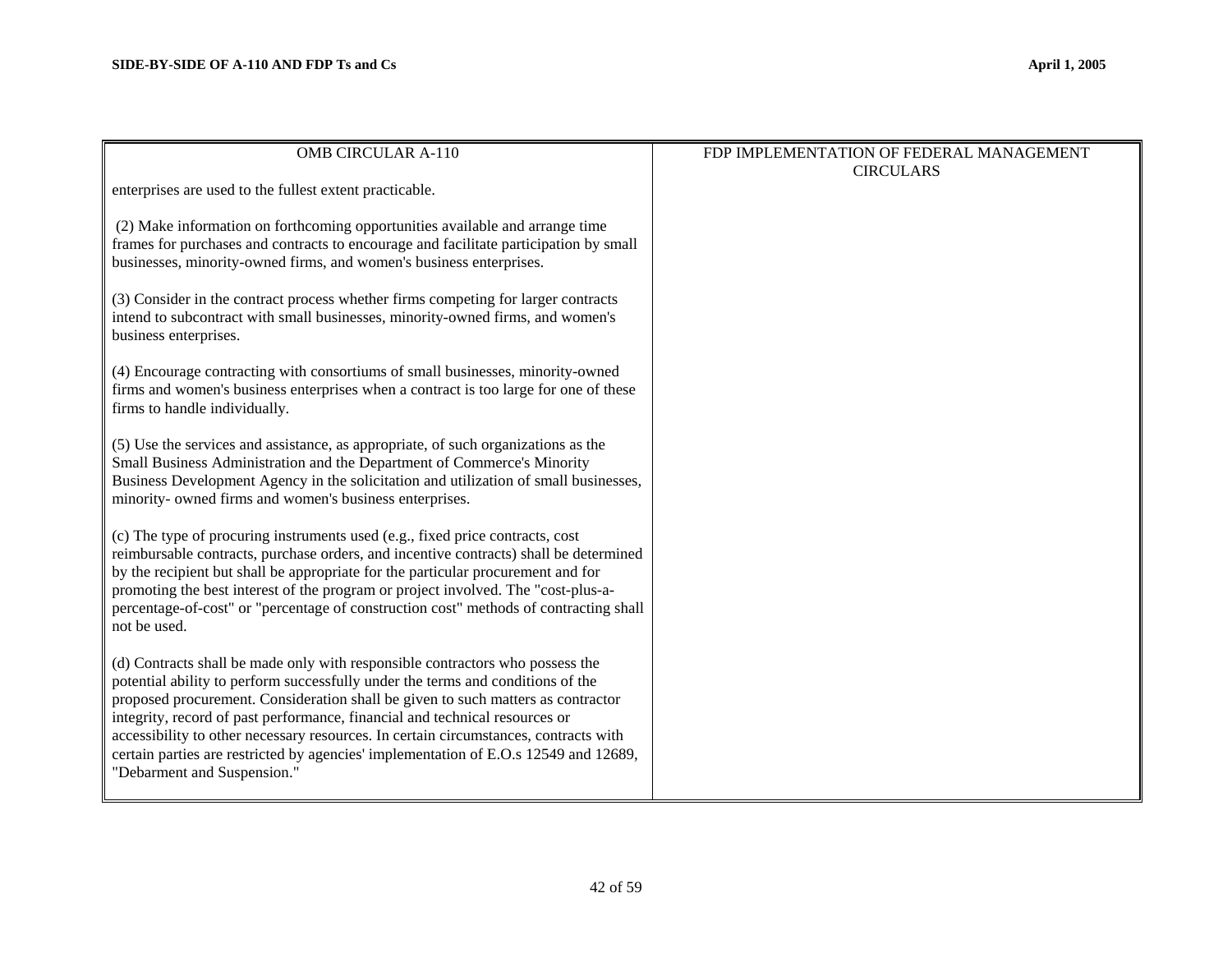| <b>OMB CIRCULAR A-110</b>                                                             | FDP IMPLEMENTATION OF FEDERAL MANAGEMENT |
|---------------------------------------------------------------------------------------|------------------------------------------|
|                                                                                       |                                          |
|                                                                                       | <b>CIRCULARS</b>                         |
| (e) Recipients shall, on request, make available for the Federal awarding agency,     |                                          |
| pre-award review and procurement documents, such as request for proposals or          |                                          |
| invitations for bids, independent cost estimates, etc., when any of the following     |                                          |
| conditions apply.                                                                     |                                          |
|                                                                                       |                                          |
| (1) A recipient's procurement procedures or operation fails to comply with the        |                                          |
| procurement standards in the Federal awarding agency's implementation of this         |                                          |
|                                                                                       |                                          |
| Circular.                                                                             |                                          |
|                                                                                       |                                          |
| (2) The procurement is expected to exceed the small purchase threshold fixed at 41    |                                          |
| U.S.C. 403 (11) (currently \$25,000) and is to be awarded without competition or      |                                          |
| only one bid or offer is received in response to a solicitation.                      |                                          |
|                                                                                       |                                          |
| (3) The procurement, which is expected to exceed the small purchase threshold,        |                                          |
| specifies a "brand name" product.                                                     |                                          |
|                                                                                       |                                          |
| (4) The proposed award over the small purchase threshold is to be awarded to other    |                                          |
| than the apparent low bidder under a sealed bid procurement.                          |                                          |
|                                                                                       |                                          |
| (5) A proposed contract modification changes the scope of a contract or increases the |                                          |
| contract amount by more than the amount of the small purchase threshold.              |                                          |
|                                                                                       |                                          |
| .45 Cost and price analysis. Some form of cost or price analysis shall be made        |                                          |
| and documented in the procurement files in connection with every procurement          |                                          |
|                                                                                       |                                          |
| action. Price analysis may be accomplished in various ways, including the             |                                          |
| comparison of price quotations submitted, market prices and similar indicia, together |                                          |
| with discounts. Cost analysis is the review and evaluation of each element of cost to |                                          |
| determine reasonableness, allocability and allowability.                              |                                          |
|                                                                                       |                                          |
| .46 Procurement records. Procurement records and files for purchases in excess        |                                          |
| of the small purchase threshold shall include the following at a minimum: (a) basis   |                                          |
| for contractor selection, (b) justification for lack of competition when competitive  |                                          |
| bids or offers are not obtained, and (c) basis for award cost or price.               |                                          |
|                                                                                       |                                          |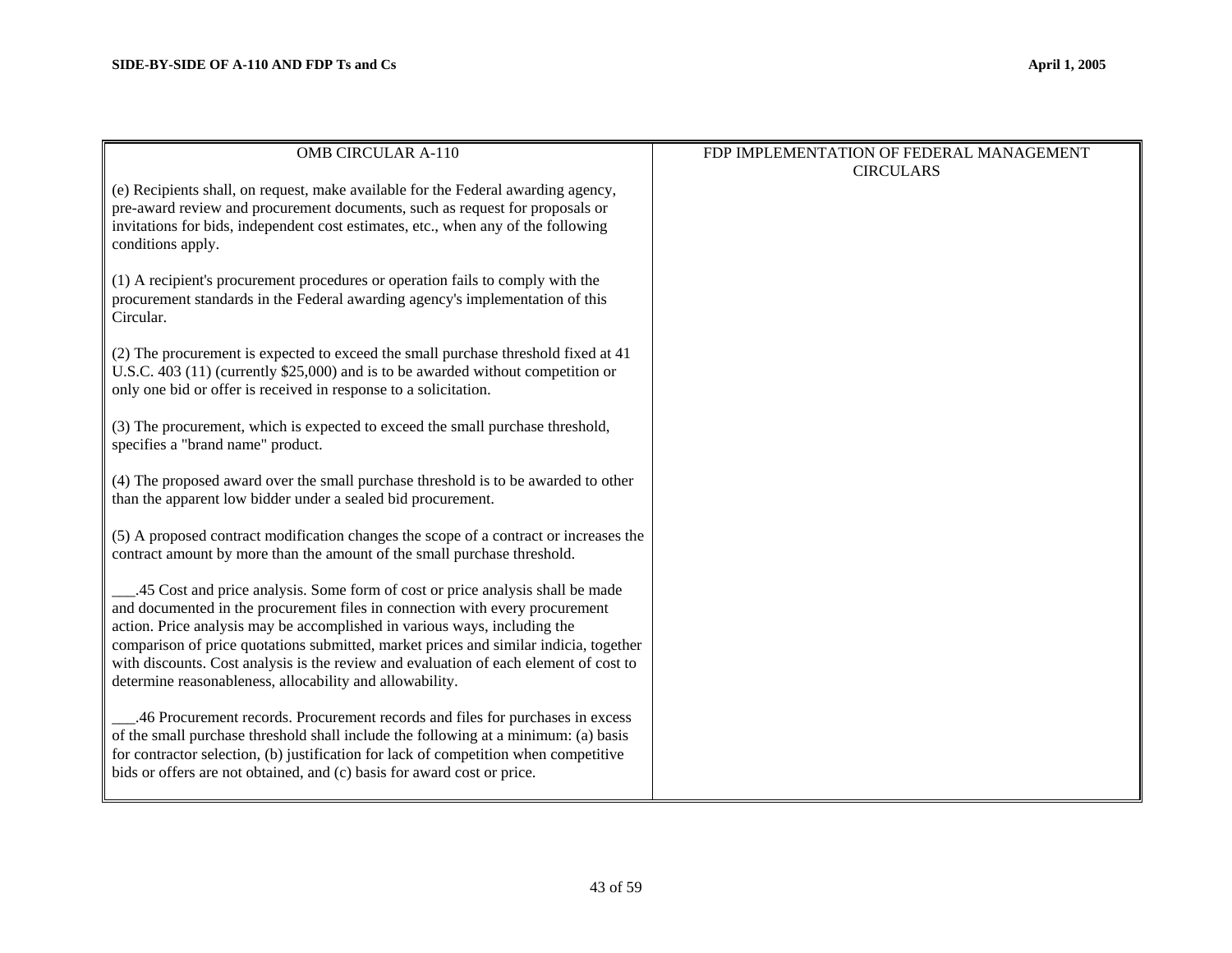| <b>OMB CIRCULAR A-110</b>                                                                                                                                                                                                                                                                                                                                                                                                                                                                                                                                                                                                                                                                                                                                 | FDP IMPLEMENTATION OF FEDERAL MANAGEMENT |
|-----------------------------------------------------------------------------------------------------------------------------------------------------------------------------------------------------------------------------------------------------------------------------------------------------------------------------------------------------------------------------------------------------------------------------------------------------------------------------------------------------------------------------------------------------------------------------------------------------------------------------------------------------------------------------------------------------------------------------------------------------------|------------------------------------------|
|                                                                                                                                                                                                                                                                                                                                                                                                                                                                                                                                                                                                                                                                                                                                                           | <b>CIRCULARS</b>                         |
| .47 Contract administration. A system for contract administration shall be<br>maintained to ensure contractor conformance with the terms, conditions and<br>specifications of the contract and to ensure adequate and timely follow up of all<br>purchases. Recipients shall evaluate contractor performance and document, as<br>appropriate, whether contractors have met the terms, conditions and specifications of<br>the contract.                                                                                                                                                                                                                                                                                                                   |                                          |
| .48 Contract provisions. The recipient shall include, in addition to provisions to<br>define a sound and complete agreement, the following provisions in all contracts.<br>The following provisions shall also be applied to subcontracts.                                                                                                                                                                                                                                                                                                                                                                                                                                                                                                                |                                          |
| (a) Contracts in excess of the small purchase threshold shall contain contractual<br>provisions or conditions that allow for administrative, contractual, or legal remedies<br>in instances in which a contractor violates or breaches the contract terms, and<br>provide for such remedial actions as may be appropriate.                                                                                                                                                                                                                                                                                                                                                                                                                                |                                          |
| (b) All contracts in excess of the small purchase threshold shall contain suitable<br>provisions for termination by the recipient, including the manner by which<br>termination shall be effected and the basis for settlement. In addition, such contracts<br>shall describe conditions under which the contract may be terminated for default as<br>well as conditions where the contract may be terminated because of circumstances<br>beyond the control of the contractor.                                                                                                                                                                                                                                                                           |                                          |
| (c) Except as otherwise required by statute, an award that requires the contracting (or<br>subcontracting) for construction or facility improvements shall provide for the<br>recipient to follow its own requirements relating to bid guarantees, performance<br>bonds, and payment bonds unless the construction contract or subcontract exceeds<br>\$100,000. For those contracts or subcontracts exceeding \$100,000, the Federal<br>awarding agency may accept the bonding policy and requirements of the recipient,<br>provided the Federal awarding agency has made a determination that the Federal<br>Government's interest is adequately protected. If such a determination has not been<br>made, the minimum requirements shall be as follows. |                                          |
| (1) A bid guarantee from each bidder equivalent to five percent of the bid price. The                                                                                                                                                                                                                                                                                                                                                                                                                                                                                                                                                                                                                                                                     |                                          |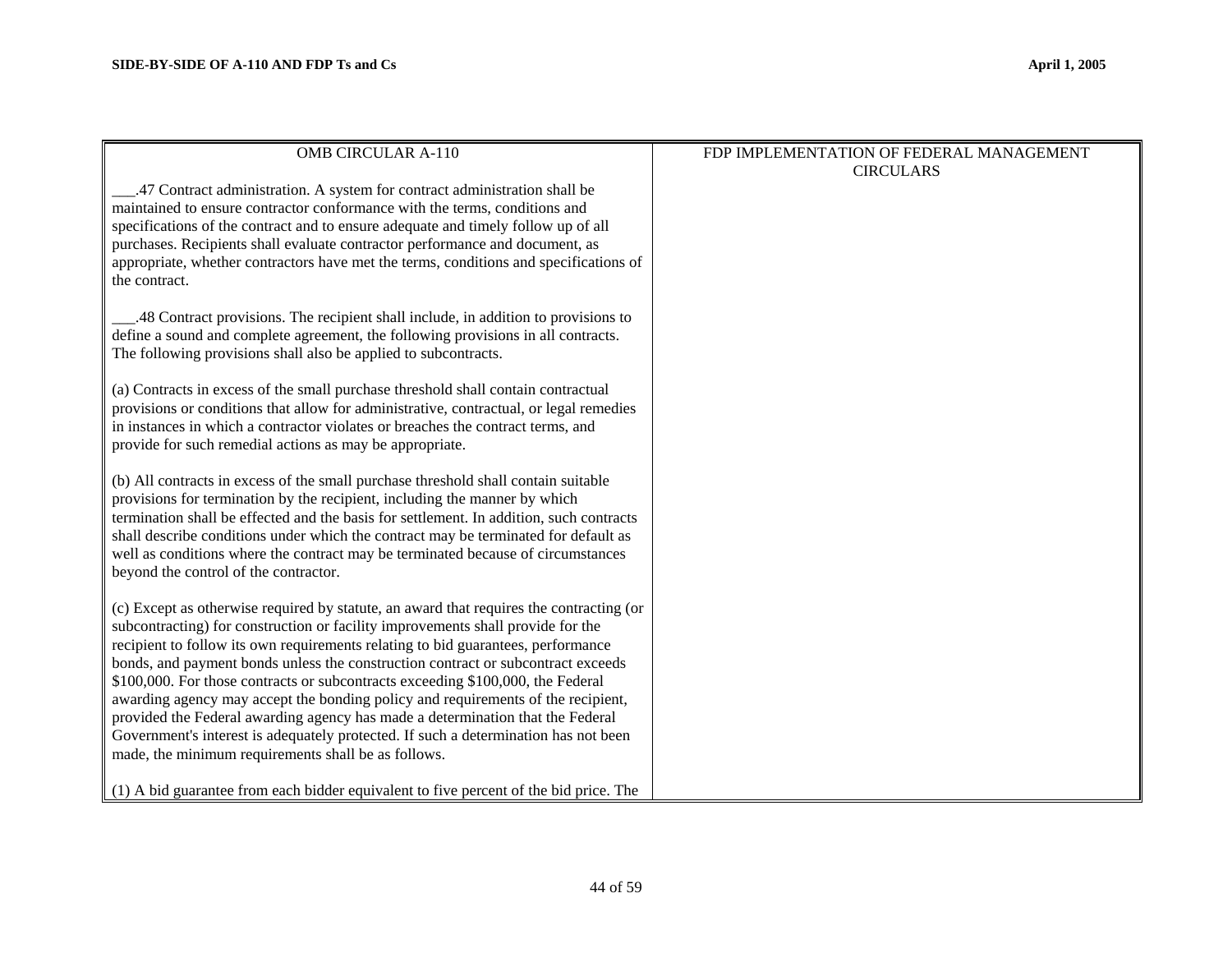| <b>OMB CIRCULAR A-110</b>                                                                                                                                                                                                                                                                                                                                                                                                                                                                                                           | FDP IMPLEMENTATION OF FEDERAL MANAGEMENT |
|-------------------------------------------------------------------------------------------------------------------------------------------------------------------------------------------------------------------------------------------------------------------------------------------------------------------------------------------------------------------------------------------------------------------------------------------------------------------------------------------------------------------------------------|------------------------------------------|
|                                                                                                                                                                                                                                                                                                                                                                                                                                                                                                                                     | <b>CIRCULARS</b>                         |
| "bid guarantee" shall consist of a firm commitment such as a bid bond, certified<br>check, or other negotiable instrument accompanying a bid as assurance that the<br>bidder shall, upon acceptance of his bid, execute such contractual documents as may<br>be required within the time specified.                                                                                                                                                                                                                                 |                                          |
| (2) A performance bond on the part of the contractor for 100 percent of the contract<br>price. A "performance bond" is one executed in connection with a contract to secure<br>fulfillment of all the contractor's obligations under such contract.                                                                                                                                                                                                                                                                                 |                                          |
| (3) A payment bond on the part of the contractor for 100 percent of the contract<br>price. A "payment bond" is one executed in connection with a contract to assure<br>payment as required by statute of all persons supplying labor and material in the<br>execution of the work provided for in the contract.                                                                                                                                                                                                                     |                                          |
| (4) Where bonds are required in the situations described herein, the bonds shall be<br>obtained from companies holding certificates of authority as acceptable sureties<br>pursuant to 31 CFR part 223, "Surety Companies Doing Business with the United<br>States."                                                                                                                                                                                                                                                                |                                          |
| (d) All negotiated contracts (except those for less than the small purchase threshold)<br>awarded by recipients shall include a provision to the effect that the recipient, the<br>Federal awarding agency, the Comptroller General of the United States, or any of<br>their duly authorized representatives, shall have access to any books, documents,<br>papers and records of the contractor which are directly pertinent to a specific<br>program for the purpose of making audits, examinations, excerpts and transcriptions. |                                          |
| (e) All contracts, including small purchases, awarded by recipients and their<br>contractors shall contain the procurement provisions of Appendix A to this Circular,                                                                                                                                                                                                                                                                                                                                                               |                                          |
| as applicable.                                                                                                                                                                                                                                                                                                                                                                                                                                                                                                                      |                                          |
| Reports and Records                                                                                                                                                                                                                                                                                                                                                                                                                                                                                                                 | <b>Reports and Records</b>               |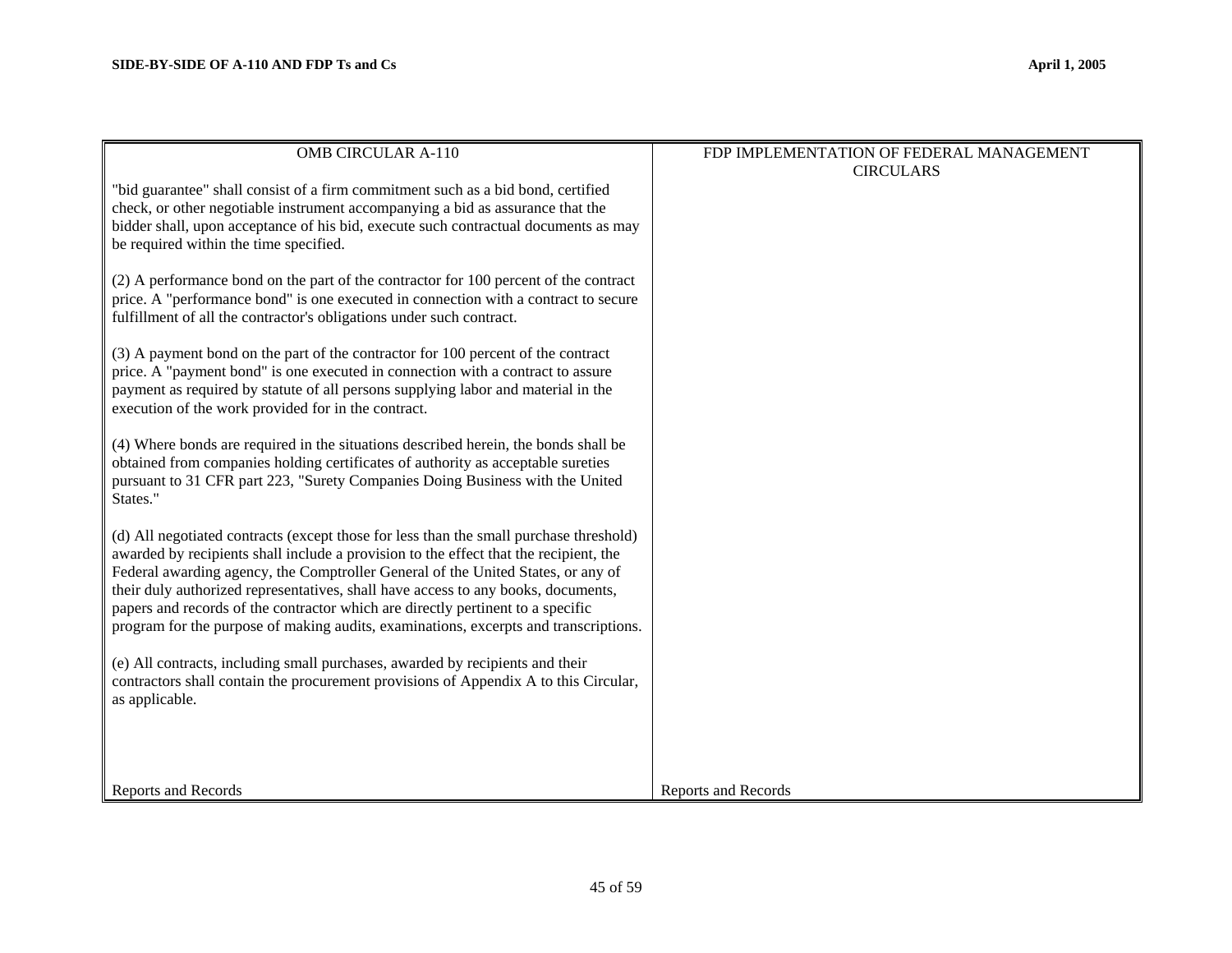| <b>OMB CIRCULAR A-110</b>                                                                                                                                                                                                                                                                                                                                         | FDP IMPLEMENTATION OF FEDERAL MANAGEMENT<br><b>CIRCULARS</b>                                                                                                                                                                                                                                                                                      |
|-------------------------------------------------------------------------------------------------------------------------------------------------------------------------------------------------------------------------------------------------------------------------------------------------------------------------------------------------------------------|---------------------------------------------------------------------------------------------------------------------------------------------------------------------------------------------------------------------------------------------------------------------------------------------------------------------------------------------------|
| _.50 Purpose of reports and records. Sections ____.51 through ____.53 set forth the<br>procedures for monitoring and reporting on the recipient's financial and program<br>performance and the necessary standard reporting forms. They also set forth record<br>retention requirements.                                                                          | 50. Purpose of reports and records. Sections ____.51 through ____.53 set<br>forth the procedures for monitoring and reporting on the recipient's<br>financial and program performance and the necessary standard reporting<br>forms. They also set forth record retention requirements.                                                           |
| .51 Monitoring and reporting program performance.<br>(a) Recipients are responsible for managing and monitoring each project, program,<br>subaward, function or activity supported by the award. Recipients shall monitor<br>subawards to ensure subrecipients have met the audit requirements as delineated in                                                   | 51. Monitoring and reporting program performance. The recipient's<br>responsibilities for programmatic monitoring and reporting are as stated in<br>paragraphs (a) through (g) of section ______.51 of OMB Circular A-110, with<br>the following additions and clarifications:                                                                    |
| Section _____.26.<br>(b) The Federal awarding agency shall prescribe the frequency with which the<br>performance reports shall be submitted. Except as provided in paragraph ____.51(f),<br>performance reports shall not be required more frequently than quarterly or, less<br>frequently than annually. Annual reports shall be due 90 calendar days after the | (a) <b>Publications</b> . The recipient is expected to publish or otherwise make<br>publicly available the results of the work conducted under the award. An<br>acknowledgment of awarding agency support must appear in the<br>publication of any material, whether copyrighted or not, based on or<br>developed under this project, as follows: |
| grant year; quarterly or semi-annual reports shall be due 30 days after the reporting<br>period. The Federal awarding agency may require annual reports before the<br>anniversary dates of multiple year awards in lieu of these requirements. The final<br>performance reports are due 90 calendar days after the expiration or termination of                   | (1) The acknowledgment will be: "This material is based upon work supported<br>by the [name of awarding agency(ies) under Award No. [recipient should enter<br>the awarding agency(ies) award number(s)]."                                                                                                                                        |
| the award.<br>(c) If inappropriate, a final technical or performance report shall not be required after<br>completion of the project.                                                                                                                                                                                                                             | (2) For all materials, except scientific articles or papers published in<br>scientific journals, the disclaimer will be: "Any opinions, findings,<br>and conclusions or recommendations expressed in this publication<br>are those of the author(s) and do not necessarily reflect the views of<br>the $[name(s)$ of awarding agency(ies)]."      |
| (d) When required, performance reports shall generally contain, for each award,<br>brief information on each of the following.                                                                                                                                                                                                                                    | (b) Technical reports.                                                                                                                                                                                                                                                                                                                            |
| (1) A comparison of actual accomplishments with the goals and objectives<br>established for the period, the findings of the investigator, or both. Whenever<br>appropriate and the output of programs or projects can be readily quantified, such<br>quantitative data should be related to cost data for computation of unit costs.                              | (1) The final technical report, in accordance with paragraphs (b)<br>through (d) of section ____.51, is due 90 calendar days after the<br>expiration or termination of the award, unless the agency-specific or<br>award-specific terms and conditions state that a final report is not                                                           |
|                                                                                                                                                                                                                                                                                                                                                                   |                                                                                                                                                                                                                                                                                                                                                   |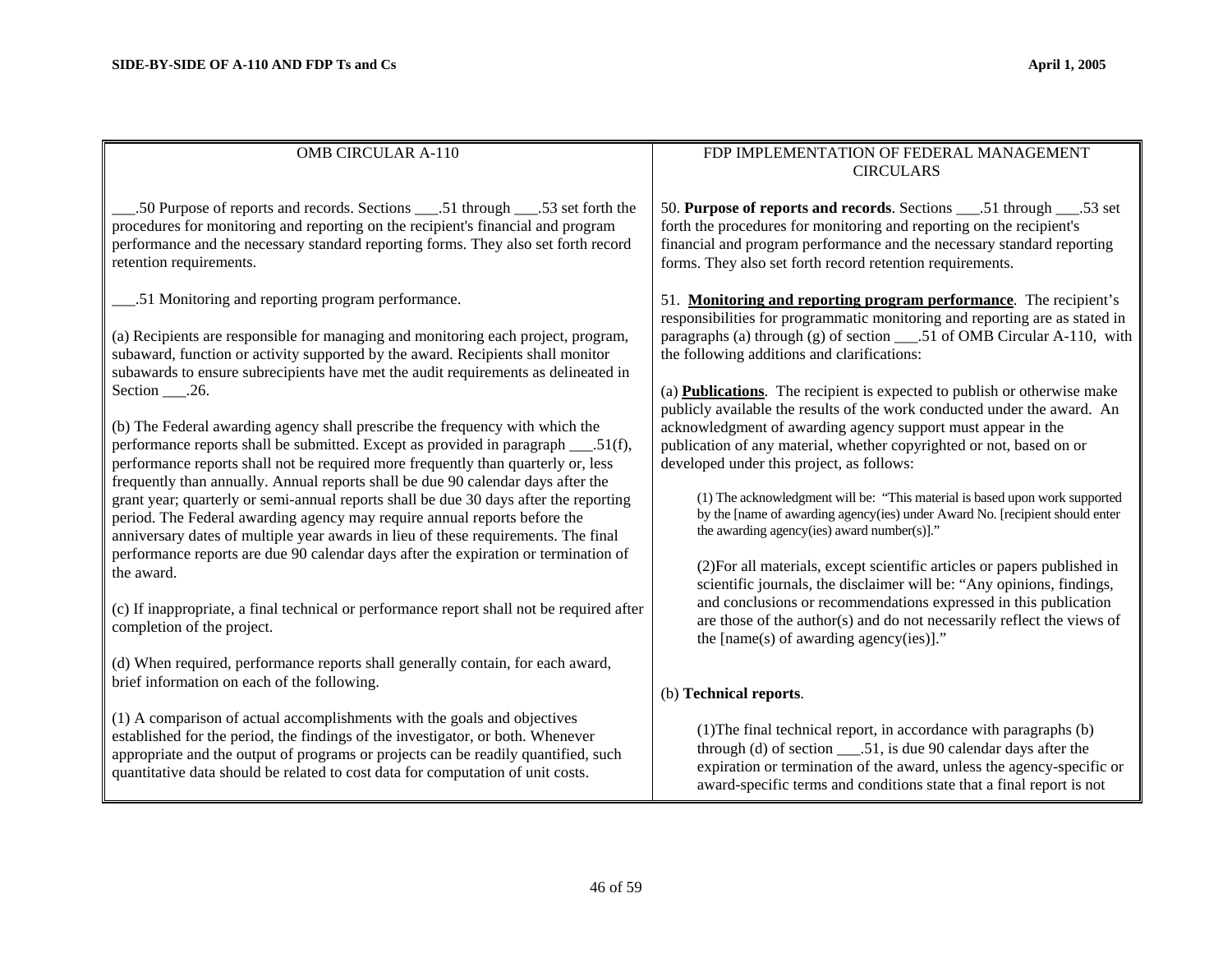| <b>OMB CIRCULAR A-110</b>                                                                                                                                                                                                                                                                                                                                                                                                                                                                                                                                                                                                                                                                                                       | FDP IMPLEMENTATION OF FEDERAL MANAGEMENT                                                                                                                                                                                                                                                                                                                                                                                                                                                                                                                                                                                                                                         |
|---------------------------------------------------------------------------------------------------------------------------------------------------------------------------------------------------------------------------------------------------------------------------------------------------------------------------------------------------------------------------------------------------------------------------------------------------------------------------------------------------------------------------------------------------------------------------------------------------------------------------------------------------------------------------------------------------------------------------------|----------------------------------------------------------------------------------------------------------------------------------------------------------------------------------------------------------------------------------------------------------------------------------------------------------------------------------------------------------------------------------------------------------------------------------------------------------------------------------------------------------------------------------------------------------------------------------------------------------------------------------------------------------------------------------|
|                                                                                                                                                                                                                                                                                                                                                                                                                                                                                                                                                                                                                                                                                                                                 | <b>CIRCULARS</b>                                                                                                                                                                                                                                                                                                                                                                                                                                                                                                                                                                                                                                                                 |
| (2) Reasons why established goals were not met, if appropriate.                                                                                                                                                                                                                                                                                                                                                                                                                                                                                                                                                                                                                                                                 | required.                                                                                                                                                                                                                                                                                                                                                                                                                                                                                                                                                                                                                                                                        |
| (3) Other pertinent information including, when appropriate, analysis and<br>explanation of cost overruns or high unit costs.<br>(e) Recipients shall not be required to submit more than the original and two copies<br>of performance reports.<br>(f) Recipients shall immediately notify the Federal awarding agency of<br>developments that have a significant impact on the award-supported activities. Also,<br>notification shall be given in the case of problems, delays, or adverse conditions<br>which materially impair the ability to meet the objectives of the award. This<br>notification shall include a statement of the action taken or contemplated, and any<br>assistance needed to resolve the situation. | (2) The recipient is encouraged to submit technical reports in<br>computer or electronic formats. When paper copies are submitted,<br>the recipient shall provide an original and two copies, as provided in<br>pargraph (e) of section _____.51.<br>(c) Site visits. With respect to paragraph $(g)$ of section $\_\_51$ , the Federal<br>awarding agency's authorized representatives have the right to make site<br>visits at all reasonable times to review project accomplishments and<br>provide such technical assistance as may be required. All site visits and<br>evaluations shall be performed in a manner that does not unduly interfere<br>with or delay the work. |
| (g) Federal awarding agencies may make site visits, as needed.                                                                                                                                                                                                                                                                                                                                                                                                                                                                                                                                                                                                                                                                  |                                                                                                                                                                                                                                                                                                                                                                                                                                                                                                                                                                                                                                                                                  |
| (h) Federal awarding agencies shall comply with clearance requirements of 5 CFR<br>part 1320 when requesting performance data from recipients.                                                                                                                                                                                                                                                                                                                                                                                                                                                                                                                                                                                  |                                                                                                                                                                                                                                                                                                                                                                                                                                                                                                                                                                                                                                                                                  |
| .52 Financial reporting.                                                                                                                                                                                                                                                                                                                                                                                                                                                                                                                                                                                                                                                                                                        | 52. Financial reporting. If payments are made in advance, in accordance                                                                                                                                                                                                                                                                                                                                                                                                                                                                                                                                                                                                          |
| (a) The following forms or such other forms as may be approved by OMB are<br>authorized for obtaining financial information from recipients.                                                                                                                                                                                                                                                                                                                                                                                                                                                                                                                                                                                    | with Article 22.(a) of these general terms and conditions, the Federal Cash<br>Transactions Report (SF-272) or its electronic equivalent shall be<br>submitted within 15 days following the end of each funding quarter.                                                                                                                                                                                                                                                                                                                                                                                                                                                         |
| (1) SF-269 or SF-269A, Financial Status Report.                                                                                                                                                                                                                                                                                                                                                                                                                                                                                                                                                                                                                                                                                 |                                                                                                                                                                                                                                                                                                                                                                                                                                                                                                                                                                                                                                                                                  |
| (i) Each Federal awarding agency shall require recipients to use the SF-269 or SF-<br>269A to report the status of funds for all nonconstruction projects or programs. A<br>Federal awarding agency may, however, have the option of not requiring the SF-269<br>or SF-269A when the SF-270, Request for Advance or Reimbursement, or SF-272,<br>Report of Federal Cash Transactions, is determined to provide adequate information<br>to meet its needs, except that a final SF-269 or SF-269A shall be required at the<br>completion of the project when the SF-270 is used only for advances.                                                                                                                                |                                                                                                                                                                                                                                                                                                                                                                                                                                                                                                                                                                                                                                                                                  |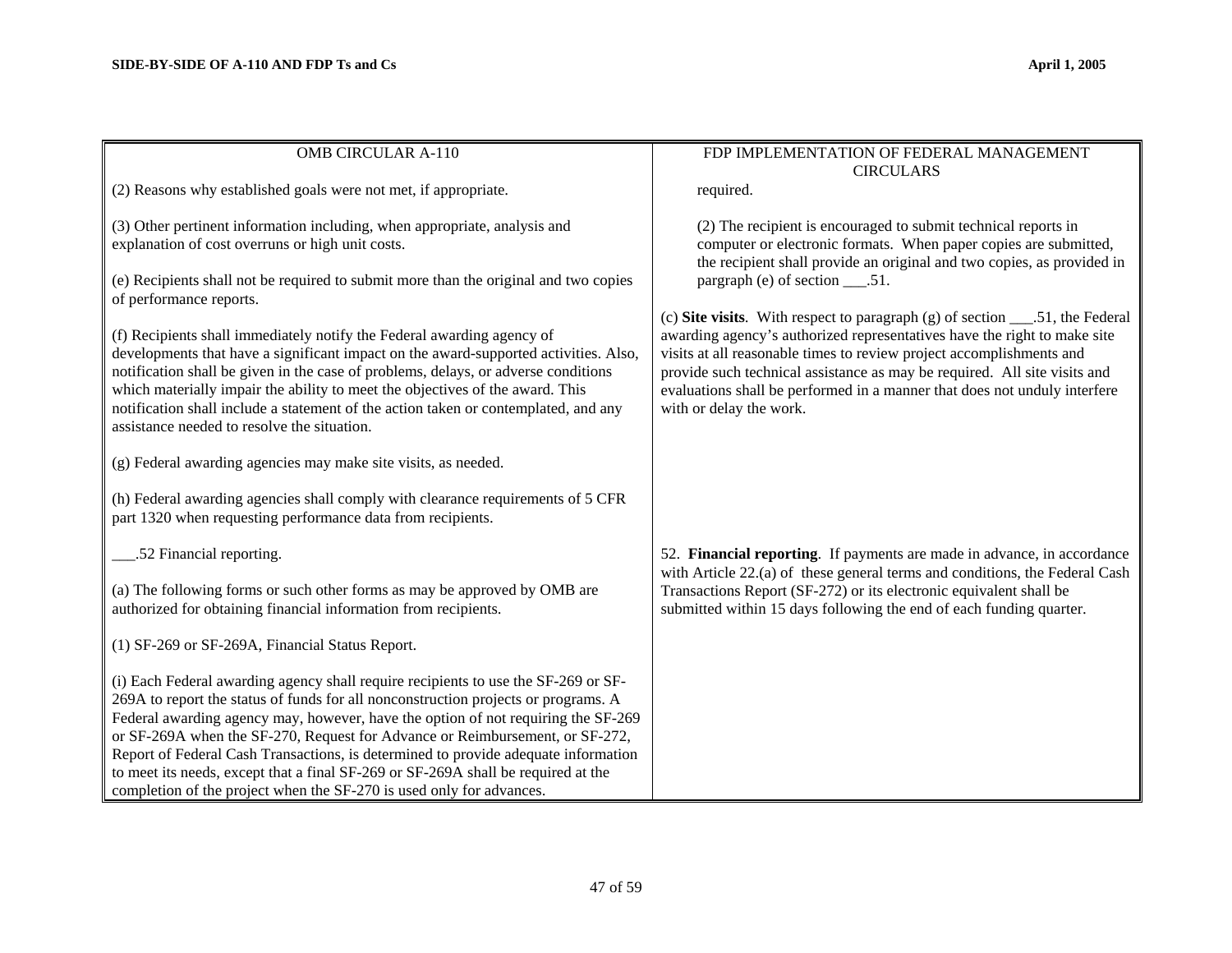| <b>OMB CIRCULAR A-110</b>                                                                                                                                                                                                                                                                                                                                                                                                                                         | FDP IMPLEMENTATION OF FEDERAL MANAGEMENT |
|-------------------------------------------------------------------------------------------------------------------------------------------------------------------------------------------------------------------------------------------------------------------------------------------------------------------------------------------------------------------------------------------------------------------------------------------------------------------|------------------------------------------|
|                                                                                                                                                                                                                                                                                                                                                                                                                                                                   | <b>CIRCULARS</b>                         |
| (ii) The Federal awarding agency shall prescribe whether the report shall be on a<br>cash or accrual basis. If the Federal awarding agency requires accrual information<br>and the recipient's accounting records are not normally kept on the accrual basis, the<br>recipient shall not be required to convert its accounting system, but shall develop<br>such accrual information through best estimates based on an analysis of the<br>documentation on hand. |                                          |
| (iii) The Federal awarding agency shall determine the frequency of the Financial<br>Status Report for each project or program, considering the size and complexity of<br>the particular project or program. However, the report shall not be required more<br>frequently than quarterly or less frequently than annually. A final report shall be<br>required at the completion of the agreement.                                                                 |                                          |
| (iv) The Federal awarding agency shall require recipients to submit the SF-269 or<br>SF-269A (an original and no more than two copies) no later than 30 days after the<br>end of each specified reporting period for quarterly and semi-annual reports, and 90<br>calendar days for annual and final reports. Extensions of reporting due dates may be<br>approved by the Federal awarding agency upon request of the recipient.                                  |                                          |
| (2) SF-272, Report of Federal Cash Transactions.                                                                                                                                                                                                                                                                                                                                                                                                                  |                                          |
| (i) When funds are advanced to recipients the Federal awarding agency shall require<br>each recipient to submit the SF-272 and, when necessary, its continuation sheet, SF-<br>272a. The Federal awarding agency shall use this report to monitor cash advanced to<br>recipients and to obtain disbursement information for each agreement with the<br>recipients.                                                                                                |                                          |
| (ii) Federal awarding agencies may require forecasts of Federal cash requirements in<br>the "Remarks" section of the report.                                                                                                                                                                                                                                                                                                                                      |                                          |
| (iii) When practical and deemed necessary, Federal awarding agencies may require<br>recipients to report in the "Remarks" section the amount of cash advances received<br>in excess of three days. Recipients shall provide short narrative explanations of                                                                                                                                                                                                       |                                          |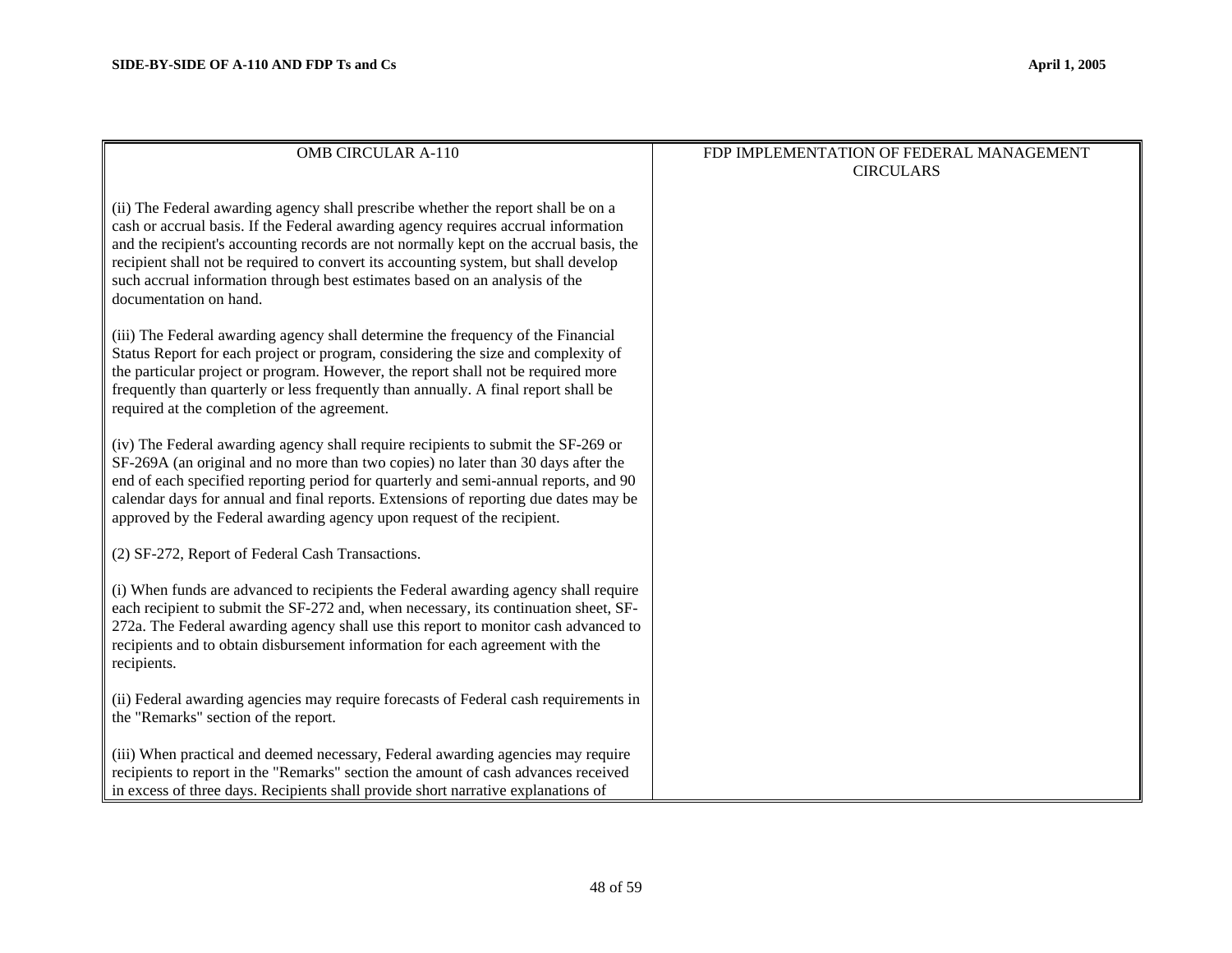| <b>OMB CIRCULAR A-110</b>                                                                                                                                                                                                                                                                                                                                                                                                                                                                                            | FDP IMPLEMENTATION OF FEDERAL MANAGEMENT<br><b>CIRCULARS</b> |
|----------------------------------------------------------------------------------------------------------------------------------------------------------------------------------------------------------------------------------------------------------------------------------------------------------------------------------------------------------------------------------------------------------------------------------------------------------------------------------------------------------------------|--------------------------------------------------------------|
| actions taken to reduce the excess balances.                                                                                                                                                                                                                                                                                                                                                                                                                                                                         |                                                              |
| (iv) Recipients shall be required to submit not more than the original and two copies<br>of the SF-272 15 calendar days following the end of each quarter. The Federal<br>awarding agencies may require a monthly report from those recipients receiving<br>advances totaling \$1 million or more per year.                                                                                                                                                                                                          |                                                              |
| (v) Federal awarding agencies may waive the requirement for submission of the SF-<br>272 for any one of the following reasons: (1) When monthly advances do not exceed<br>\$25,000 per recipient, provided that such advances are monitored through other<br>forms contained in this section; (2) If, in the Federal awarding agency's opinion, the<br>recipient's accounting controls are adequate to minimize excessive Federal advances;<br>or, (3) When the electronic payment mechanisms provide adequate data. |                                                              |
| (b) When the Federal awarding agency needs additional information or more<br>frequent reports, the following shall be observed.                                                                                                                                                                                                                                                                                                                                                                                      |                                                              |
| (1) When additional information is needed to comply with legislative requirements,<br>Federal awarding agencies shall issue instructions to require recipients to submit<br>such information under the "Remarks" section of the reports.                                                                                                                                                                                                                                                                             |                                                              |
| (2) When a Federal awarding agency determines that a recipient's accounting system<br>does not meet the standards in Section ______.21, additional pertinent information to<br>further monitor awards may be obtained upon written notice to the recipient until<br>such time as the system is brought up to standard. The Federal awarding agency, in<br>obtaining this information, shall comply with report clearance requirements of 5<br>CFR part 1320.                                                         |                                                              |
| (3) Federal awarding agencies are encouraged to shade out any line item on any<br>report if not necessary.                                                                                                                                                                                                                                                                                                                                                                                                           |                                                              |
| (4) Federal awarding agencies may accept the identical information from the<br>recipients in machine readable format or computer printouts or electronic outputs in<br>lieu of prescribed formats.                                                                                                                                                                                                                                                                                                                   |                                                              |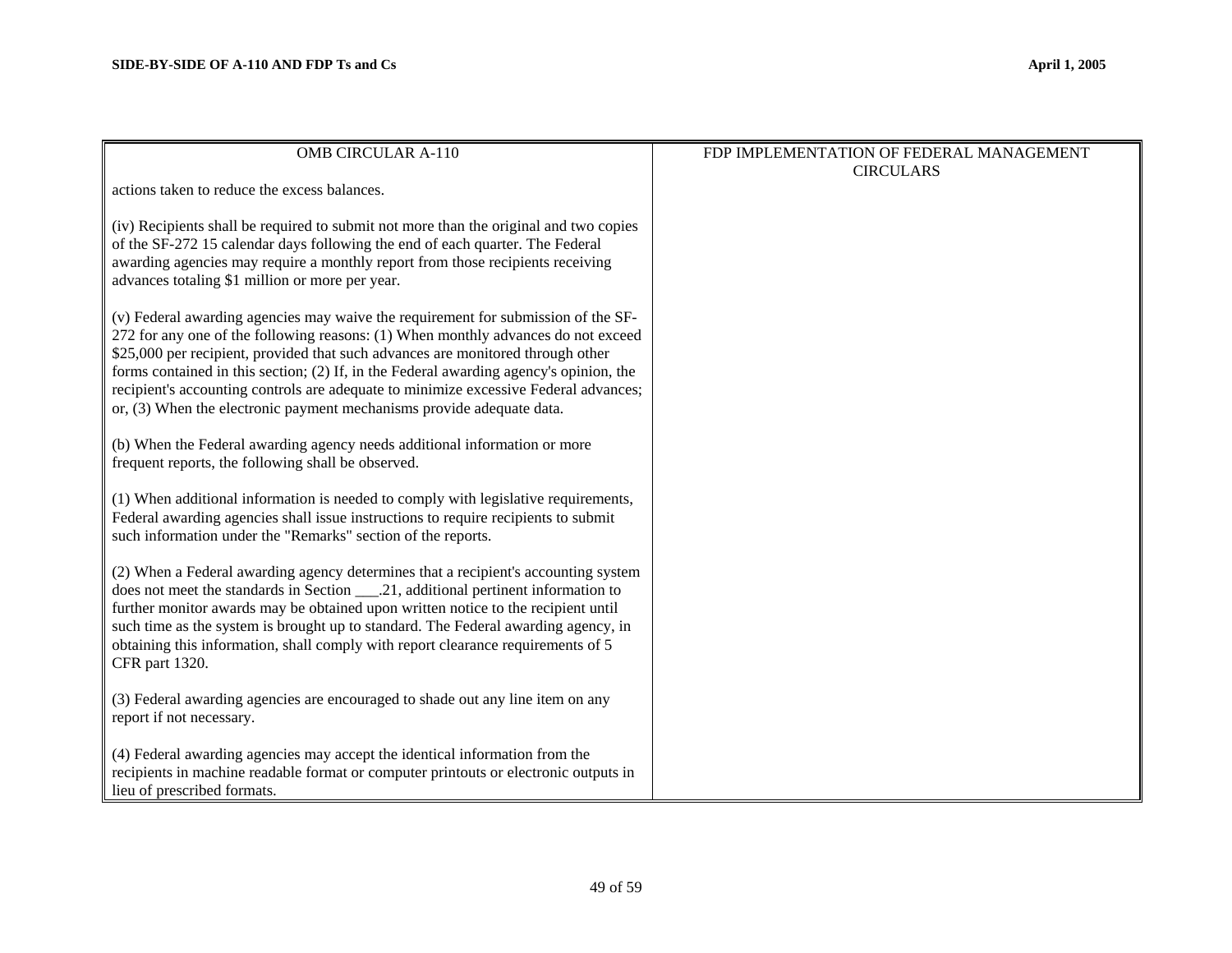| <b>OMB CIRCULAR A-110</b>                                                                                                                                                                                                                                                                                                                                                                                                                                       | FDP IMPLEMENTATION OF FEDERAL MANAGEMENT<br><b>CIRCULARS</b>                                                                                                                                                                                                                                                                                                                                                                                                                       |
|-----------------------------------------------------------------------------------------------------------------------------------------------------------------------------------------------------------------------------------------------------------------------------------------------------------------------------------------------------------------------------------------------------------------------------------------------------------------|------------------------------------------------------------------------------------------------------------------------------------------------------------------------------------------------------------------------------------------------------------------------------------------------------------------------------------------------------------------------------------------------------------------------------------------------------------------------------------|
| (5) Federal awarding agencies may provide computer or electronic outputs to<br>recipients when such expedites or contributes to the accuracy of reporting.                                                                                                                                                                                                                                                                                                      |                                                                                                                                                                                                                                                                                                                                                                                                                                                                                    |
| .53 Retention and access requirements for records.                                                                                                                                                                                                                                                                                                                                                                                                              | 53. Retention and access requirements for records. The rights and<br>responsibilities of the recipient and Federal awarding agency are as stated                                                                                                                                                                                                                                                                                                                                   |
| (a) This section sets forth requirements for record retention and access to records for<br>awards to recipients. Federal awarding agencies shall not impose any other record                                                                                                                                                                                                                                                                                    | in section _____.53 of OMB Circular A-110, with the following<br>clarifications:                                                                                                                                                                                                                                                                                                                                                                                                   |
| retention or access requirements upon recipients.                                                                                                                                                                                                                                                                                                                                                                                                               | (a) With the exception of types of records described in paragraphs $(b)(1)$                                                                                                                                                                                                                                                                                                                                                                                                        |
| (b) Financial records, supporting documents, statistical records, and all other records<br>pertinent to an award shall be retained for a period of three years from the date of<br>submission of the final expenditure report or, for awards that are renewed quarterly<br>or annually, from the date of the submission of the quarterly or annual financial<br>report, as authorized by the Federal awarding agency. The only exceptions are the<br>following. | through $(b)(4)$ of section $\_\_$ .53, the recipient must retain financial and<br>programmatic records, supporting documents, statistical records, and all<br>other records of a recipient that are required by the terms of a grant, or may<br>reasonably be considered pertinent to a grant, for a period of 3 years from<br>the date the Financial Status Report is submitted. Since NSF does not use<br>the Financial Status Report, records for NSF grants must be kept of a |
| (1) If any litigation, claim, or audit is started before the expiration of the 3-year<br>period, the records shall be retained until all litigation, claims or audit findings<br>involving the records have been resolved and final action taken.                                                                                                                                                                                                               | period of 3 years from the date the final Federal Cash Transaction Report<br>is submitted.                                                                                                                                                                                                                                                                                                                                                                                         |
| (2) Records for real property and equipment acquired with Federal funds shall be<br>retained for 3 years after final disposition.                                                                                                                                                                                                                                                                                                                               | (b) In accordance with paragraph (c) of section ____.53, copies of original<br>records, either in paper or in computer or electronic format, may be<br>substituted for the original records.                                                                                                                                                                                                                                                                                       |
| (3) When records are transferred to or maintained by the Federal awarding agency,<br>the 3-year retention requirement is not applicable to the recipient.                                                                                                                                                                                                                                                                                                       | 54 Reporting Potentially Classifiable Information                                                                                                                                                                                                                                                                                                                                                                                                                                  |
| (4) Indirect cost rate proposals, cost allocations plans, etc. as specified in paragraph<br>$-.53(g).$                                                                                                                                                                                                                                                                                                                                                          | a. This award is intended for unclassified, publicly releasable<br>research. The recipient will not be granted access to classified                                                                                                                                                                                                                                                                                                                                                |
| (c) Copies of original records may be substituted for the original records if<br>authorized by the Federal awarding agency.                                                                                                                                                                                                                                                                                                                                     | information. The awarding agency does not expect that the results of the<br>research project will involve classified information. Under certain<br>circumstances, however, a classification review of information originated<br>under the award may be required. The awarding agency may review                                                                                                                                                                                    |
| (d) The Federal awarding agency shall request transfer of certain records to its                                                                                                                                                                                                                                                                                                                                                                                | research work generated under this award at any time to determine if it                                                                                                                                                                                                                                                                                                                                                                                                            |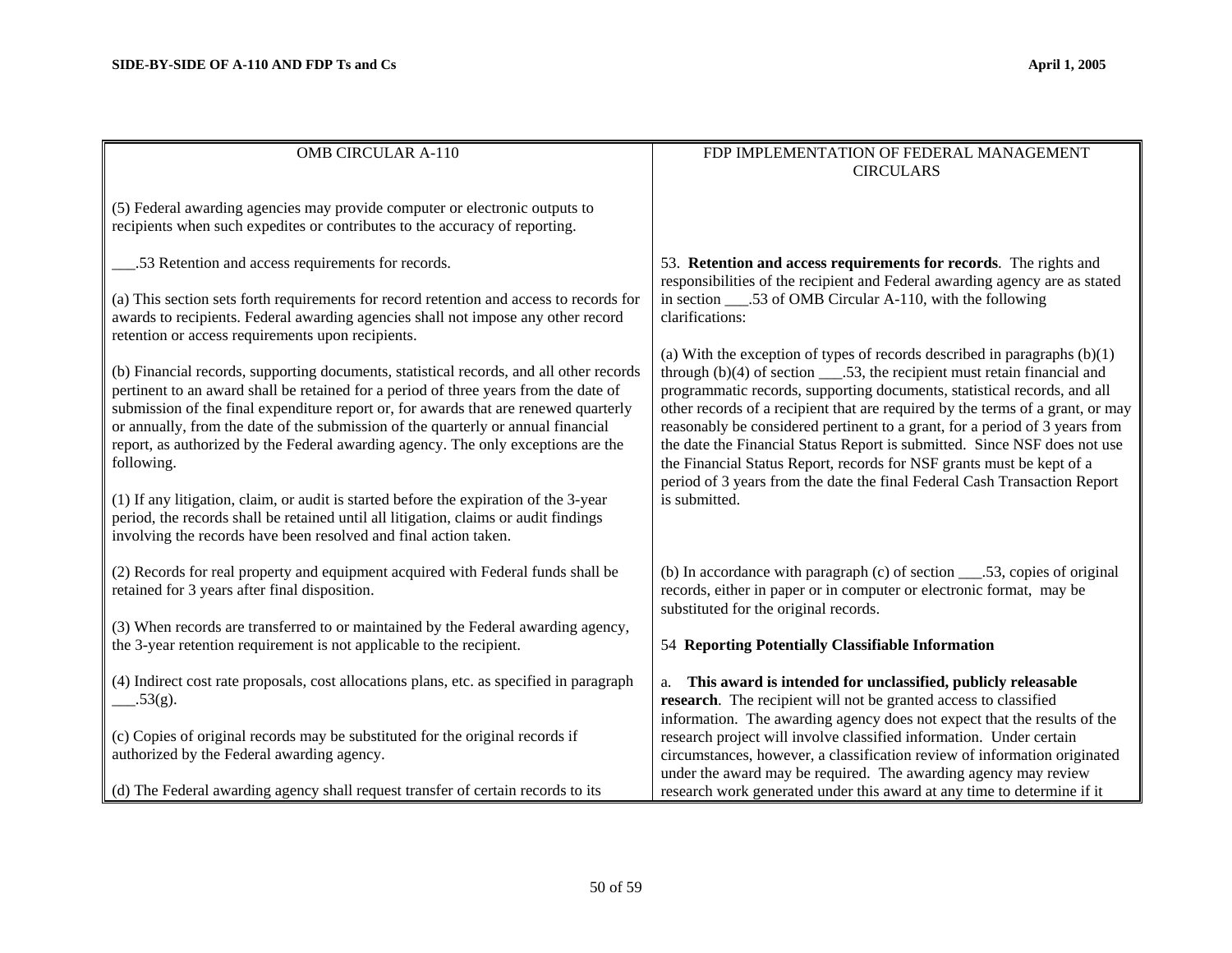| <b>OMB CIRCULAR A-110</b>                                                                                                                                                     | FDP IMPLEMENTATION OF FEDERAL MANAGEMENT                                                                                                                  |
|-------------------------------------------------------------------------------------------------------------------------------------------------------------------------------|-----------------------------------------------------------------------------------------------------------------------------------------------------------|
|                                                                                                                                                                               | <b>CIRCULARS</b>                                                                                                                                          |
| custody from recipients when it determines that the records possess long term<br>retention value. However, in order to avoid duplicate recordkeeping, a Federal               | requires classification.                                                                                                                                  |
| awarding agency may make arrangements for recipients to retain any records that are                                                                                           | b. Executive Order 12958 (60 Fed. Reg. 19,825 (1995)), as amended by                                                                                      |
| continuously needed for joint use.                                                                                                                                            | Executive Order 13292 (68 Fed. Reg. 15315 (2003)) states that basic                                                                                       |
| (e) The Federal awarding agency, the Inspector General, Comptroller General of the                                                                                            | scientific research information not clearly related to the national security<br>shall not be classified. Nevertheless, some information concerning (among |
| United States, or any of their duly authorized representatives, have the right of                                                                                             | other things) scientific, technological, or economic matters relating to                                                                                  |
| timely and unrestricted access to any books, documents, papers, or other records of                                                                                           | national security, which includes defense against transnational terrorism, or                                                                             |
| recipients that are pertinent to the awards, in order to make audits, examinations,                                                                                           | cryptology may require classification. If a recipient originates information                                                                              |
| excerpts, transcripts and copies of such documents. This right also includes timely<br>and reasonable access to a recipient's personnel for the purpose of interview and      | during the course of this award that it believes requires classification under<br>this Executive order, the recipient must promptly:                      |
| discussion related to such documents. The rights of access in this paragraph are not                                                                                          |                                                                                                                                                           |
| limited to the required retention period, but shall last as long as records are retained.                                                                                     | 1. Notify the awarding agency's program official or the person                                                                                            |
|                                                                                                                                                                               | identified in the Agency Specific Requirements.                                                                                                           |
| (f) Unless required by statute, no Federal awarding agency shall place restrictions on                                                                                        |                                                                                                                                                           |
| recipients that limit public access to the records of recipients that are pertinent to an<br>award, except when the Federal awarding agency can demonstrate that such records | 2. Submit the information for classification review as directed by the<br>program official or by registered mail directly to the address specified        |
| shall be kept confidential and would have been exempted from disclosure pursuant                                                                                              | in the Agency Specific Requirements.                                                                                                                      |
| to the Freedom of Information Act (5 U.S.C. 552) if the records had belonged to the                                                                                           |                                                                                                                                                           |
| Federal awarding agency.                                                                                                                                                      | 3. Restrict access to the information to the maximum extent possible                                                                                      |
|                                                                                                                                                                               | until the recipient is informed that the information is not classified, but<br>no longer than thirty (30) days after receipt by the Federal agency        |
| $(g)$ Indirect cost rate proposals, cost allocations plans, etc. Paragraphs $(g)(1)$ and<br>$(g)(2)$ apply to the following types of documents, and their supporting records: | performing the classification review.                                                                                                                     |
| indirect cost rate computations or proposals, cost allocation plans, and any similar                                                                                          |                                                                                                                                                           |
| accounting computations of the rate at which a particular group of costs is                                                                                                   | If the agency performing the classification review determines any of<br>c.                                                                                |
| chargeable (such as computer usage chargeback rates or composite fringe benefit                                                                                               | the information requires classification, the recipient agrees that the                                                                                    |
| rates).                                                                                                                                                                       | awarding agency may terminate the award by mutual agreement in                                                                                            |
| (1) If submitted for negotiation. If the recipient submits to the Federal awarding                                                                                            | accordance with the termination provisions of the award, or otherwise<br>amend it. All material deemed to be classified must be handled in                |
| agency or the subrecipient submits to the recipient the proposal, plan, or other                                                                                              | accordance with agency instructions.                                                                                                                      |
| computation to form the basis for negotiation of the rate, then the 3-year retention                                                                                          |                                                                                                                                                           |
| period for its supporting records starts on the date of such submission.                                                                                                      |                                                                                                                                                           |
| (2) If not submitted for negotiation. If the recipient is not required to submit to the                                                                                       | d. If the agency performing the classification review does not respond                                                                                    |
|                                                                                                                                                                               | within the specified time periods, the recipient is under no further                                                                                      |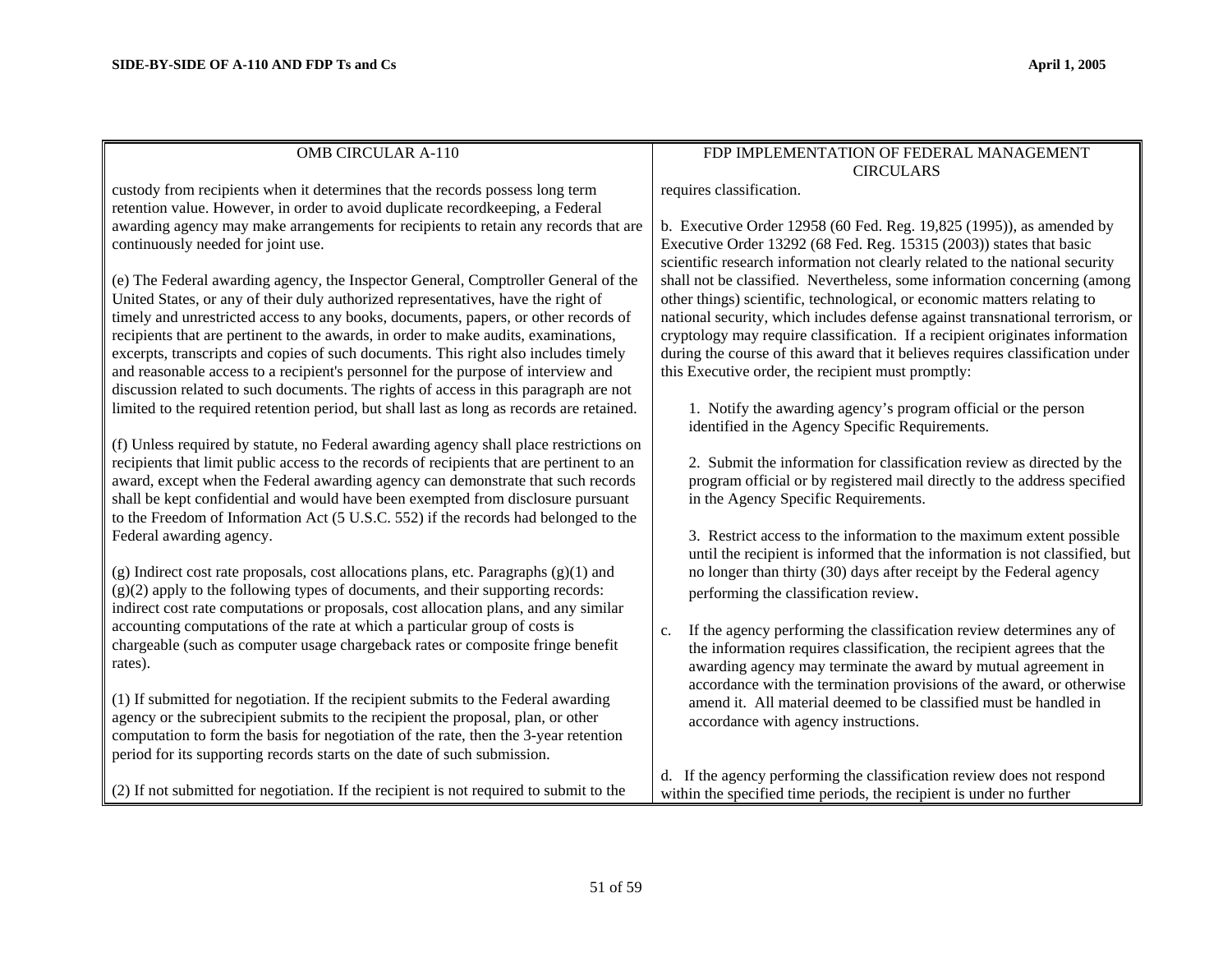| <b>OMB CIRCULAR A-110</b>                                                                                                                                                                                                                                                                                                                                                                                                                                                                                                                     | FDP IMPLEMENTATION OF FEDERAL MANAGEMENT<br><b>CIRCULARS</b>                                                                                                                           |
|-----------------------------------------------------------------------------------------------------------------------------------------------------------------------------------------------------------------------------------------------------------------------------------------------------------------------------------------------------------------------------------------------------------------------------------------------------------------------------------------------------------------------------------------------|----------------------------------------------------------------------------------------------------------------------------------------------------------------------------------------|
| Federal awarding agency or the subrecipient is not required to submit to the recipient<br>the proposal, plan, or other computation for negotiation purposes, then the 3-year<br>retention period for the proposal, plan, or other computation and its supporting<br>records starts at the end of the fiscal year (or other accounting period) covered by the<br>proposal, plan, or other computation.                                                                                                                                         | obligation to restrict access to the information.                                                                                                                                      |
| <b>Termination and Enforcement</b>                                                                                                                                                                                                                                                                                                                                                                                                                                                                                                            | <b>Termination and Enforcement</b>                                                                                                                                                     |
| .60 Purpose of termination and enforcement. Sections ____.61 and ____.62 set<br>forth uniform suspension, termination and enforcement procedures.                                                                                                                                                                                                                                                                                                                                                                                             |                                                                                                                                                                                        |
| .61 Termination.                                                                                                                                                                                                                                                                                                                                                                                                                                                                                                                              | 61. Termination.                                                                                                                                                                       |
| (a) Awards may be terminated in whole or in part only if $(1)$ , $(2)$ or $(3)$ apply.                                                                                                                                                                                                                                                                                                                                                                                                                                                        | (a) Paragraph (a) of section _____.61 of OMB Circular A-110 states the<br>conditions under which the recipient and/or the Federal awarding agency                                      |
| (1) By the Federal awarding agency, if a recipient materially fails to comply with the<br>terms and conditions of an award.                                                                                                                                                                                                                                                                                                                                                                                                                   | may terminate the award before the date of completion specified in the<br>award document and any amendments thereto.                                                                   |
| (2) By the Federal awarding agency with the consent of the recipient, in which case<br>the two parties shall agree upon the termination conditions, including the effective<br>date and, in the case of partial termination, the portion to be terminated.                                                                                                                                                                                                                                                                                    | (b) The recipient and Federal awarding agency are responsible for the<br>closeout of the terminated award, as described in Article 71 of these terms<br>and conditions.                |
| (3) By the recipient upon sending to the Federal awarding agency written<br>notification setting forth the reasons for such termination, the effective date, and, in<br>the case of partial termination, the portion to be terminated. However, if the Federal<br>awarding agency determines in the case of partial termination that the reduced or<br>modified portion of the grant will not accomplish the purposes for which the grant<br>was made, it may terminate the grant in its entirety under either paragraphs $(a)(1)$ or<br>(2). | (c) After the termination, the recipient and the Federal awarding agency<br>continue to have the rights and responsibilities described in Article 72 of<br>these terms and conditions. |
| (b) If costs are allowed under an award, the responsibilities of the recipient referred<br>to in paragraph $\_\_$ .71(a), including those for property management as applicable,<br>shall be considered in the termination of the award, and provision shall be made for<br>continuing responsibilities of the recipient after termination, as appropriate.                                                                                                                                                                                   |                                                                                                                                                                                        |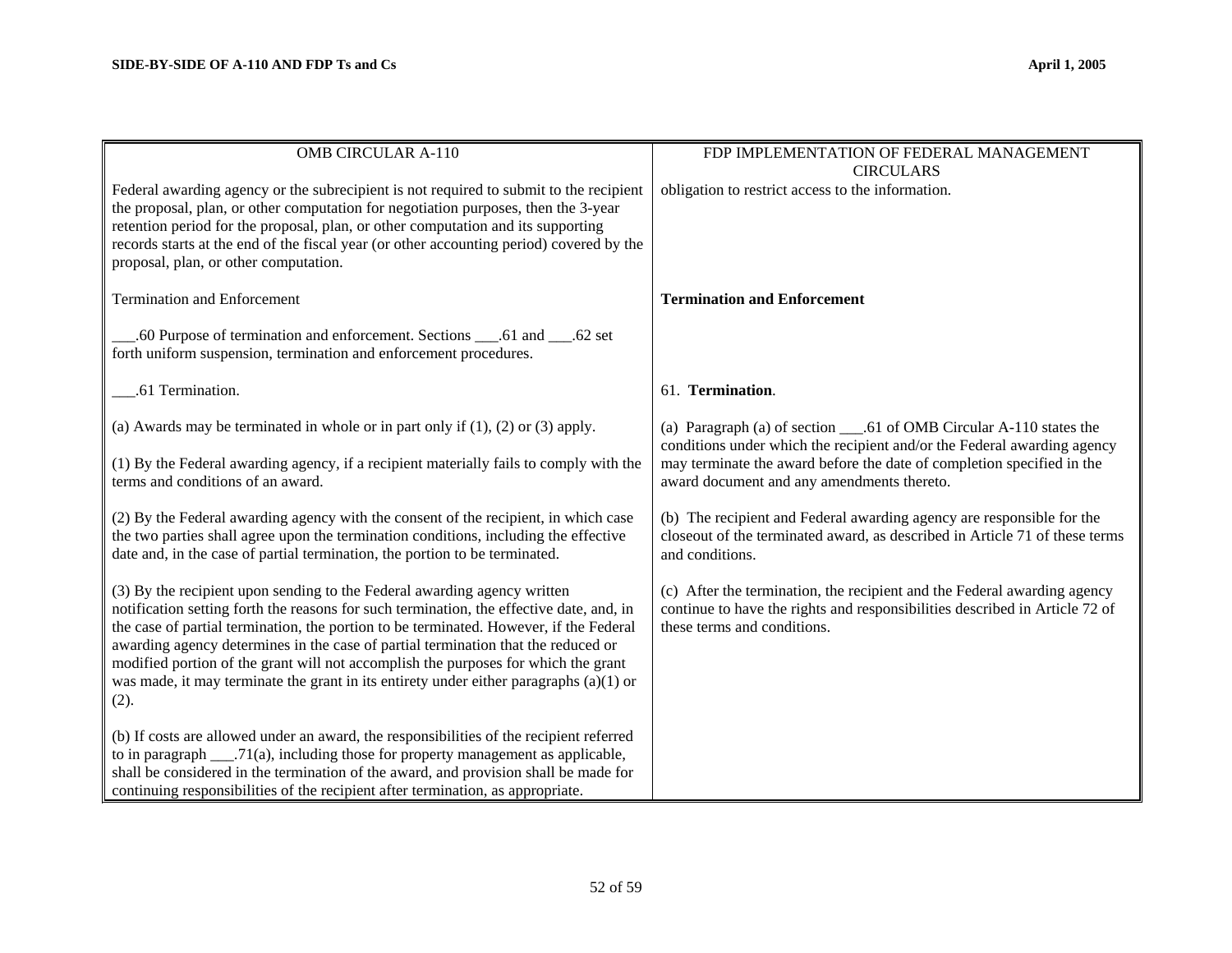| <b>OMB CIRCULAR A-110</b>                                                                                                                                                                                                                                                                                                                                                                                                                                                         | FDP IMPLEMENTATION OF FEDERAL MANAGEMENT                                                                                                                                                                                                                                                              |
|-----------------------------------------------------------------------------------------------------------------------------------------------------------------------------------------------------------------------------------------------------------------------------------------------------------------------------------------------------------------------------------------------------------------------------------------------------------------------------------|-------------------------------------------------------------------------------------------------------------------------------------------------------------------------------------------------------------------------------------------------------------------------------------------------------|
|                                                                                                                                                                                                                                                                                                                                                                                                                                                                                   | <b>CIRCULARS</b>                                                                                                                                                                                                                                                                                      |
| .62 Enforcement.                                                                                                                                                                                                                                                                                                                                                                                                                                                                  | 62. Enforcement. Section _____.62 of OMB Circular A-110 specifies the                                                                                                                                                                                                                                 |
| (a) Remedies for noncompliance. If a recipient materially fails to comply with the<br>terms and conditions of an award, whether stated in a Federal statute, regulation,<br>assurance, application, or notice of award, the Federal awarding agency may, in<br>addition to imposing any of the special conditions outlined in Section _____.14, take<br>one or more of the following actions, as appropriate in the circumstances.                                                | remedies available to the Federal awarding agency when the recipient<br>materially fails to comply with the terms and conditions of the award.<br>Section _____.62 also states the rights and responsibilities of the recipient<br>and the Federal awarding agency related to any enforcement action. |
| (1) Temporarily withhold cash payments pending correction of the deficiency by the<br>recipient or more severe enforcement action by the Federal awarding agency.                                                                                                                                                                                                                                                                                                                 |                                                                                                                                                                                                                                                                                                       |
| (2) Disallow (that is, deny both use of funds and any applicable matching credit for)<br>all or part of the cost of the activity or action not in compliance.                                                                                                                                                                                                                                                                                                                     |                                                                                                                                                                                                                                                                                                       |
| (3) Wholly or partly suspend or terminate the current award.                                                                                                                                                                                                                                                                                                                                                                                                                      |                                                                                                                                                                                                                                                                                                       |
| (4) Withhold further awards for the project or program.                                                                                                                                                                                                                                                                                                                                                                                                                           |                                                                                                                                                                                                                                                                                                       |
| (5) Take other remedies that may be legally available.                                                                                                                                                                                                                                                                                                                                                                                                                            |                                                                                                                                                                                                                                                                                                       |
| (b) Hearings and appeals. In taking an enforcement action, the awarding agency<br>shall provide the recipient an opportunity for hearing, appeal, or other administrative<br>proceeding to which the recipient is entitled under any statute or regulation<br>applicable to the action involved.                                                                                                                                                                                  |                                                                                                                                                                                                                                                                                                       |
| (c) Effects of suspension and termination. Costs of a recipient resulting from<br>obligations incurred by the recipient during a suspension or after termination of an<br>award are not allowable unless the awarding agency expressly authorizes them in the<br>notice of suspension or termination or subsequently. Other recipient costs during<br>suspension or after termination which are necessary and not reasonably avoidable<br>are allowable if $(1)$ and $(2)$ apply. |                                                                                                                                                                                                                                                                                                       |
| (1) The costs result from obligations which were properly incurred by the recipient                                                                                                                                                                                                                                                                                                                                                                                               |                                                                                                                                                                                                                                                                                                       |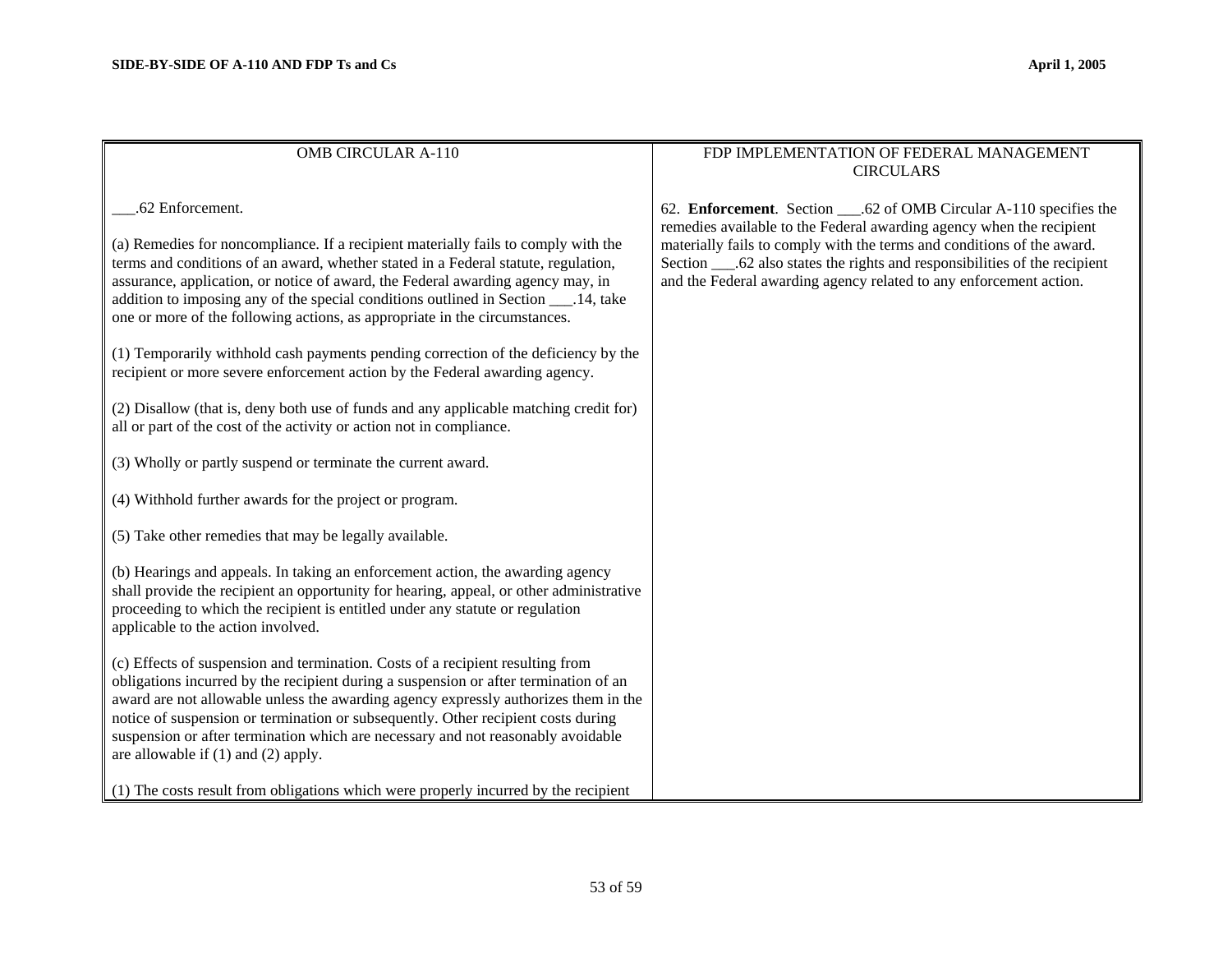| <b>OMB CIRCULAR A-110</b>                                                                                                                                                                                                                                                                                                                                                                                                                                                                                                                                                                   | FDP IMPLEMENTATION OF FEDERAL MANAGEMENT                                                                                                                                                                                                                                                                                                                                                                                                                                                                  |
|---------------------------------------------------------------------------------------------------------------------------------------------------------------------------------------------------------------------------------------------------------------------------------------------------------------------------------------------------------------------------------------------------------------------------------------------------------------------------------------------------------------------------------------------------------------------------------------------|-----------------------------------------------------------------------------------------------------------------------------------------------------------------------------------------------------------------------------------------------------------------------------------------------------------------------------------------------------------------------------------------------------------------------------------------------------------------------------------------------------------|
| before the effective date of suspension or termination, are not in anticipation of it,<br>and in the case of a termination, are noncancellable.                                                                                                                                                                                                                                                                                                                                                                                                                                             | <b>CIRCULARS</b>                                                                                                                                                                                                                                                                                                                                                                                                                                                                                          |
| (2) The costs would be allowable if the award were not suspended or expired<br>normally at the end of the funding period in which the termination takes effect.                                                                                                                                                                                                                                                                                                                                                                                                                             |                                                                                                                                                                                                                                                                                                                                                                                                                                                                                                           |
| (d) Relationship to debarment and suspension. The enforcement remedies identified<br>in this section, including suspension and termination, do not preclude a recipient<br>from being subject to debarment and suspension under E.O.s 12549 and 12689 and<br>the Federal awarding agency implementing regulations (see Section ______.13).                                                                                                                                                                                                                                                  |                                                                                                                                                                                                                                                                                                                                                                                                                                                                                                           |
| <b>SUBPART D - After-the-Award Requirements</b>                                                                                                                                                                                                                                                                                                                                                                                                                                                                                                                                             | IV. AFTER-THE-AWARD REQUIREMENTS                                                                                                                                                                                                                                                                                                                                                                                                                                                                          |
| _.70 Purpose. Sections ____.71 through ____.73 contain closeout procedures and<br>other procedures for subsequent disallowances and adjustments.                                                                                                                                                                                                                                                                                                                                                                                                                                            |                                                                                                                                                                                                                                                                                                                                                                                                                                                                                                           |
| .71 Closeout procedures.<br>(a) Recipients shall submit, within 90 calendar days after the date of completion of<br>the award, all financial, performance, and other reports as required by the terms and<br>conditions of the award. The Federal awarding agency may approve extensions<br>when requested by the recipient.<br>(b) Unless the Federal awarding agency authorizes an extension, a recipient shall<br>liquidate all obligations incurred under the award not later than 90 calendar days<br>after the funding period or the date of completion as specified in the terms and | 71. Closeout procedures. The rights and responsibilities of the recipient<br>and the Federal awarding agency are as stated in section ____.71 of OMB<br>Circular A-110, with the following clarifications:<br>(a) The Federal awarding agency shall make downward adjustments to the<br>Federal share of costs, as described in paragraph (e) of section _____.71, if<br>the amount expended by the recipient on project costs is less than the<br>amount stated in the award and any amendments thereto. |
| conditions of the award or in agency implementing instructions.<br>(c) The Federal awarding agency shall make prompt payments to a recipient for<br>allowable reimbursable costs under the award being closed out.                                                                                                                                                                                                                                                                                                                                                                          |                                                                                                                                                                                                                                                                                                                                                                                                                                                                                                           |
| (d) The recipient shall promptly refund any balances of unobligated cash that the<br>Federal awarding agency has advanced or paid and that is not authorized to be<br>retained by the recipient for use in other projects. OMB Circular A-129 governs                                                                                                                                                                                                                                                                                                                                       |                                                                                                                                                                                                                                                                                                                                                                                                                                                                                                           |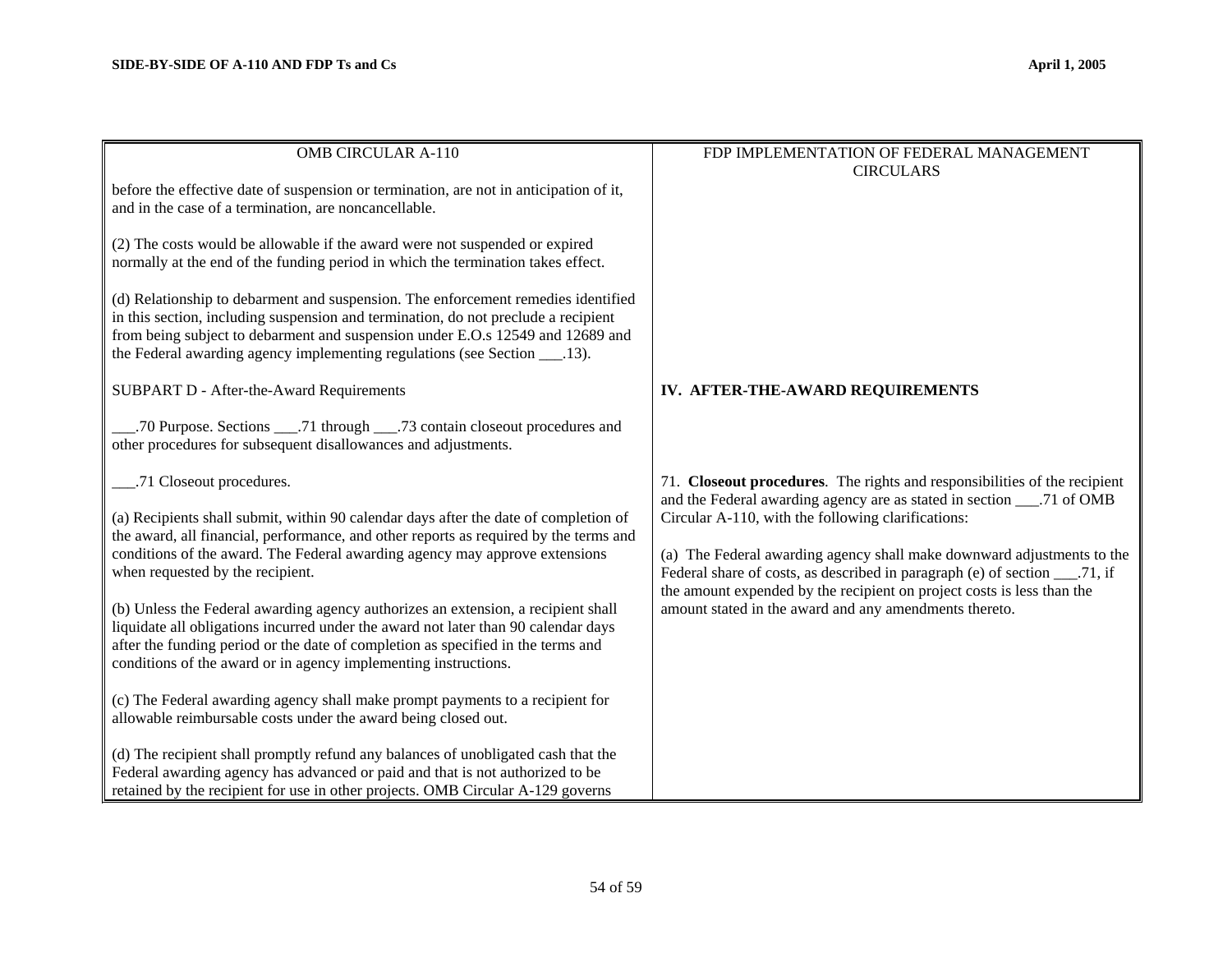| <b>OMB CIRCULAR A-110</b>                                                                                                                                                                                                                                                             | FDP IMPLEMENTATION OF FEDERAL MANAGEMENT                                                                                                                                                                                                                                                                   |
|---------------------------------------------------------------------------------------------------------------------------------------------------------------------------------------------------------------------------------------------------------------------------------------|------------------------------------------------------------------------------------------------------------------------------------------------------------------------------------------------------------------------------------------------------------------------------------------------------------|
|                                                                                                                                                                                                                                                                                       | <b>CIRCULARS</b>                                                                                                                                                                                                                                                                                           |
| unreturned amounts that become delinquent debts.                                                                                                                                                                                                                                      |                                                                                                                                                                                                                                                                                                            |
| (e) When authorized by the terms and conditions of the award, the Federal awarding<br>agency shall make a settlement for any upward or downward adjustments to the<br>Federal share of costs after closeout reports are received.                                                     |                                                                                                                                                                                                                                                                                                            |
| (f) The recipient shall account for any real and personal property acquired with<br>Federal funds or received from the Federal Government in accordance with Sections                                                                                                                 |                                                                                                                                                                                                                                                                                                            |
| (g) In the event a final audit has not been performed prior to the closeout of an<br>award, the Federal awarding agency shall retain the right to recover an appropriate<br>amount after fully considering the recommendations on disallowed costs resulting<br>from the final audit. |                                                                                                                                                                                                                                                                                                            |
|                                                                                                                                                                                                                                                                                       | 72. Subsequent adjustments and continuing responsibilities.                                                                                                                                                                                                                                                |
| (a) The closeout of an award does not affect any of the following.                                                                                                                                                                                                                    | (a) The continuing rights of the Federal awarding agency and<br>responsibilities of the recipient after closeout of the award are as stated in                                                                                                                                                             |
| (1) The right of the Federal awarding agency to disallow costs and recover funds on<br>the basis of a later audit or other review.                                                                                                                                                    | paragraph (a) of section ____.72 of OMB Circular A-110.                                                                                                                                                                                                                                                    |
| (2) The obligation of the recipient to return any funds due as a result of later refunds,<br>corrections, or other transactions.                                                                                                                                                      | (b) After closeout of the award, the recipient and the Federal awarding<br>agency may modify or end those continuing rights and responsibilities by<br>mutual agreement, as described in paragraph (b) of section ____.72,<br>provided that the responsibilities of the recipient referred to in paragraph |
| (3) Audit requirements in Section ____.26.                                                                                                                                                                                                                                            | (a) of section _____.72 are considered and provisions made for continuing<br>responsibilities of the recipient, as appropriate.                                                                                                                                                                            |
| (4) Property management requirements in Sections _____.31 through _____.37.                                                                                                                                                                                                           |                                                                                                                                                                                                                                                                                                            |
| (5) Records retention as required in Section ______.53.                                                                                                                                                                                                                               |                                                                                                                                                                                                                                                                                                            |
| (b) After closeout of an award, a relationship created under an award may be<br>modified or ended in whole or in part with the consent of the Federal awarding<br>agency and the recipient, provided the responsibilities of the recipient referred to in                             |                                                                                                                                                                                                                                                                                                            |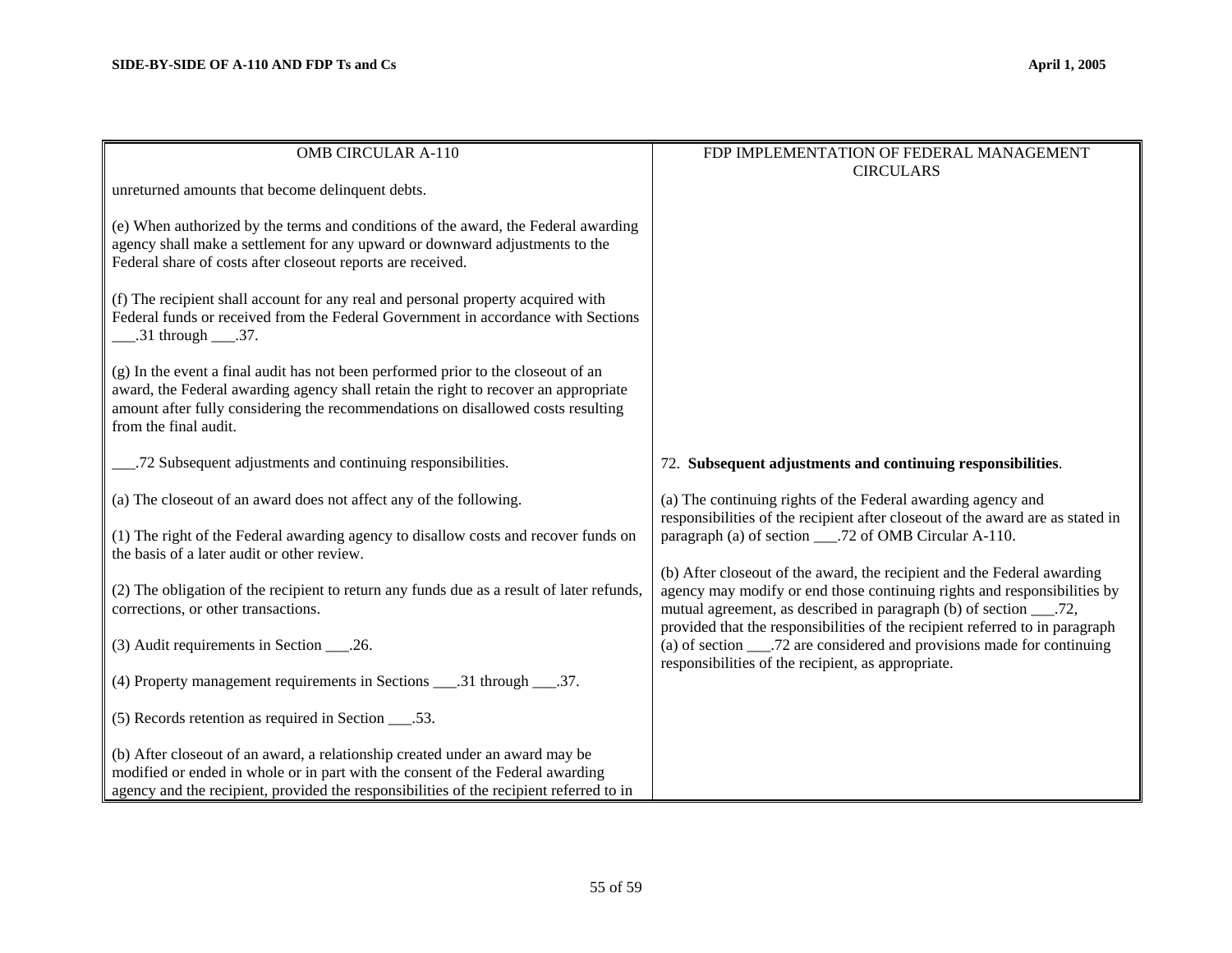| <b>OMB CIRCULAR A-110</b>                                                                                                                                                                                                                                                                                                                                                                                 | FDP IMPLEMENTATION OF FEDERAL MANAGEMENT                                                                                                                                                                                         |
|-----------------------------------------------------------------------------------------------------------------------------------------------------------------------------------------------------------------------------------------------------------------------------------------------------------------------------------------------------------------------------------------------------------|----------------------------------------------------------------------------------------------------------------------------------------------------------------------------------------------------------------------------------|
| paragraph $\_\_$ . 73(a), including those for property management as applicable, are<br>considered and provisions made for continuing responsibilities of the recipient, as<br>appropriate.                                                                                                                                                                                                               | <b>CIRCULARS</b>                                                                                                                                                                                                                 |
| .73 Collection of amounts due.<br>(a) Any funds paid to a recipient in excess of the amount to which the recipient is<br>finally determined to be entitled under the terms and conditions of the award<br>constitute a debt to the Federal Government. If not paid within a reasonable period<br>after the demand for payment, the Federal awarding agency may reduce the debt by<br>$(1), (2)$ or $(3).$ | 73. Collection of amounts due. The Federal awarding agency's rights<br>and responsibilities for debt collection are as stated in section _____.73 of<br>OMB Circular A-110.                                                      |
| (1) Making an administrative offset against other requests for reimbursements.                                                                                                                                                                                                                                                                                                                            |                                                                                                                                                                                                                                  |
| (2) Withholding advance payments otherwise due to the recipient.                                                                                                                                                                                                                                                                                                                                          |                                                                                                                                                                                                                                  |
| (3) Taking other action permitted by statute.                                                                                                                                                                                                                                                                                                                                                             |                                                                                                                                                                                                                                  |
| (b) Except as otherwise provided by law, the Federal awarding agency shall charge<br>interest on an overdue debt in accordance with 4 CFR Chapter II, "Federal Claims<br><b>Collection Standards."</b>                                                                                                                                                                                                    |                                                                                                                                                                                                                                  |
| Appendix A                                                                                                                                                                                                                                                                                                                                                                                                | <b>Appendix A</b>                                                                                                                                                                                                                |
| <b>Contract Provisions</b>                                                                                                                                                                                                                                                                                                                                                                                | <b>Contract Provisions</b>                                                                                                                                                                                                       |
| All contracts, awarded by a recipient including small purchases, shall contain the<br>following provisions as applicable:                                                                                                                                                                                                                                                                                 | All contracts awarded by a recipient, including those for amounts less than<br>the simplified acquisition threshold, shall contain the provisions described<br>in paragraphs 1 through 8 in Appendix A of OMB Circular A-110, as |
| 1. Equal Employment Opportunity - All contracts shall contain a provision requiring<br>compliance with E.O. 11246, "Equal Employment Opportunity," as amended by                                                                                                                                                                                                                                          | applicable, with the following clarifications:                                                                                                                                                                                   |
| E.O. 11375, "Amending Executive Order 11246 Relating to Equal Employment                                                                                                                                                                                                                                                                                                                                  | A.1. Equal Employment Opportunity. The reference to "40 CFR part 60"                                                                                                                                                             |
| Opportunity," and as supplemented by regulations at 41 CFR part 60, "Office of<br>Federal Contract Compliance Programs, Equal Employment Opportunity,                                                                                                                                                                                                                                                     | in paragraph 1 of the Appendix in OMB Circular A-110 is replaced by "40<br>CFR chapter 60." The text of Executive Order 11246 may be found at                                                                                    |
| Department of Labor."                                                                                                                                                                                                                                                                                                                                                                                     | 3 CFR, 1964-1965 Comp., p.339, and that of Executive Order 11375 may                                                                                                                                                             |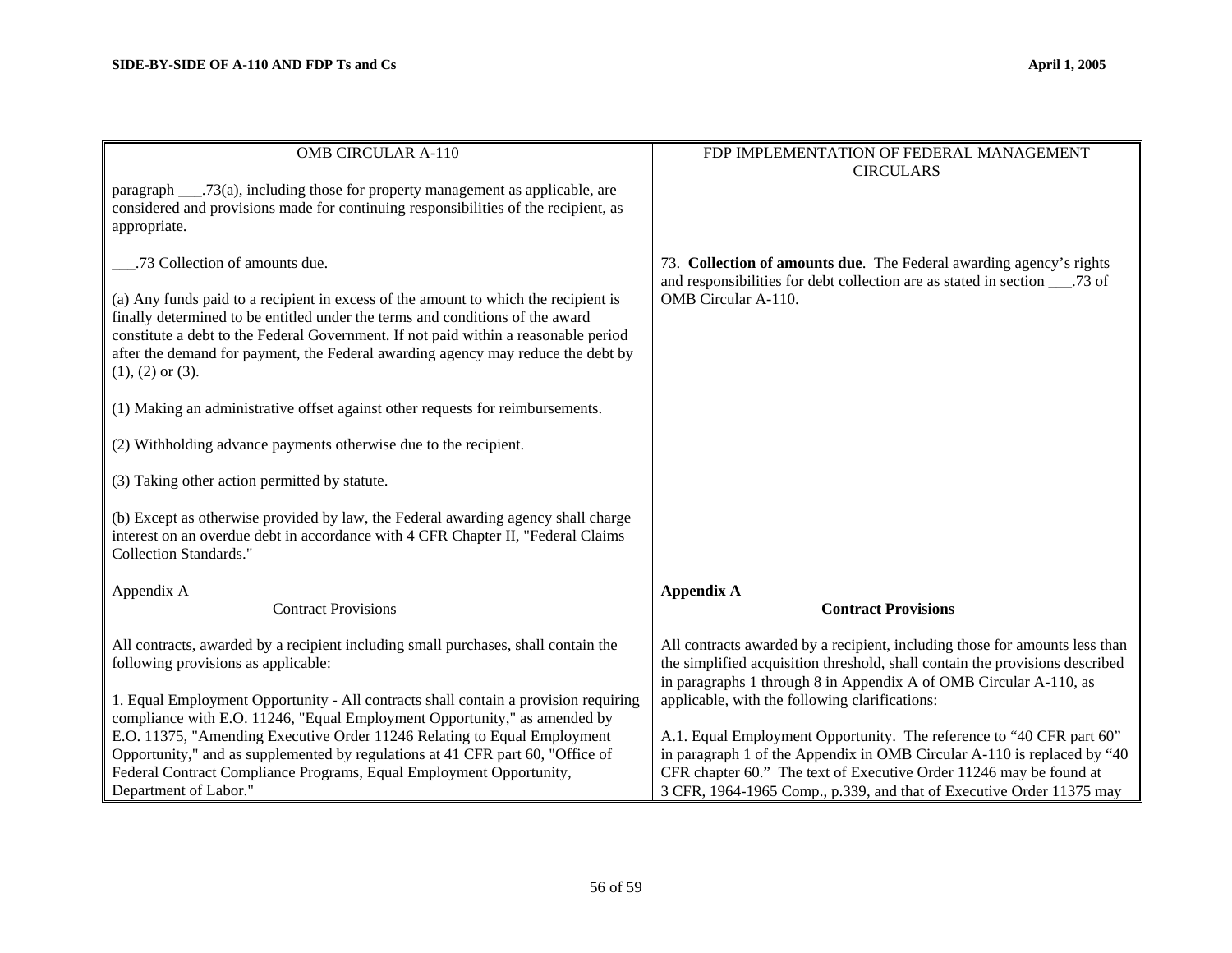| <b>OMB CIRCULAR A-110</b>                                                               | FDP IMPLEMENTATION OF FEDERAL MANAGEMENT                                 |
|-----------------------------------------------------------------------------------------|--------------------------------------------------------------------------|
|                                                                                         | <b>CIRCULARS</b>                                                         |
|                                                                                         | be found at 3 CFR, 1966-1970 Comp., p. 684.                              |
| 2. Copeland "Anti-Kickback" Act (18 U.S.C. 874 and 40 U.S.C. 276c) - All                |                                                                          |
| contracts and subgrants in excess of \$2000 for construction or repair awarded by       | A.2. Contract Work Hours and Safety Standards Act (40 U.S.C. 327-333).   |
| recipients and subrecipients shall include a provision for compliance with the          | In paragraph 4 of the Appendix in OMB Circular A-110, the words "all     |
| Copeland "Anti-Kickback" Act (18 U.S.C. 874), as supplemented by Department of          | contracts awarded by recipients in excess of \$2000 for construction     |
| Labor regulations (29 CFR part 3, "Contractors and Subcontractors on Public             | contracts and in excess of \$2500 for other contracts that involve the   |
| Building or Public Work Financed in Whole or in Part by Loans or Grants from the        | employment of mechanics or laborers" are replaced by "all contracts      |
| United States"). The Act provides that each contractor or subrecipient shall be         | awarded by recipients in excess of \$100,000 for construction or other   |
| prohibited from inducing, by any means, any person employed in the construction,        | purposes that involve the employment of mechanics or laborers."          |
| completion, or repair of public work, to give up any part of the compensation to        |                                                                          |
| which he is otherwise entitled. The recipient shall report all suspected or reported    | A.3. Debarment and Suspension (E.O.s 12549 and 12689). Paragraph 8 of    |
| violations to the Federal awarding agency.                                              | the Appendix in OMB Circular A-110 applies to contract awards that       |
|                                                                                         | exceed the simplified acquisition threshold and certain other contract   |
| 3. Davis-Bacon Act, as amended (40 U.S.C. 276a to a-7) - When required by Federal       | awards described in the Federal awarding agency's codification of the    |
| program legislation, all construction contracts awarded by the recipients and           | Governmentwide rule implementing Executive Order 12549 (3 CFR, 1986      |
| subrecipients of more than \$2000 shall include a provision for compliance with the     | Comp., p. 189) and Executive Order 12689 (3 CFR, 1989 Comp., p. 235).    |
| Davis-Bacon Act (40 U.S.C. 276a to a-7) and as supplemented by Department of            | The reference to the "small purchase threshold" in the final sentence of |
| Labor regulations (29 CFR part 5, "Labor Standards Provisions Applicable to             | paragraph 8 is replaced by "simplified acquisition threshold" (currently |
| Contracts Governing Federally Financed and Assisted Construction"). Under this          | \$100,000).                                                              |
| Act, contractors shall be required to pay wages to laborers and mechanics at a rate     |                                                                          |
| not less than the minimum wages specified in a wage determination made by the           |                                                                          |
| Secretary of Labor. In addition, contractors shall be required to pay wages not less    |                                                                          |
| than once a week. The recipient shall place a copy of the current prevailing wage       |                                                                          |
| determination issued by the Department of Labor in each solicitation and the award      |                                                                          |
| of a contract shall be conditioned upon the acceptance of the wage determination.       |                                                                          |
| The recipient shall report all suspected or reported violations to the Federal awarding |                                                                          |
| agency.                                                                                 |                                                                          |
|                                                                                         |                                                                          |
| 4. Contract Work Hours and Safety Standards Act (40 U.S.C. 327-333) - Where             |                                                                          |
| applicable, all contracts awarded by recipients in excess of \$2000 for construction    |                                                                          |
| contracts and in excess of \$2500 for other contracts that involve the employment of    |                                                                          |
| mechanics or laborers shall include a provision for compliance with Sections 102        |                                                                          |
| and 107 of the Contract Work Hours and Safety Standards Act (40 U.S.C. 327-333),        |                                                                          |
| as supplemented by Department of Labor regulations (29 CFR part 5). Under               |                                                                          |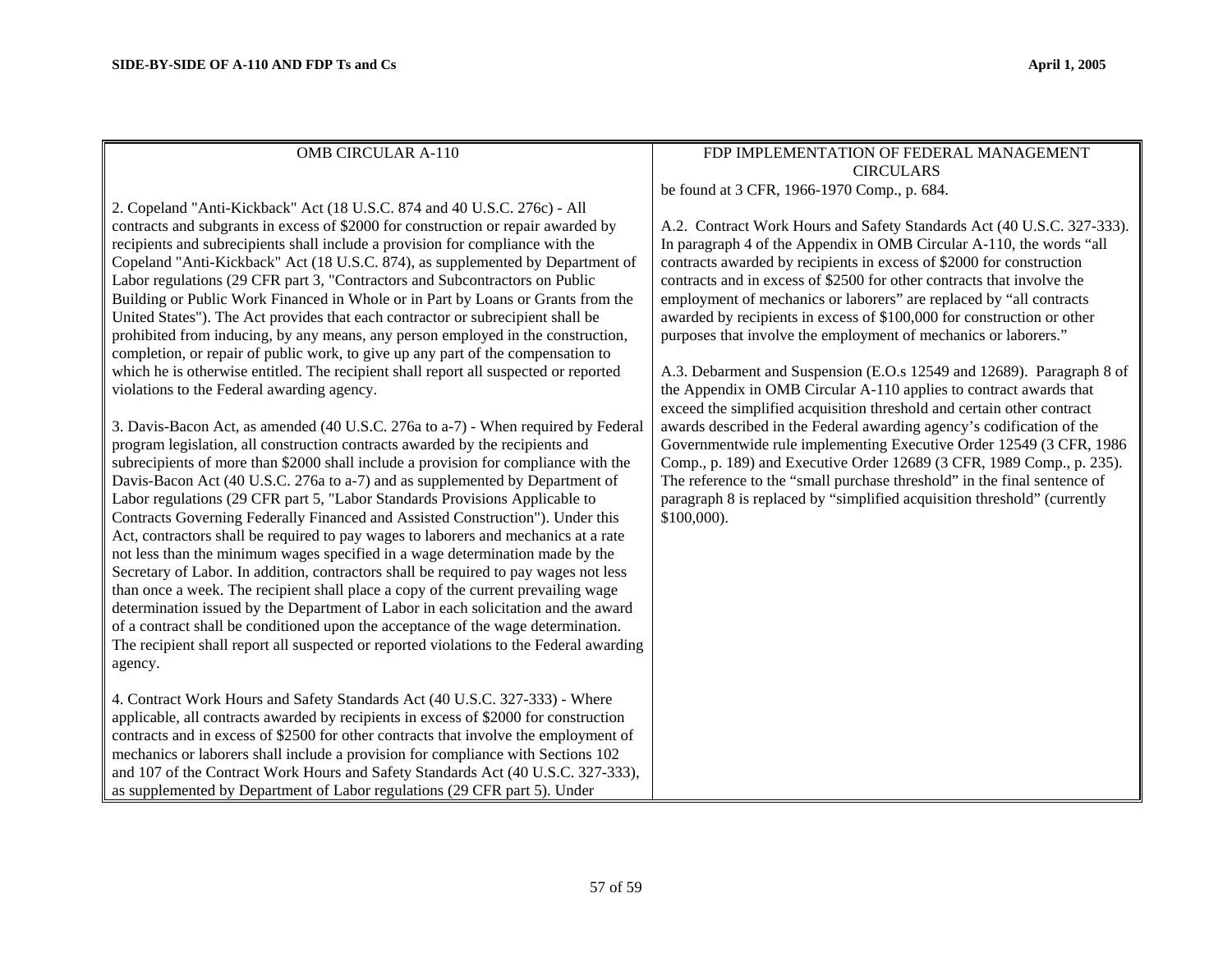| <b>OMB CIRCULAR A-110</b>                                                                                                                                                                                                                                                                                                                                                                                                                                                                                                                                                                                                                                                                                                                                                                                                                           | FDP IMPLEMENTATION OF FEDERAL MANAGEMENT |
|-----------------------------------------------------------------------------------------------------------------------------------------------------------------------------------------------------------------------------------------------------------------------------------------------------------------------------------------------------------------------------------------------------------------------------------------------------------------------------------------------------------------------------------------------------------------------------------------------------------------------------------------------------------------------------------------------------------------------------------------------------------------------------------------------------------------------------------------------------|------------------------------------------|
|                                                                                                                                                                                                                                                                                                                                                                                                                                                                                                                                                                                                                                                                                                                                                                                                                                                     | <b>CIRCULARS</b>                         |
| Section 102 of the Act, each contractor shall be required to compute the wages of<br>every mechanic and laborer on the basis of a standard work week of 40 hours. Work<br>in excess of the standard work week is permissible provided that the worker is<br>compensated at a rate of not less than $1\frac{1}{2}$ times the basic rate of pay for all hours<br>worked in excess of 40 hours in the work week. Section 107 of the Act is applicable<br>to construction work and provides that no laborer or mechanic shall be required to<br>work in surroundings or under working conditions which are unsanitary, hazardous<br>or dangerous. These requirements do not apply to the purchases of supplies or<br>materials or articles ordinarily available on the open market, or contracts for<br>transportation or transmission of intelligence. |                                          |
| 5. Rights to Inventions Made Under a Contract or Agreement - Contracts or<br>agreements for the performance of experimental, developmental, or research work<br>shall provide for the rights of the Federal Government and the recipient in any<br>resulting invention in accordance with 37 CFR part 401, "Rights to Inventions Made<br>by Nonprofit Organizations and Small Business Firms Under Government Grants,<br>Contracts and Cooperative Agreements," and any implementing regulations issued<br>by the awarding agency.                                                                                                                                                                                                                                                                                                                  |                                          |
| 6. Clean Air Act (42 U.S.C. 7401 et seq.) and the Federal Water Pollution Control<br>Act (33 U.S.C. 1251 et seq.), as amended - Contracts and subgrants of amounts in<br>excess of \$100,000 shall contain a provision that requires the recipient to agree to<br>comply with all applicable standards, orders or regulations issued pursuant to the<br>Clean Air Act (42 U.S.C. 7401 et seq.) and the Federal Water Pollution Control Act<br>as amended (33 U.S.C. 1251 et seq.). Violations shall be reported to the Federal<br>awarding agency and the Regional Office of the Environmental Protection Agency<br>$(EPA)$ .                                                                                                                                                                                                                       |                                          |
| 7. Byrd Anti-Lobbying Amendment (31 U.S.C. 1352) - Contractors who apply or<br>bid for an award of \$100,000 or more shall file the required certification. Each tier<br>certifies to the tier above that it will not and has not used Federal appropriated funds<br>to pay any person or organization for influencing or attempting to influence an<br>officer or employee of any agency, a member of Congress, officer or employee of<br>Congress, or an employee of a member of Congress in connection with obtaining                                                                                                                                                                                                                                                                                                                            |                                          |